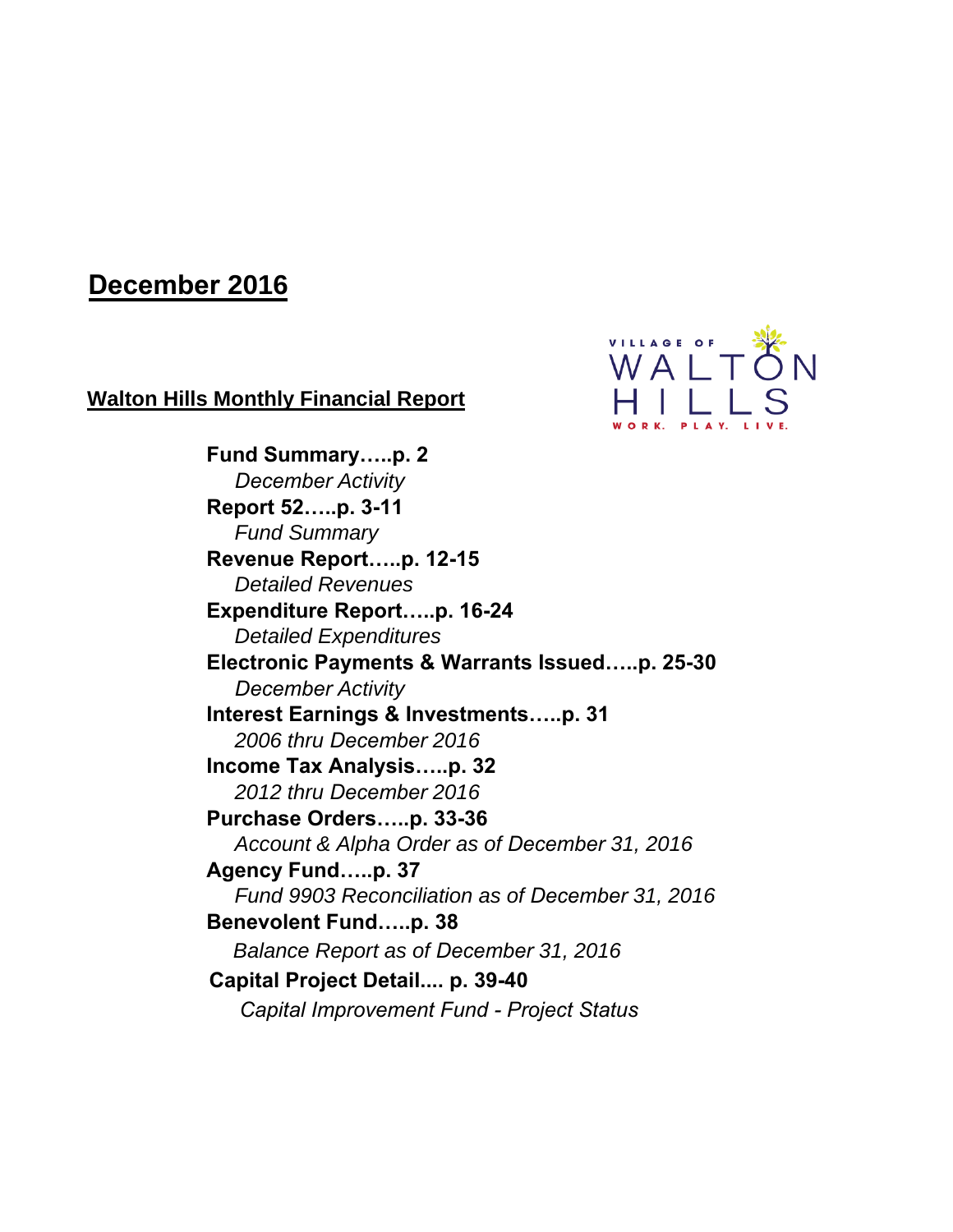# Fund Summary December 2016 **Fund Summary December 2016**

| Fund#       | <b>Fund Name</b>               | <b>Beginning Balance</b> | Adjustments    | ear to Date Revenue | <b>Balance &amp; Revenue</b><br><b>Total Beginning</b> |               | <b>YTD Expenditures</b> Cash Fund Balance | Purchase Orders | Unencumbered<br><b>Fund Balance</b> |
|-------------|--------------------------------|--------------------------|----------------|---------------------|--------------------------------------------------------|---------------|-------------------------------------------|-----------------|-------------------------------------|
| 1000        | General                        | 1,943,854.82             |                | 5,005,403.44        | 6,949,258.26                                           | 5,724,853.36  | 1,224,404.90                              | 48,988.00       | 1,175,416.90                        |
| 2011        | Street Construction Fund       | 128,561.33               |                | 829,566.24          | 958, 127.57                                            | 858,040.56    | 100,087.01                                | 4,867.90        | 95,219.11                           |
| 2021        | State Highway Fund             | 3,807.60                 |                | 16,612.72           | 20,420.32                                              |               | 20,420.32                                 |                 | 20,420.32                           |
| 2091        | Law Enforcement Trust Fund     | 2,139.98                 |                | 5,385.81            | 7,525.79                                               | 4.784.74      | 2.741.05                                  |                 | 2.741.05                            |
| <b>2101</b> | Motor Vehicle License Tax Fund | 168,457.72               |                | 25,873.71           | 194,331.43                                             |               | 194,331.43                                |                 | 194,331.43                          |
| 2131        | Police Pension Fund            | 19,160.12                |                | 188, 137.37         | 207,297.49                                             | 87,650.55     | 19,646.94                                 |                 | 19,646.94                           |
| 2901        | Water Meter & Repair Fund      | 1,017.19                 |                | 9,400.00            | 10,417.19                                              | 8,847.36      | 1,569.83                                  |                 | 1,569.83                            |
| 2903        | Mayor's Court Computer Fund    | 17,800.68                |                | 6,030.00            | 23,830.68                                              | 1,948.00      | 21,882.68                                 |                 | 21,882.68                           |
| 3101        | Special Bond Retirement Fund   | 1,050.42                 |                | 1,349,828.00        | 1,350,878.42                                           | 1,335,322.94  | 15,555.48                                 |                 | 15,555.48                           |
| 4101        | <b>Bond Construction</b>       |                          |                |                     |                                                        |               |                                           |                 |                                     |
| 4201        | Issue II Capital Projects      |                          |                |                     |                                                        |               |                                           |                 |                                     |
| 4901        | Capital Improvement Fund       | 562,415.01               |                | 1,102,503.12        | 1,664,918.13                                           | 1,497,564.17  | 167,353.96                                | 142,180.00      | 25,173.96                           |
| 4902        | Veteran's Memorial             | 6,888.56                 |                | 694.45              | 7,583.01                                               | 1,810.50      | 5,772.51                                  |                 | 5,772.51                            |
| 9101        | <b>Unclaimed Monies</b>        | 50.00                    |                |                     | 50.00                                                  |               | 50.00                                     |                 | 50.00                               |
| 9901        | <b>Building Bonds</b>          | 131,116.99               |                | 2,500.00            | 133,616.99                                             | 7,545.76      | 126,071.23                                |                 | 126,071.23                          |
| 9902        | Mayor's Court                  | 23,052.60                |                | 306,178.65          | 329,231.25                                             | 300,544.31    | 28,686.94                                 |                 | 28,686.94                           |
| 9903        | Second Party Service           | 5,952.47                 |                | 34,805.70           | 40,758.17                                              | 33,495.99     | 7,262.18                                  |                 | 7,262.18                            |
| 9904        | OCEN                           | 164,511.76               |                | 775,214.11          | 939,725.87                                             | 760,312.60    | 179,413.27                                |                 | 179,413.27                          |
|             | <b>Report Totals</b>           | 3,179,837.25             | $\frac{8}{10}$ | 9,658,133.32        | 12.837.970.57                                          | 10,722,720.84 | 2.115.249.73                              | 196.035.90      | 1,919,213.83                        |
|             |                                |                          |                |                     |                                                        |               |                                           |                 |                                     |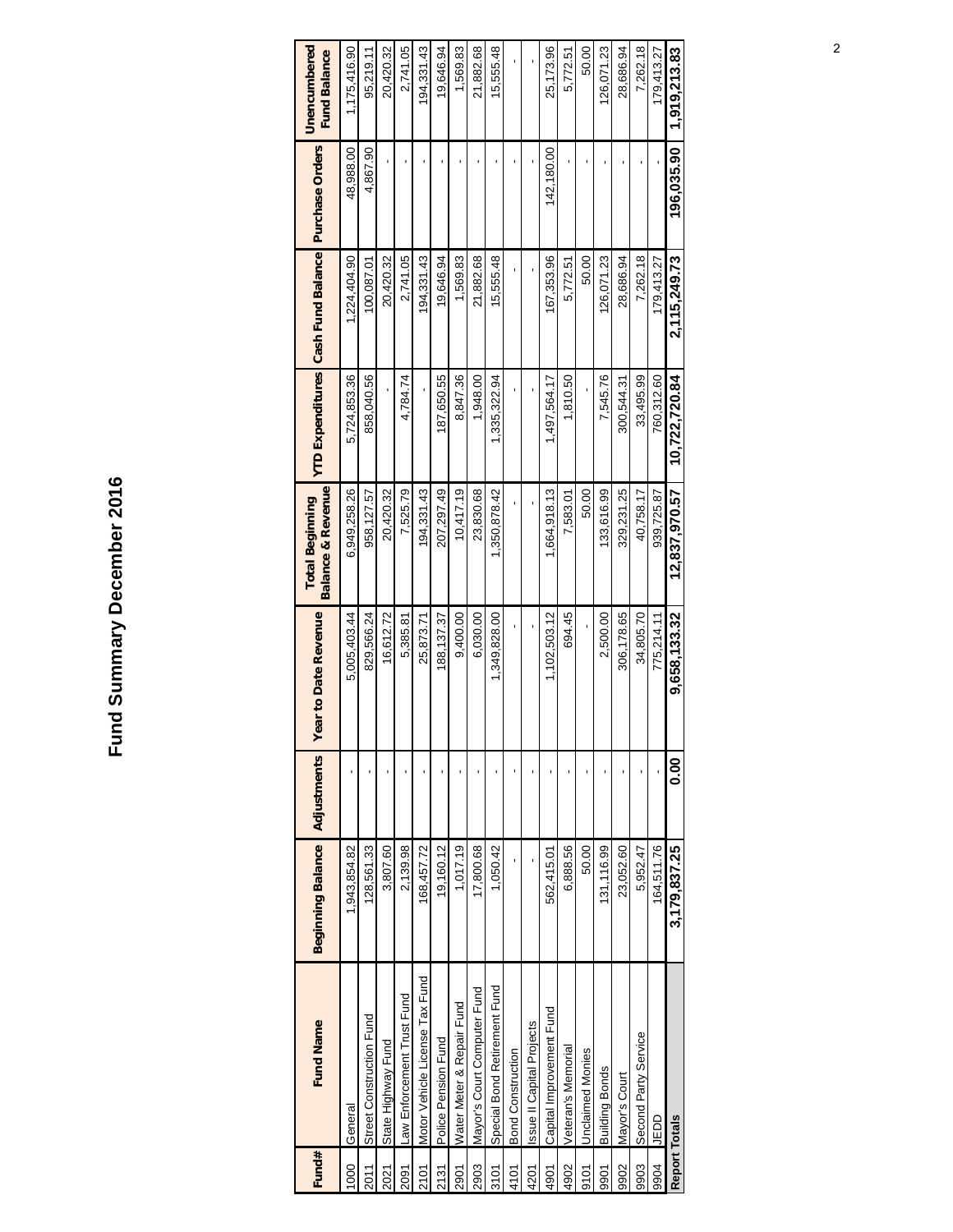|                                   |                                          | 2014<br>Actual  | 2015<br>Actual | 2016<br>Actual |
|-----------------------------------|------------------------------------------|-----------------|----------------|----------------|
|                                   | <b>GENERAL FUND #1000</b>                |                 |                |                |
| Balance - January 1st             |                                          | 1,978,950.35    | 2,404,794.19   | 1,943,854.82   |
| <b>Revenues</b>                   |                                          |                 |                |                |
| <b>Municipal Income Tax</b>       |                                          | 4,560,441.39    | 4,317,844.61   | 3,956,125.37   |
|                                   | Income Tax                               | 4,559,553.08    | 4,316,981.38   | 3,950,550.93   |
|                                   | Public Utility - Net Profit Tax          | 888.31          | 863.23         | 5,574.44       |
| <b>Other Local Taxes</b>          |                                          | 9,923.77        | 9,821.67       | 9,930.60       |
|                                   | Admissions                               | 9,923.77        | 9,821.67       | 9,505.60       |
|                                   | <b>Special Assessments</b>               | 0.00            | 0.00           | 425.00         |
| Licenses & Permits & Inspections  |                                          | 39,440.37       | 55,717.42      | 52,020.86      |
|                                   | <b>Building Permits</b>                  | 17,570.37       | 28,564.92      | 14,448.66      |
|                                   | Tap Fees                                 | 0.00            | 0.00           | 0.00           |
|                                   | Zoning                                   | 3,250.00        | 6,027.50       | 17,832.20      |
|                                   | <b>Street Opening</b>                    | 100.00          | 0.00           | 200.00         |
|                                   | Other                                    | 18,520.00       | 21,125.00      | 19,540.00      |
| Intergovernmental                 |                                          | 92,101.22       | 80,098.30      | 66,444.63      |
|                                   | Grants                                   | 9,482.54        | 14,705.66      | 13,825.79      |
|                                   | Shared Taxes and Permits (Track)         | 28,441.50       | 25,949.50      | 22,196.58      |
|                                   | Local Gov't Fund - State of Ohio         | 37,541.50       | 34,433.19      | 25,728.71      |
|                                   | Local Gov't Fund - County                | 0.00            | 0.00           | 0.00           |
|                                   | Cigarette Tax - Ohio                     | 111.37          | 74.25          | 74.25          |
|                                   | Liquor & Beer Permits - Ohio             | 5,612.60        | 4,935.70       | 4,619.30       |
|                                   | Estate (Inheritance) Tax                 | 10,911.71       | 0.00           | 0.00           |
|                                   | Other                                    | 0.00            | 0.00           | 0.00           |
| <b>Charges for Services</b>       |                                          | 231,506.15      | 238,572.27     | 276,803.98     |
|                                   | Concessions                              | 2,751.25        | 1,972.75       | 3,631.75       |
|                                   | <b>Recreation Entry Fees</b>             | 8,992.00        | 4,234.84       | 6,853.39       |
|                                   | Cultural & Recreation                    | 16,442.00       | 17,383.50      | 15,967.00      |
|                                   | Comm. Room                               | 3,200.00        | 2,350.00       | 3,000.00       |
|                                   | Antenna Lease                            | 0.00            | 0.00           | 0.00           |
|                                   | Cable TV                                 | 32,058.39       | 34,239.81      | 35,238.93      |
|                                   | Fire                                     | 380.58          | 834.00         | 0.00           |
|                                   | Other                                    | 167,681.93      | 177,557.37     | 212,112.91     |
| Interest                          |                                          | 0.00            | 0.00           | 2,679.48       |
|                                   | <b>Interest Earnings</b>                 | 0.00            | 0.00           | 2,679.48       |
| <b>Municipal Court</b>            |                                          | 188,779.53      | 203,740.13     | 209,380.11     |
|                                   | Court Fines                              | 121,231.99      | 130,320.01     | 137,002.55     |
|                                   | Court Costs                              | 61,062.54       | 70,040.49      | 66,883.71      |
|                                   | Forfeiture                               | 6,485.00        | 3,379.63       | 5,493.85       |
|                                   | <b>Witness Fees</b>                      | 0.00            | 0.00           | 0.00           |
| <b>All Other Revenue</b>          |                                          | 21,080.86       | 16,462.18      | 432,018.41     |
|                                   | Special Assessments - Direct             | 0.00            | 0.00           | 0.00           |
|                                   | <b>Unclaimed Property</b>                | 0.00            | 0.00           | 0.00           |
|                                   | Prisoner Housing (County)                | 2,475.00        | 1,265.00       | 0.00           |
|                                   | Donations and Contributions              | 8,275.00        | 2,315.00       | 3,267.00       |
|                                   | Garage Sale                              | 715.00          | 650.00         | 854.00         |
|                                   | <b>Asset Sales</b>                       | 0.00            | 0.00           | 0.00           |
|                                   | Other                                    | 9,615.86        | 12,232.18      | 427,897.41     |
| <b>Operating Transfers - In</b>   |                                          | 0.00            | 0.00           | 0.00           |
|                                   | Transfer In (Political Subdivision Fund) | 0.00            | 0.00           | 0.00           |
|                                   | Advances In                              | 0.00            | 0.00           | 0.00           |
| <b>Non Revenue</b>                |                                          | 0.00            | 0.00           | 0.00           |
|                                   | Miscellaneous Revenue                    | 0.00            | 0.00           | 0.00           |
|                                   | <b>RITA Refund</b>                       | 0.00            | 0.00           | 0.00           |
|                                   | Other - Adjustment                       | 0.00            | 0.00           | 0.00           |
| <b>Total Receipts</b>             |                                          | 5, 143, 273. 29 | 4,922,256.58   | 5,005,403.44   |
| <b>Total Receipts and Balance</b> |                                          | 7,122,223.64    | 7,327,050.77   | 6,949,258.26   |
|                                   |                                          |                 |                |                |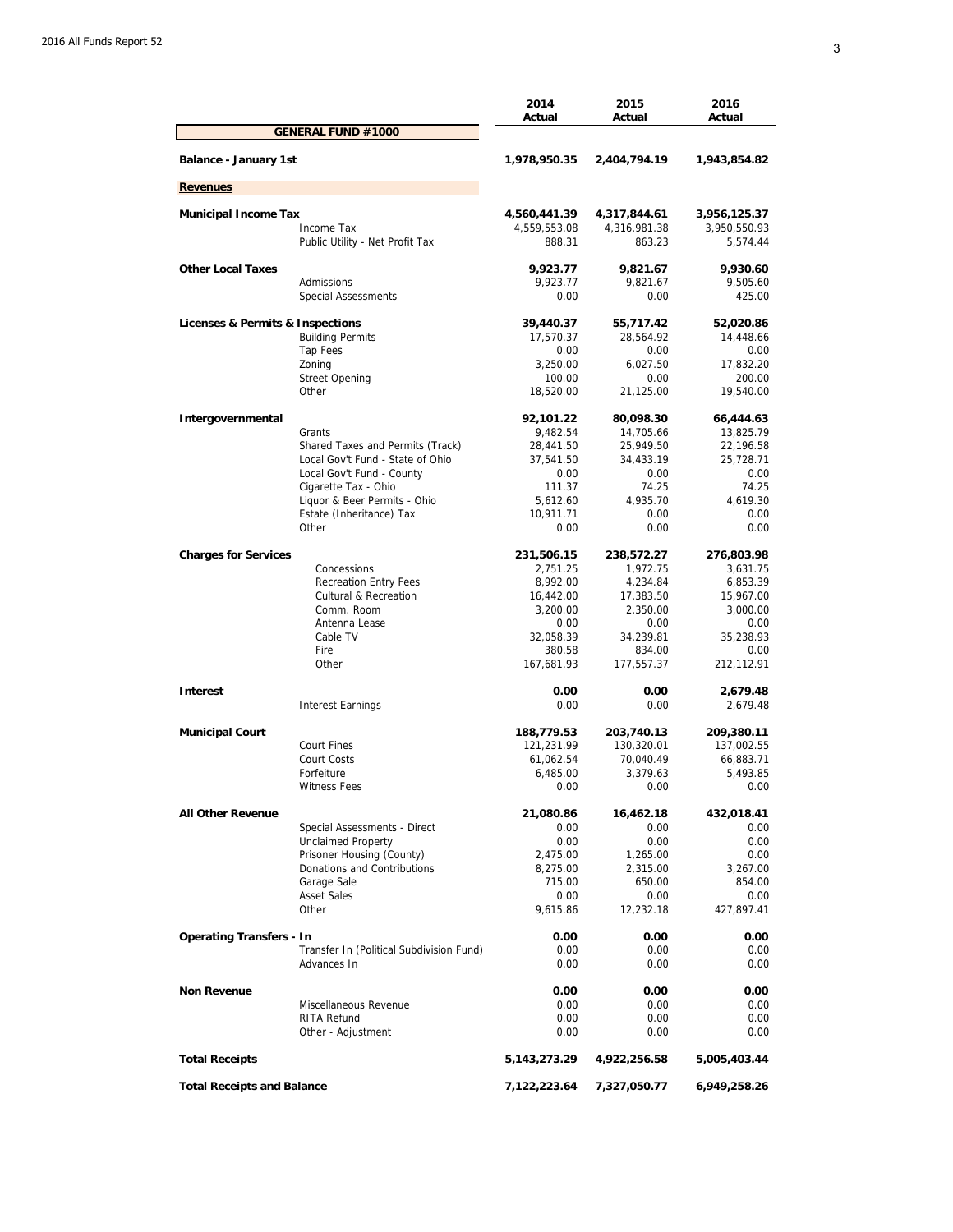|                                        |                                                                | 2014<br>Actual           | 2015<br>Actual           | 2016<br>Actual           |
|----------------------------------------|----------------------------------------------------------------|--------------------------|--------------------------|--------------------------|
| <b>GENERAL FUND (continued)</b>        |                                                                |                          |                          |                          |
| <b>Expenditures</b>                    |                                                                |                          |                          |                          |
| Police                                 |                                                                | 1,936,076.46             | 2,073,573.01             | 2,121,147.11             |
|                                        | Personal Services & Benefits                                   | 1,710,101.67             | 1,863,545.78             | 1,920,254.25             |
|                                        | Other Operations & Maintenance                                 | 225,974.79               | 210,027.23               | 200,892.86               |
|                                        | Capital Outlay                                                 | 0.00                     | 0.00                     | 0.00                     |
| Fire                                   |                                                                | 491,183.50               | 525,402.00               | 535,910.04               |
|                                        | Other Operations & Maintenance                                 | 491,183.50               | 525,402.00               | 535,910.04               |
| Health                                 |                                                                | 10,418.56                | 8,941.52                 | 8,941.52                 |
|                                        | Personal Services & Benefits                                   | 0.00                     | 0.00                     | 0.00                     |
|                                        | Other Operations & Maintenance                                 | 10.418.56                | 8.941.52                 | 8.941.52                 |
| <b>Recreation &amp; Community Life</b> |                                                                | 206,437.33               | 206,525.71               | 224,587.12               |
|                                        | Personal Services & Benefits                                   | 114,999.54               | 109,756.67               | 120,212.98               |
|                                        | Other Operations & Maintenance<br>Capital Outlay               | 91,437.79                | 96,769.04                | 104,374.14               |
| <b>Housing and Building</b>            |                                                                | 74,560.03                | 89,273.35                | 58,309.16                |
|                                        | Personal Services & Benefits                                   | 29,536.17                | 32,079.67                | 25,875.00                |
|                                        | Other Operations & Maintenance                                 | 45,023.86                | 57,193.68                | 32,434.16                |
| Engineering                            |                                                                | 22,090.52                | 22,212.10                | 21,468.05                |
|                                        | Personal Services & Benefits                                   | 22,090.52                | 22,212.10                | 21,468.05                |
|                                        | Other Operations & Maintenance                                 | 0.00                     | 0.00                     | 0.00                     |
| <b>Basic Utility</b>                   |                                                                | 259,188.67               | 294,523.58               | 282,539.08               |
|                                        | Electricity                                                    | 57,981.45                | 72,375.33                | 80,469.27                |
|                                        | Natural Gas                                                    | 31,662.37                | 24,695.09                | 20,990.95                |
|                                        | Water & Sewage                                                 | 3,081.05                 | 6,126.78                 | 1,520.18                 |
|                                        | Sewer Fees - Residential                                       | 983.05                   | 690.00                   | 690.00                   |
|                                        | Refuse<br>Telephone & Communications                           | 126,598.23<br>38,882.52  | 150,323.02<br>40,313.36  | 141,548.17<br>37,320.51  |
| <b>Service</b>                         |                                                                |                          |                          |                          |
|                                        | Personal Services & Benefits                                   | 233,063.87<br>141,130.31 | 224,913.57<br>130,593.22 | 246,346.94<br>140,180.50 |
|                                        | Other Operations & Maintenance                                 | 91,933.56                | 94,320.35                | 106,166.44               |
| Mayor                                  |                                                                | 89,358.04                | 101,060.05               | 99,170.21                |
|                                        | Personal Services & Benefits                                   | 86,574.48                | 94,567.67                | 94,949.84                |
|                                        | Other Operations & Maintenance                                 | 2,783.56                 | 6,492.38                 | 4,220.37                 |
| Council                                |                                                                | 73,547.99                | 75,452.72                | 77,052.92                |
|                                        | Personal Services & Benefits                                   | 73,482.99                | 75,452.72                | 77,052.92                |
|                                        | Other Operations & Maintenance                                 | 65.00                    | 0.00                     | 0.00                     |
| <b>Municipal Court</b>                 |                                                                | 90,256.02                | 87,142.41                | 123,432.90               |
|                                        | Personal Services & Benefits                                   | 85,799.14                | 81,279.95                | 120,545.44               |
|                                        | Other Operations & Maintenance                                 | 4,456.88                 | 5,862.46                 | 2,887.46                 |
| <b>Clerk Treasurer</b>                 |                                                                | 0.00                     | 0.00                     | 0.00                     |
|                                        | Personal Services & Benefits<br>Other Operations & Maintenance |                          |                          |                          |
| <b>Planning Commission</b>             |                                                                | 1,967.49                 | 2,154.48                 | 2,083.90                 |
|                                        | Personal Services & Benefits                                   | 1,967.49                 | 2,154.48                 | 2,083.90                 |
| <b>Zoning Commission</b>               |                                                                | 4,505.74                 | 3,427.15                 | 3,062.19                 |
|                                        | Personal Services & Benefits                                   | 4,505.74                 | 3,427.15                 | 3,062.19                 |
|                                        | Other Operations & Maintenance                                 | 0.00                     | 0.00                     | 0.00                     |
| Law                                    |                                                                | 76,474.76                | 99,021.79                | 140,349.02               |
|                                        | Personal Services & Benefits                                   | 61,607.76                | 63,324.41                | 65,356.03                |
|                                        | Other Operations & Maintenance                                 | 14,867.00                | 35,697.38                | 74,992.99                |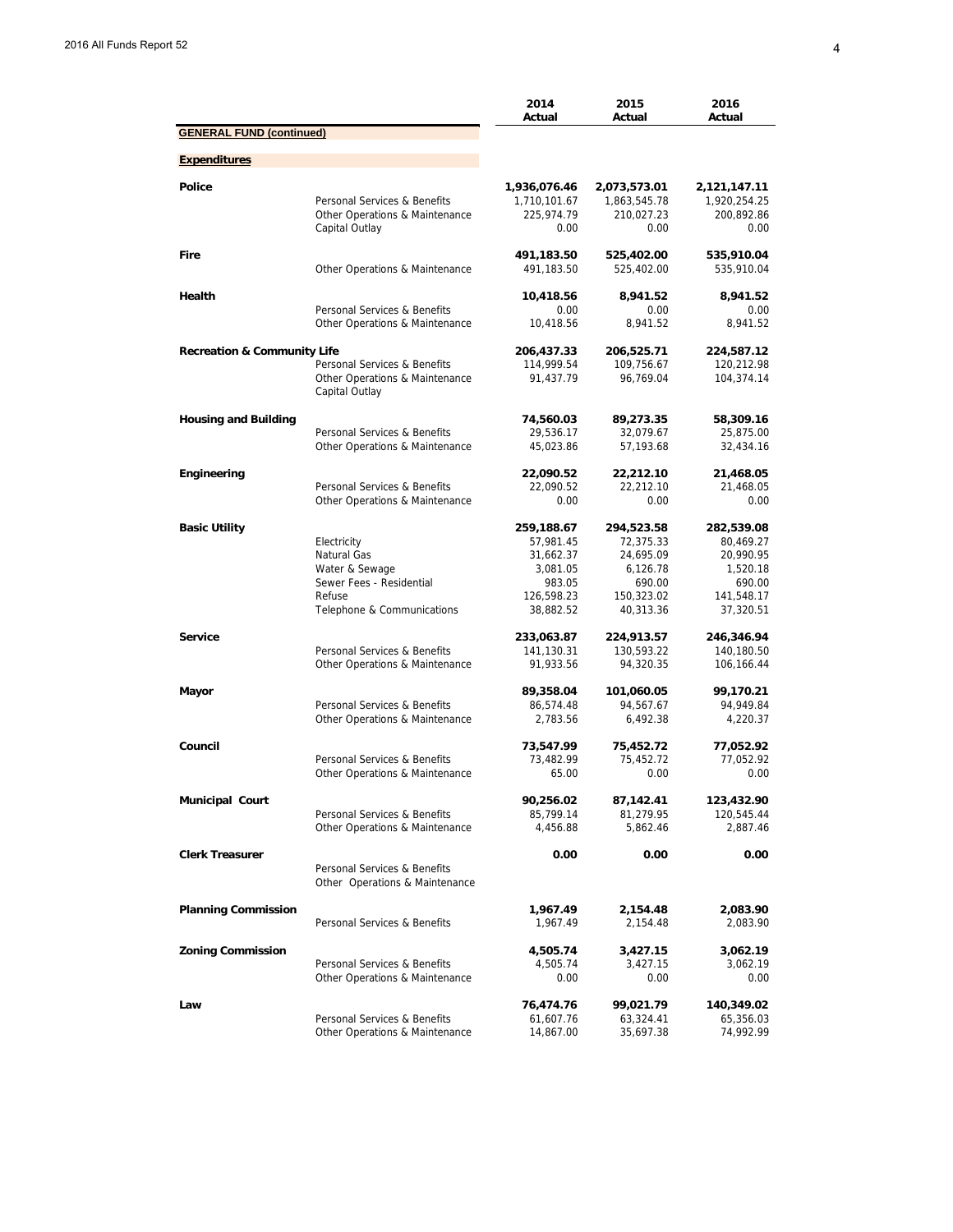|                                   |                                                  | 2014<br>Actual | 2015<br>Actual | 2016<br>Actual |
|-----------------------------------|--------------------------------------------------|----------------|----------------|----------------|
| <b>GENERAL FUND (continued)</b>   |                                                  |                |                |                |
| Income tax                        |                                                  | 26,296.74      | 76,503.71      | 252,356.45     |
|                                   | Personal Services & Benefits                     |                |                |                |
|                                   | Other Operations & Maintenance                   | 26,296.74      | 76,503.71      | 252,356.45     |
| <b>General Office</b>             |                                                  | 486,183.73     | 494,257.49     | 599,096.75     |
|                                   | Personal Services & Benefits                     | 266,219.23     | 313,810.57     | 332,470.18     |
|                                   | Other Operations & Maintenance                   | 215,413.50     | 176,646.92     | 262,330.57     |
|                                   | <b>UAN Fees</b>                                  | 4,551.00       | 3,800.00       | 4,296.00       |
|                                   | Capital Outlay                                   | 0.00           | 0.00           | 0.00           |
| <b>Total General Government</b>   |                                                  | 848,590.51     | 939,019.80     | 1,296,604.34   |
| Non-Departmental                  |                                                  | 635,895.00     | 999,000.00     | 929,000.00     |
|                                   | <b>Transfers</b>                                 | 635,895.00     | 999,000.00     | 929,000.00     |
|                                   | Advances Out                                     | 0.00           | 0.00           | 0.00           |
|                                   | Other Operations & Maintenance                   | 0.00           | 0.00           | 0.00           |
| <b>Total Disbursements</b>        |                                                  | 4,717,504.45   | 5,383,384.64   | 5,724,853.36   |
| <b>Adjustments</b>                |                                                  | 75.00          | 188.69         | 0.00           |
| <b>Cash Balance</b>               |                                                  | 2,404,794.19   | 1,943,854.82   | 1,224,404.90   |
| <b>Less: Encumbrances</b>         |                                                  | 120,141.69     | 56,162.90      | 48,988.00      |
| <b>Unencumbered Balance</b>       |                                                  | 2,284,652.50   | 1,887,691.92   | 1,175,416.90   |
|                                   |                                                  |                |                |                |
|                                   | <b>SCMR Fund #2011</b>                           |                |                |                |
| <b>Balance - January 1st</b>      |                                                  | 44,173.47      | 48,938.91      | 128,561.33     |
| <b>Revenues</b>                   |                                                  | 688,803.33     | 766,545.38     | 829,566.24     |
|                                   | Gasoline Excise Tax                              | 114,384.77     | 111,547.47     | 112,069.70     |
|                                   | State Motor Vehicle License Tax                  | 51,148.06      | 64,832.66      | 55,503.79      |
|                                   | Interest                                         | 0.00           | 0.00           | 0.00           |
|                                   | Other                                            | 23,270.50      | 165.25         | 1,992.75       |
|                                   | Advances In                                      | 0.00           | 0.00           | 0.00           |
|                                   | Transfers-In                                     | 500,000.00     | 590,000.00     | 660,000.00     |
| <b>Total Receipts and Balance</b> |                                                  | 732,976.80     | 815,484.29     | 958,127.57     |
| <b>Expenditures</b>               |                                                  | 684,037.89     | 686,922.96     | 858,040.56     |
|                                   | Personal Services & Benefits                     | 447,200.77     | 491,395.79     | 600,881.35     |
|                                   | Other Operations & Maintenance<br>Capital Outlay | 236,837.12     | 195,527.17     | 257,159.21     |
| <b>Total Disbursements</b>        |                                                  | 684,037.89     | 686,922.96     | 858,040.56     |
| Adjustments                       |                                                  | 0.00           | 0.00           | 0.00           |
| <b>Cash Balance</b>               |                                                  | 48,938.91      | 128,561.33     | 100,087.01     |
| Less: Encumbrances                |                                                  | 22,244.51      | 20,978.75      | 4,867.90       |
| <b>Unencumbered Balance</b>       |                                                  | 26,694.40      | 107,582.58     | 95,219.11      |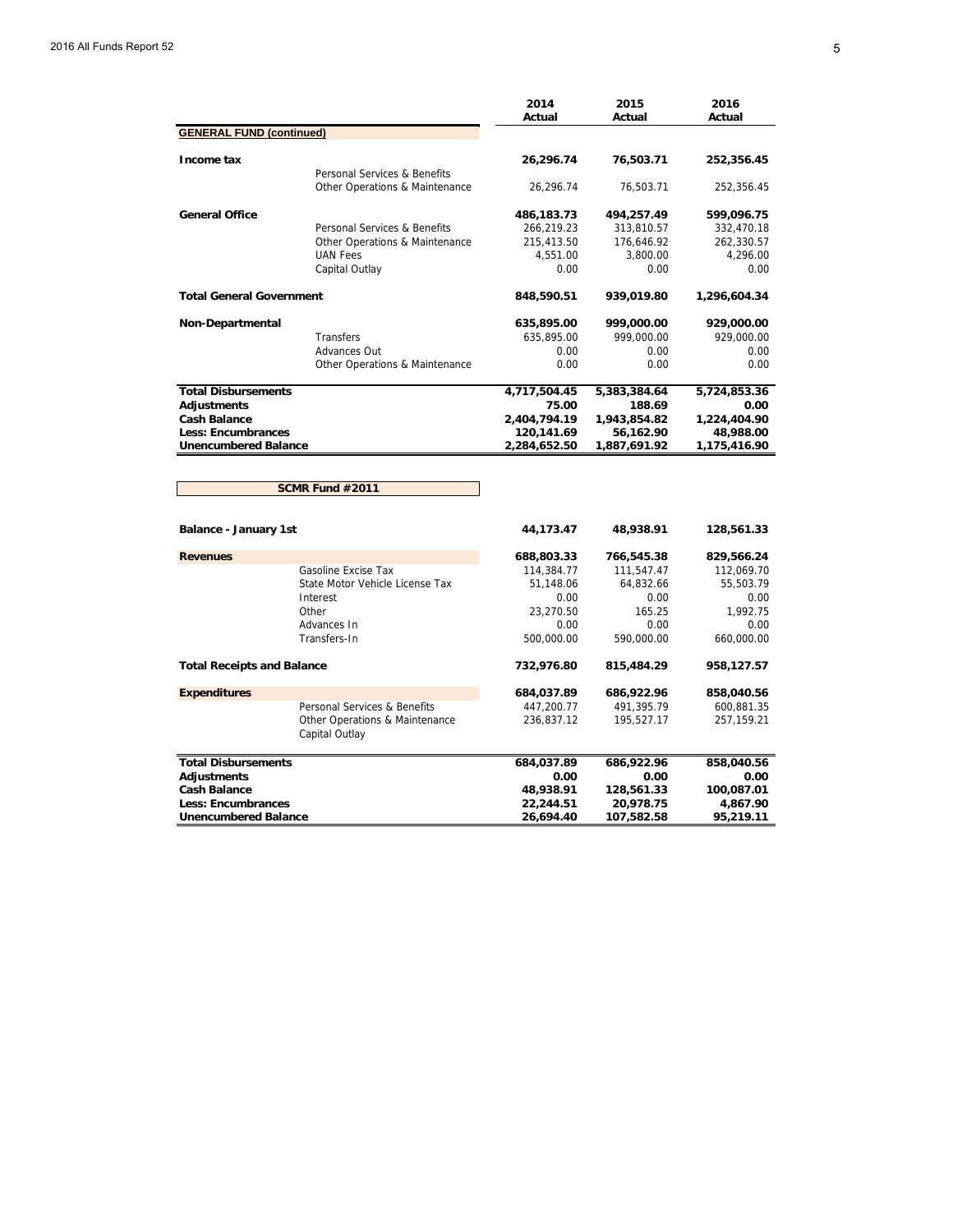|                                                          |                                                                                  | 2014<br>Actual         | 2015<br>Actual         | 2016<br>Actual         |
|----------------------------------------------------------|----------------------------------------------------------------------------------|------------------------|------------------------|------------------------|
| State Highway Fund #2021                                 |                                                                                  |                        |                        |                        |
|                                                          |                                                                                  |                        |                        |                        |
| Balance - January 1st                                    |                                                                                  | 1,151.07               | 572.63                 | 3,807.60               |
| <b>Revenues</b>                                          |                                                                                  | 13,421.56              | 21,099.87              | 16,612.72              |
|                                                          | Gasoline Excise Tax                                                              | 9,274.42               | 9,044.39               | 9,086.76               |
|                                                          | State Motor Vehicle License Tax                                                  | 4,147.14               | 5,256.72               | 7,525.96               |
|                                                          | Interest<br>Other                                                                | 0.00<br>0.00           | 0.00<br>6,798.76       | 0.00<br>0.00           |
|                                                          |                                                                                  |                        |                        |                        |
| <b>Total Receipts and Balance</b>                        |                                                                                  | 14,572.63              | 21,672.50              | 20,420.32              |
| <b>Expenditures</b>                                      |                                                                                  | 14,000.00              | 17,864.90              | 0.00                   |
|                                                          | Personal Services & Benefits<br>Other Operations & Maintenance<br>Capital Outlay | 14,000.00              | 17,864.90              | 0.00                   |
| <b>Total Disbursements</b>                               |                                                                                  | 14,000.00              | 17,864.90              | 0.00                   |
| <b>Adjustments</b>                                       |                                                                                  |                        |                        |                        |
| <b>Cash Balance</b>                                      |                                                                                  | 572.63                 | 3,807.60               | 20,420.32              |
| <b>Less: Encumbrances</b><br><b>Unencumbered Balance</b> |                                                                                  | 0.00<br>572.63         | 0.00<br>3,807.60       | 0.00<br>20,420.32      |
|                                                          |                                                                                  |                        |                        |                        |
|                                                          |                                                                                  |                        |                        |                        |
| Law Enforcement Trust Fund #2091                         |                                                                                  |                        |                        |                        |
|                                                          |                                                                                  |                        |                        |                        |
| Balance - January 1st                                    |                                                                                  | 4,524.85               | 5,541.63               | 2,139.98               |
| <b>Revenues</b>                                          |                                                                                  | 3,999.40               | 1,705.00               | 5,385.81               |
|                                                          | Fines                                                                            | 1,699.40               | 1,705.00               | 1,922.00               |
|                                                          | Grant                                                                            | 0.00                   | 0.00                   | 0.00                   |
|                                                          | Other                                                                            | 2,300.00               | 0.00                   | 3,463.81               |
|                                                          | Transfers In                                                                     | 0.00                   | 0.00                   | 0.00                   |
| <b>Total Receipts and Balance</b>                        |                                                                                  | 8,524.25               | 7,246.63               | 7,525.79               |
| <b>Expenditures</b>                                      |                                                                                  | 3,020.58               | 5,106.65               | 4,784.74               |
|                                                          | Personal Services & Benefits                                                     | 0.00                   | 254.65                 | 0.00                   |
|                                                          | Other Operations & Maintenance                                                   | 3,020.58               | 4,852.00               | 4,784.74               |
|                                                          | Capital Outlay                                                                   | 0.00                   | 0.00                   | 0.00                   |
| <b>Total Disbursements</b>                               |                                                                                  | 3,020.58               | 5,106.65               | 4,784.74               |
| <b>Adjustments</b>                                       |                                                                                  | 37.96                  | 0.00                   | 0.00                   |
| <b>Cash Balance</b>                                      |                                                                                  | 5,541.63               | 2,139.98               | 2,741.05               |
| <b>Less: Encumbrances</b>                                |                                                                                  | 966.38                 | 103.30                 | 0.00                   |
| <b>Unencumbered Balance</b>                              |                                                                                  | 4,613.21               | 2,036.68               | 2,741.05               |
|                                                          |                                                                                  |                        |                        |                        |
|                                                          | Motor Vehicle License Tax #2101                                                  |                        |                        |                        |
| Balance - January 1st                                    |                                                                                  | 113,960.15             | 138,736.56             | 168,457.72             |
|                                                          |                                                                                  |                        |                        |                        |
| <b>Revenues</b>                                          | State Motor Vehicle License Tax                                                  | 24,776.41<br>24,776.41 | 29,721.16<br>29,721.16 | 25,873.71<br>25,873.71 |
|                                                          | Interest                                                                         | 0.00                   | 0.00                   | 0.00                   |
| <b>Total Receipts and Balance</b>                        |                                                                                  | 138,736.56             | 168,457.72             | 194,331.43             |
|                                                          |                                                                                  |                        |                        |                        |
| <b>Expenditures</b>                                      |                                                                                  | 0.00                   | 0.00                   | 0.00                   |
|                                                          | Other Operations & Maintenance<br>Capital Outlay                                 | 0.00<br>0.00           | 0.00<br>0.00           | 0.00<br>0.00           |
|                                                          |                                                                                  |                        |                        |                        |
| <b>Total Disbursements</b>                               |                                                                                  | 0.00                   | 0.00                   | 0.00                   |
| <b>Adjustments</b>                                       |                                                                                  |                        |                        |                        |
| <b>Cash Balance</b>                                      |                                                                                  | 138,736.56             | 168,457.72             | 194,331.43             |
| <b>Less: Encumbrances</b><br><b>Unencumbered Balance</b> |                                                                                  | 0.00<br>138,736.56     | 0.00<br>168,457.72     | 0.00<br>194,331.43     |
|                                                          |                                                                                  |                        |                        |                        |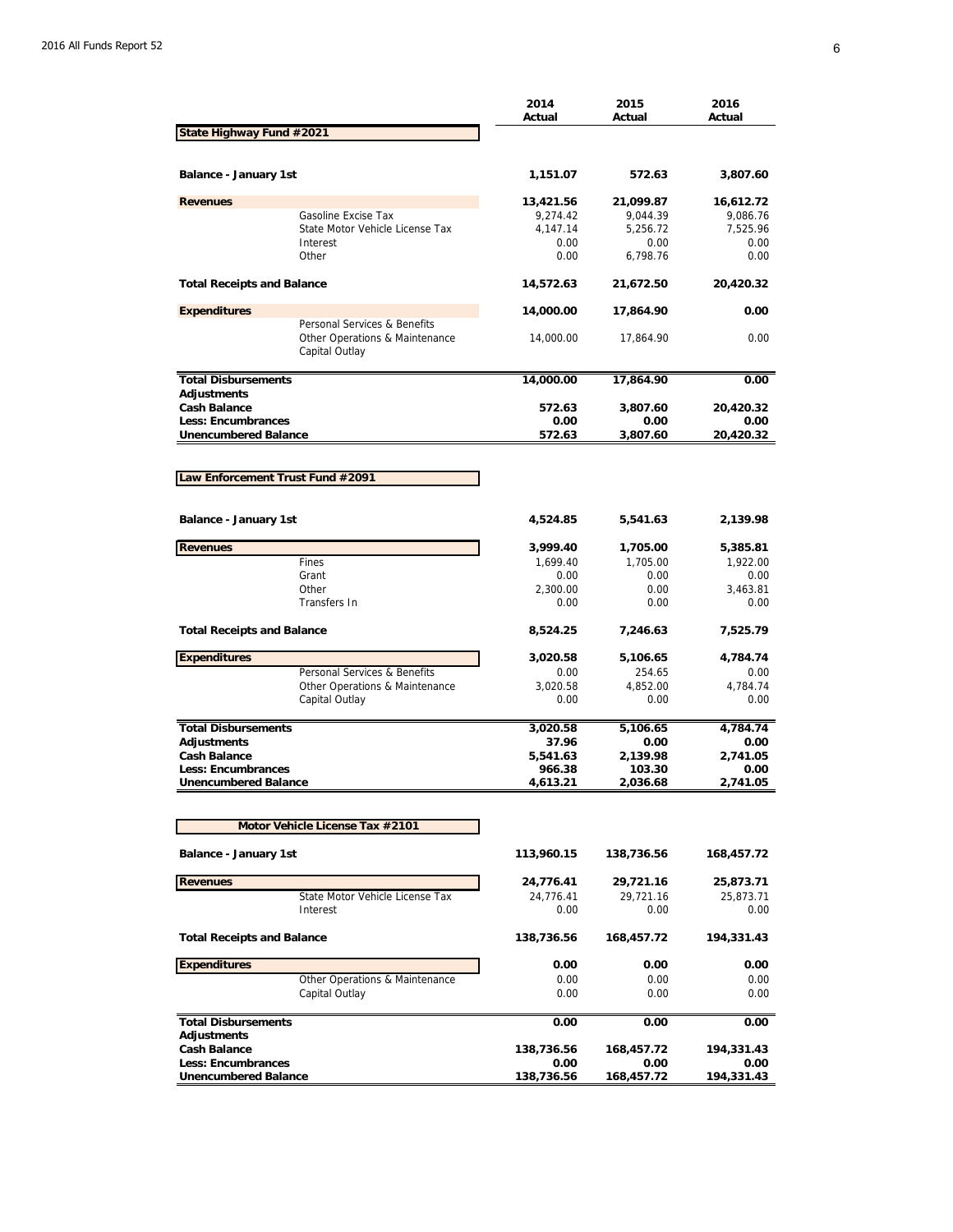|                                                   |                                         | 2014<br>Actual | 2015<br>Actual | 2016<br>Actual   |
|---------------------------------------------------|-----------------------------------------|----------------|----------------|------------------|
|                                                   | Police Pension Fund #2131               |                |                |                  |
| Balance - January 1st                             |                                         | 17,562.24      | 9,175.65       | 19,160.12        |
| <b>Revenues</b>                                   |                                         | 166,558.59     | 190,247.73     | 188,137.37       |
|                                                   | Real Estate & Public Utility            | 32,979.74      | 38,101.02      | 34,936.91        |
|                                                   | Tangible Personal Property<br>Homestead | 0.00<br>810.18 | 0.00<br>405.09 | 0.00<br>3,200.46 |
|                                                   | Rollback                                | 0.00           | 0.00           | 0.00             |
|                                                   | CAT Tax                                 | 0.00           | 1,741.62       | 0.00             |
|                                                   | Other - State Shared Taxes & Permit     | 6,768.67       | 0.00           | 0.00             |
|                                                   | Transfer in                             | 126,000.00     | 150,000.00     | 150,000.00       |
| <b>Total Receipts and Balance</b>                 |                                         | 184,120.83     | 199,423.38     | 207,297.49       |
| <b>Expenditures</b>                               |                                         | 174,945.18     | 180,263.26     | 187,650.55       |
|                                                   | <b>Employers Share</b>                  | 174,220.71     | 179,743.82     | 187,114.80       |
|                                                   | County fees                             | 724.47         | 519.44         | 535.75           |
| <b>Total Disbursements</b>                        |                                         | 174,945.18     | 180,263.26     | 187,650.55       |
| <b>Adjustments</b><br><b>Cash Balance</b>         |                                         | 9,175.65       | 19,160.12      | 19.646.94        |
| <b>Less: Encumbrances</b>                         |                                         | 6,968.00       | 0.00           | 0.00             |
| <b>Unencumbered Balance</b>                       |                                         | 2,207.65       | 19,160.12      | 19,646.94        |
|                                                   | Water Meter & Repair Fund #2901         |                |                |                  |
| Balance - January 1st                             |                                         | 55.76          | 524.55         | 1,017.19         |
| <b>Revenues</b>                                   |                                         | 9,170.00       | 9,340.00       | 9,400.00         |
|                                                   | <b>Tap Fees</b><br>Interest             | 170.00         | 340.00         | 400.00           |
|                                                   | Transfer (General Fund)                 | 9,000.00       | 9,000.00       | 9,000.00         |
| <b>Total Receipts and Balance</b>                 |                                         | 9,225.76       | 9,864.55       | 10,417.19        |
| <b>Expenditures</b>                               |                                         | 8,701.21       | 8,847.36       | 8,847.36         |
|                                                   | Other Operations & Maintenance          | 8,701.21       | 8,847.36       | 8,847.36         |
| <b>Total Disbursements</b>                        |                                         | 8,701.21       | 8,847.36       | 8,847.36         |
| <b>Adjustments</b>                                |                                         | 0.00           | 0.00           | 0.00             |
| <b>Cash Balance</b>                               |                                         | 524.55         | 1,017.19       | 1,569.83         |
| <b>Less: Encumbrances</b>                         |                                         | 0.00           | 0.00           | 0.00             |
| <b>Unencumbered Balance</b>                       |                                         | 524.55         | 1,017.19       | 1,569.83         |
|                                                   | <b>FEMA #2902</b>                       |                |                |                  |
| <b>Balance - January 1st</b>                      |                                         | 0.00           | 0.00           | 0.00             |
| <b>Revenues</b>                                   |                                         | 0.00           | 0.00           | 0.00             |
|                                                   | Donations and Contributions             | 0.00           | 0.00           | 0.00             |
|                                                   | Transfer (General Fund)                 | 0.00           | 0.00           | 0.00             |
| <b>Total Receipts and Balance</b>                 |                                         | 0.00           | 0.00           | 0.00             |
| <b>Expenditures</b>                               |                                         | 0.00           | 0.00           | 0.00             |
|                                                   | Personal Services & Benefits            | 0.00           | 0.00           | 0.00             |
|                                                   | Other Operations & Maintenance          | 0.00<br>0.00   | 0.00<br>0.00   | 0.00<br>0.00     |
|                                                   | Capital Outlay                          |                |                |                  |
| <b>Total Disbursements</b>                        |                                         | 0.00           | 0.00           | 0.00             |
| <b>Cash Balance</b>                               |                                         | 0.00           | 0.00           | 0.00             |
| Less: Encumbrances<br><b>Unencumbered Balance</b> |                                         | 0.00<br>0.00   | 0.00<br>0.00   | 0.00<br>0.00     |
|                                                   |                                         |                |                |                  |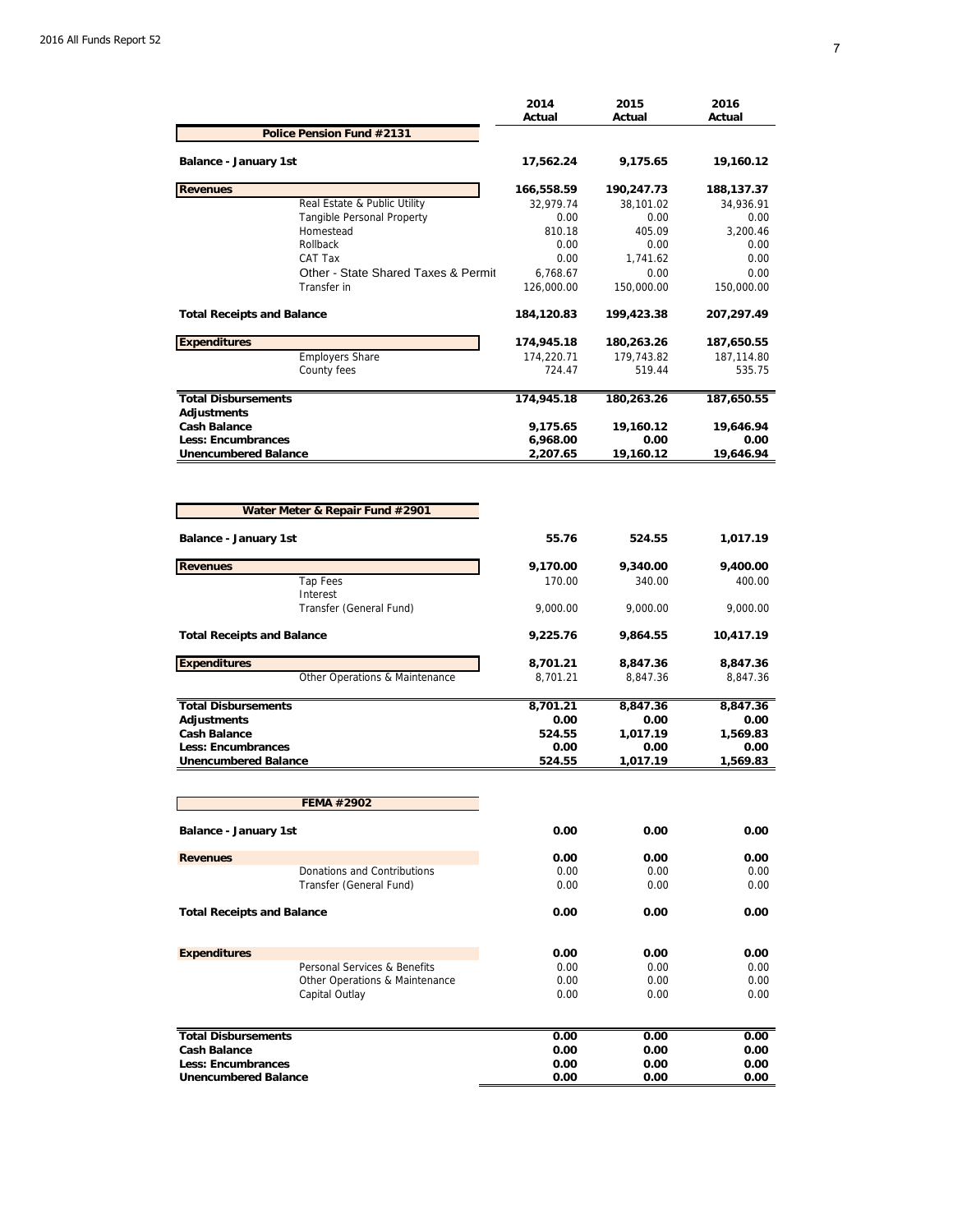|                                                          | 2014<br>Actual | 2015<br>Actual     | 2016<br>Actual       |
|----------------------------------------------------------|----------------|--------------------|----------------------|
| Mayor's Court Computer #2903                             |                |                    |                      |
| Balance - January 1st                                    | 10,441.73      | 13,605.68          | 17,800.68            |
| <b>Revenues</b>                                          | 5,764.00       | 6,105.00           | 6,030.00             |
| <b>Court Fines</b>                                       | 5,764.00       | 6,105.00           | 6,030.00             |
| <b>Total Receipts and Balance</b>                        | 16,205.73      | 19,710.68          | 23,830.68            |
| <b>Expenditures</b>                                      | 2,600.05       | 1,910.00           | 1,948.00             |
| Other Operations & Maintenance                           | 131.98         | 0.00               | 0.00                 |
| Capital Outlay                                           | 2,468.07       | 1,910.00           | 1,948.00             |
| <b>Total Disbursements</b>                               | 2,600.05       | 1,910.00           | 1,948.00             |
| Adjustments                                              | 0.00           | 0.00               | 0.00                 |
| <b>Cash Balance</b>                                      | 13,605.68      | 17,800.68          | 21,882.68            |
| <b>Less: Encumbrances</b>                                | 0.00           | 0.00               | 0.00                 |
| <b>Unencumbered Balance</b>                              | 13,605.68      | 17,800.68          | 21,882.68            |
| Special Bond Retirement #3101                            |                |                    |                      |
| Balance - January 1st                                    | 743.80         | 272.11             | 1,050.42             |
|                                                          |                |                    |                      |
| <b>Revenues</b><br><b>Special Assessments</b>            | 36,000.00      | 475,000.00<br>0.00 | 1,349,828.00<br>0.00 |
| <b>Bond/Note Proceeds</b>                                | 0.00<br>0.00   | 375,000.00         | 1,179,828.00         |
| Transfer In - Capital                                    | 36.000.00      | 100,000.00         | 170,000.00           |
| Interest                                                 | 0.00           | 0.00               | 0.00                 |
| <b>Total Receipts and Balance</b>                        | 36,743.80      | 475,272.11         | 1,350,878.42         |
| <b>Expenditures</b>                                      | 36,471.69      | 474,221.69         | 1,335,322.94         |
| Principal                                                | 32,222.00      | 457,534.49         | 1,309,702.80         |
| Interest                                                 | 4,249.69       | 16,687.20          | 25,620.14            |
| Other                                                    | 0.00           | 0.00               | 0.00                 |
| County fees                                              | 0.00           | 0.00               | 0.00                 |
| <b>Total Disbursements</b>                               | 36,471.69      | 474,221.69         | 1,335,322.94         |
| Adjustments                                              | 0.00           | 0.00               | 0.00                 |
| <b>Cash Balance</b>                                      | 272.11         | 1,050.42           | 15,555.48            |
| <b>Less: Encumbrances</b><br><b>Unencumbered Balance</b> | 0.00<br>272.11 | 0.00<br>1,050.42   | 0.00<br>15,555.48    |
|                                                          |                |                    |                      |
| <b>Bond Construction Fund #4101</b>                      |                |                    |                      |
| <b>Balance - January 1st</b>                             | 0.00           | 0.00               | 0.00                 |
| <b>Revenues</b>                                          | 0.00           | 0.00               | 0.00                 |
| Transfers - in                                           | 0.00           | 0.00               | 0.00                 |
| Other                                                    | 0.00           | 0.00               | 0.00                 |
| <b>Total Receipts and Balance</b>                        | 0.00           | 0.00               | 0.00                 |
| <b>Expenditures</b>                                      | 0.00           | 0.00               | 0.00                 |
| Other Operations & Maintenance                           | 0.00           | 0.00               | 0.00                 |
| <b>Total Disbursements</b>                               | 0.00           | 0.00               | 0.00                 |
| <b>Adjustments</b>                                       |                |                    |                      |
| <b>Cash Balance</b><br>Less: Encumbrances                | 0.00<br>0.00   | 0.00<br>0.00       | 0.00<br>0.00         |
| <b>Unencumbered Balance</b>                              | 0.00           | 0.00               | 0.00                 |
|                                                          |                |                    |                      |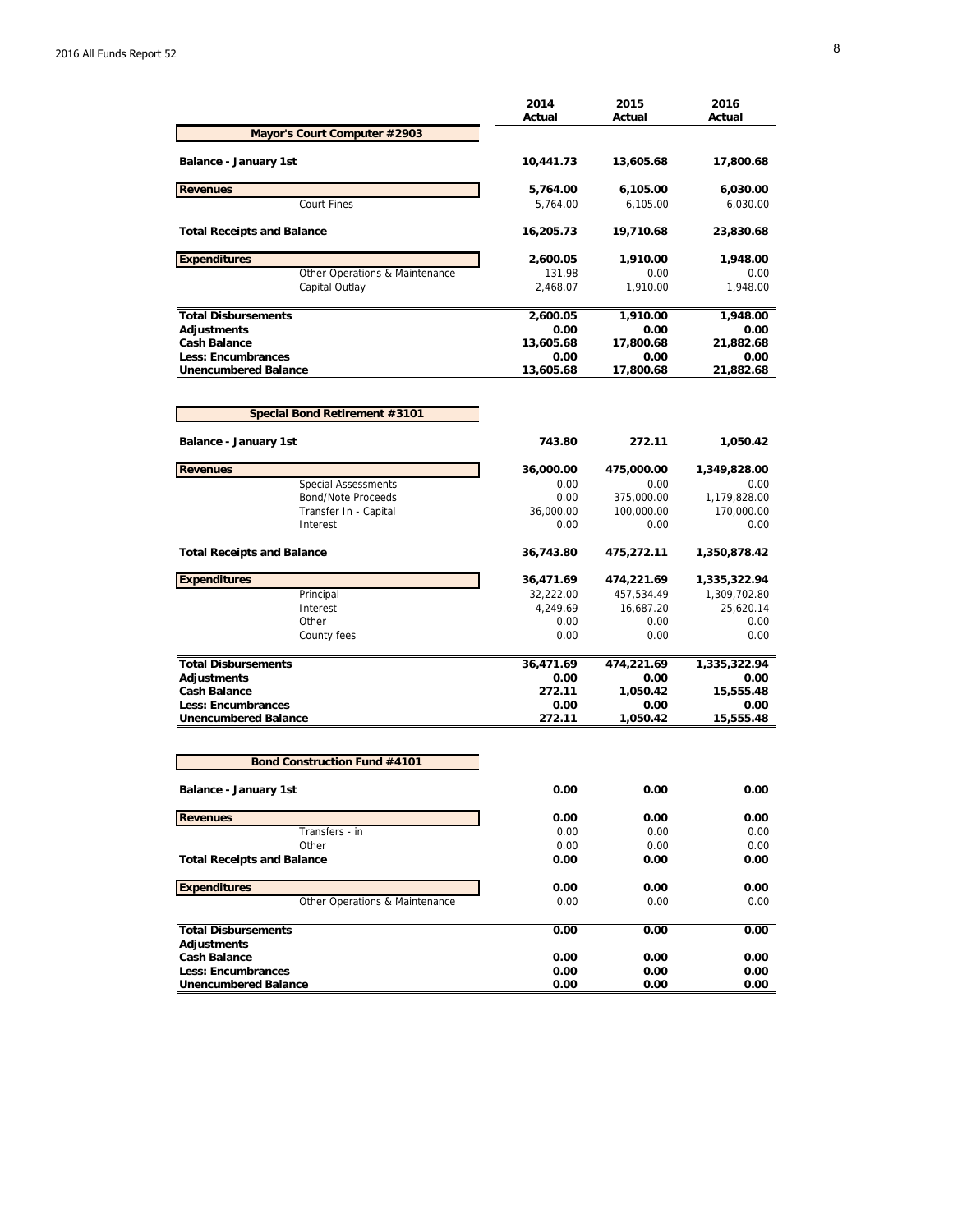|                                                               | 2014<br>Actual | 2015<br>Actual       | 2016<br>Actual       |
|---------------------------------------------------------------|----------------|----------------------|----------------------|
| Issue I and II - Capital Funds #4201                          |                |                      |                      |
| Balance - January 1st                                         | 0.00           | 0.00                 | 0.00                 |
| <b>Revenues</b>                                               | 0.00           | 0.00                 | 0.00                 |
| <b>Special Assessments</b>                                    | 0.00           | 0.00                 | 0.00                 |
| Other                                                         | 0.00           | 0.00                 | 0.00                 |
| Transfer - In<br><b>Total Receipts and Balance</b>            | 0.00           | 0.00                 | 0.00                 |
|                                                               |                |                      |                      |
| <b>Expenditures</b>                                           | 0.00           | 0.00                 | 0.00                 |
| Sreets, Sidewalks, Highways & Curbs<br>Dunham - Water & Sewer | 0.00<br>0.00   | 0.00<br>0.00         | 0.00<br>0.00         |
| <b>Transfers Out</b>                                          | 0.00           | 0.00                 | 0.00                 |
| Adjustments                                                   |                |                      |                      |
| <b>Total Disbursements</b>                                    | 0.00           | 0.00                 | 0.00                 |
| Adjustments                                                   |                |                      |                      |
| <b>Cash Balance</b>                                           | 0.00           | 0.00                 | 0.00                 |
| <b>Less: Encumbrances</b>                                     | 0.00           | 0.00                 | 0.00                 |
| <b>Unencumbered Balance</b>                                   | 0.00           | 0.00                 | 0.00                 |
|                                                               |                |                      |                      |
| Capital Improvement Fund #4901                                |                |                      |                      |
|                                                               |                |                      |                      |
| Balance - January 1st                                         | 1,323,483.24   | 568,599.01           | 562,415.01           |
| <b>Revenues</b>                                               | 102,933.85     | 3,486,642.36         | 1,102,503.12         |
| Grants                                                        | 0.00           | 2,294,321.65         | 369,546.93           |
| Interest                                                      | 1,325.49       | 14,226.56            | 19,125.00            |
| Other                                                         | 54,277.11      | 928,094.15           | 583,096.19           |
| Sewer Fees                                                    | 47,331.25      | 0.00                 | 20,735.00            |
| Transfers - in                                                | 0.00           | 250,000.00           | 110,000.00           |
| <b>Total Receipts and Balance</b>                             | 1,426,417.09   | 4,055,241.37         | 1,664,918.13         |
| <b>Expenditures</b>                                           | 857,818.08     | 3,492,826.36         | 1,497,564.17         |
| Capital Outlay                                                | 821,818.08     | 3,392,826.36         | 1,327,564.17         |
| Advances - Out                                                | 0.00           | 0.00                 | 0.00                 |
| Transfer - Out/Debt Service                                   | 36,000.00      | 100,000.00           | 170,000.00           |
| <b>Total Disbursements</b>                                    | 857,818.08     |                      |                      |
| Adjustments                                                   | 0.00           | 3,492,826.36<br>0.00 | 1,497,564.17<br>0.00 |
| <b>Cash Balance</b>                                           | 568,599.01     | 562,415.01           | 167,353.96           |
| <b>Less: Encumbrances</b>                                     | 227,613.93     | 493,332.32           | 142,180.00           |
| <b>Unencumbered Balance</b>                                   | 340,985.08     | 69,082.69            | 25,173.96            |
|                                                               |                |                      |                      |
| Veteran's Memorial Fund #4902                                 |                |                      |                      |
| Balance - January 1st                                         | 7,187.85       | 8,272.11             | 6,888.56             |
| <b>Revenues</b>                                               | 1,444.26       | 1,621.92             | 694.45               |
| Transfers - in                                                | 0.00           | 0.00                 | 0.00                 |
| Other                                                         | 1,444.26       | 1,621.92             | 694.45               |
| <b>Total Receipts and Balance</b>                             | 8,632.11       | 9,894.03             | 7,583.01             |
| <b>Expenditures</b>                                           | 360.00         | 3,005.47             | 1,810.50             |
| Other Operations & Maintenance<br><b>Transfers Out</b>        | 360.00         | 3,005.47             | 1,810.50             |
| <b>Total Disbursements</b>                                    | 360.00         | 3,005.47             | 1,810.50             |
| Adjustments                                                   | 0.00           | 0.00                 | 0.00                 |
| <b>Cash Balance</b>                                           | 8,272.11       | 6,888.56             | 5,772.51             |
| <b>Less: Encumbrances</b>                                     | 0.00           | 135.00               | 0.00                 |
| <b>Unencumbered Balance</b>                                   | 8,272.11       | 6,753.56             | 5,772.51             |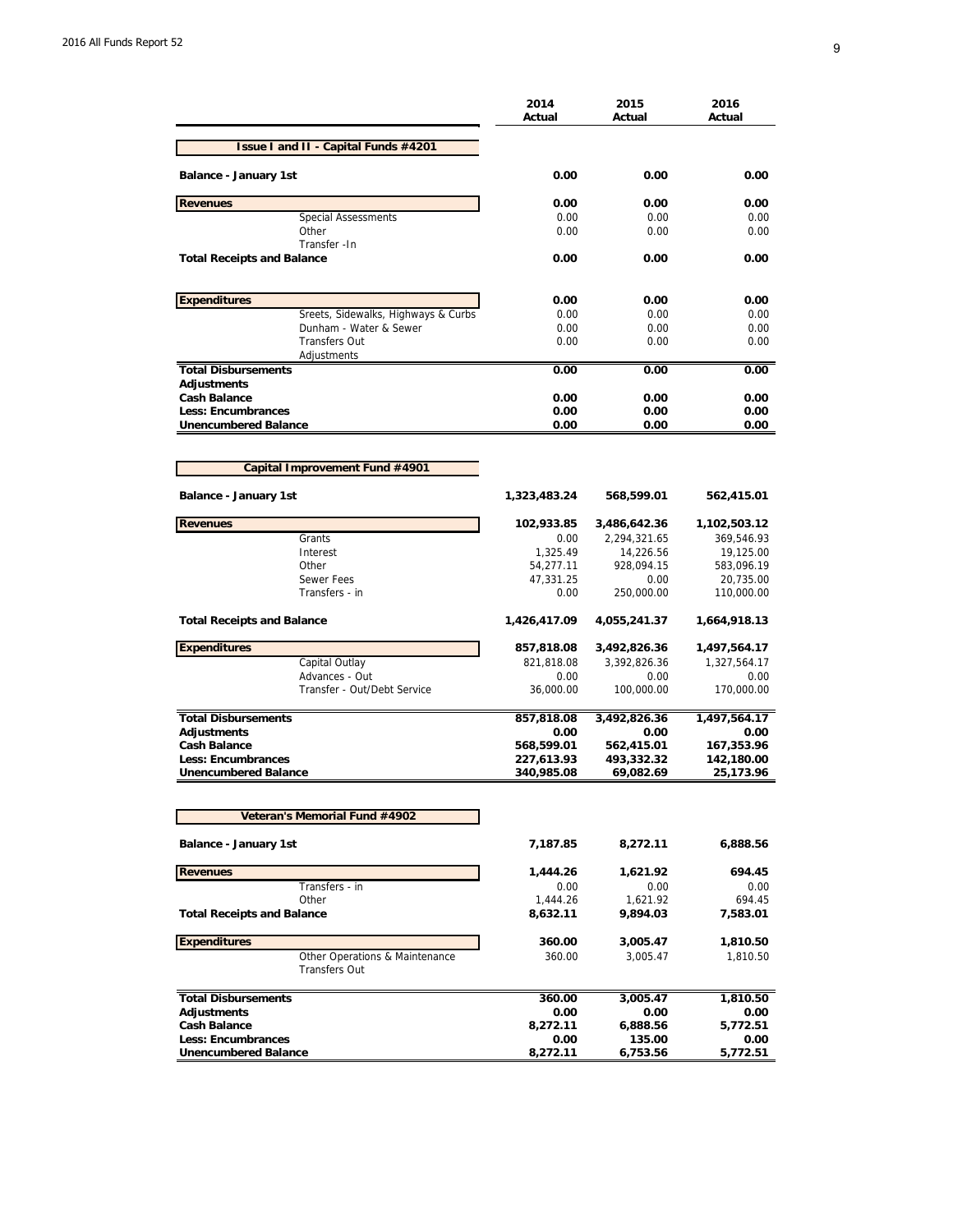|                                   | 2014<br>Actual | 2015<br>Actual | 2016<br>Actual |
|-----------------------------------|----------------|----------------|----------------|
| Building Bond Fund #7001          |                |                |                |
| Balance - January 1st             | 0.00           | 0.00           | 0.00           |
| <b>Revenues</b>                   | 0.00           | 0.00           | 0.00           |
| Transfers - in                    | 0.00           | 0.00           | 0.00           |
| Other                             | 0.00           | 0.00           | 0.00           |
| <b>Total Receipts and Balance</b> | 0.00           | 0.00           | 0.00           |
| <b>Expenditures</b>               | 0.00           | 0.00           | 0.00           |
| Other Operations & Maintenance    | 0.00           | 0.00           | 0.00           |
| <b>Transfers Out</b>              | 0.00           | 0.00           | 0.00           |
| <b>Total Disbursements</b>        | 0.00           | 0.00           | 0.00           |
| <b>Cash Balance</b>               | 0.00           | 0.00           | 0.00           |
| Less: Encumbrances                | 0.00           | 0.00           | 0.00           |
| <b>Unencumbered Balance</b>       | 0.00           | 0.00           | 0.00           |
|                                   |                |                |                |
| <b>Unclaimed Monies #9101</b>     |                |                |                |
| <b>Balance - January 1st</b>      | 50.00          | 50.00          | 50.00          |
| <b>Revenues</b>                   | 0.00           | 0.00           | 0.00           |
| Other                             | 0.00           | 0.00           | 0.00           |
| <b>Total Receipts and Balance</b> | 50.00          | 50.00          | 50.00          |
| <b>Expenditures</b>               | 0.00           | 0.00           | 0.00           |
| Other Operations & Maintenance    | 0.00           | 0.00           | 0.00           |
| <b>Total Disbursements</b>        | 0.00           | 0.00           | 0.00           |
| <b>Adjustments</b>                | 0.00           | 0.00           | 0.00           |
| <b>Cash Balance</b>               | 50.00          | 50.00          | 50.00          |
| Less: Encumbrances                |                |                |                |
| <b>Unencumbered Balance</b>       | 50.00          | 50.00          | 50.00          |
|                                   |                |                |                |
| <b>Building Bonds #9901</b>       |                |                |                |
| Balance - January 1st             | 137,516.99     | 125,116.99     | 131,116.99     |
| <b>Revenues</b>                   | 2,000.00       | 6,000.00       | 2,500.00       |
| Other                             | 2,000.00       | 6,000.00       | 2,500.00       |
| <b>Total Receipts and Balance</b> | 139,516.99     | 131,116.99     | 133,616.99     |
| <b>Expenditures</b>               | 14,400.00      | 0.00           | 7,545.76       |
| Other Operations & Maintenance    | 14,400.00      | 0.00           | 7,545.76       |
| <b>Total Disbursements</b>        | 14,400.00      | 0.00           | 7,545.76       |
| <b>Adjustments</b>                | 0.00           | 0.00           | 0.00           |
| <b>Cash Balance</b>               | 125,116.99     | 131,116.99     | 126,071.23     |
| <b>Less: Encumbrances</b>         | 0.00           | 0.00           | 0.00           |
| <b>Unencumbered Balance</b>       | 125,116.99     | 131,116.99     | 126,071.23     |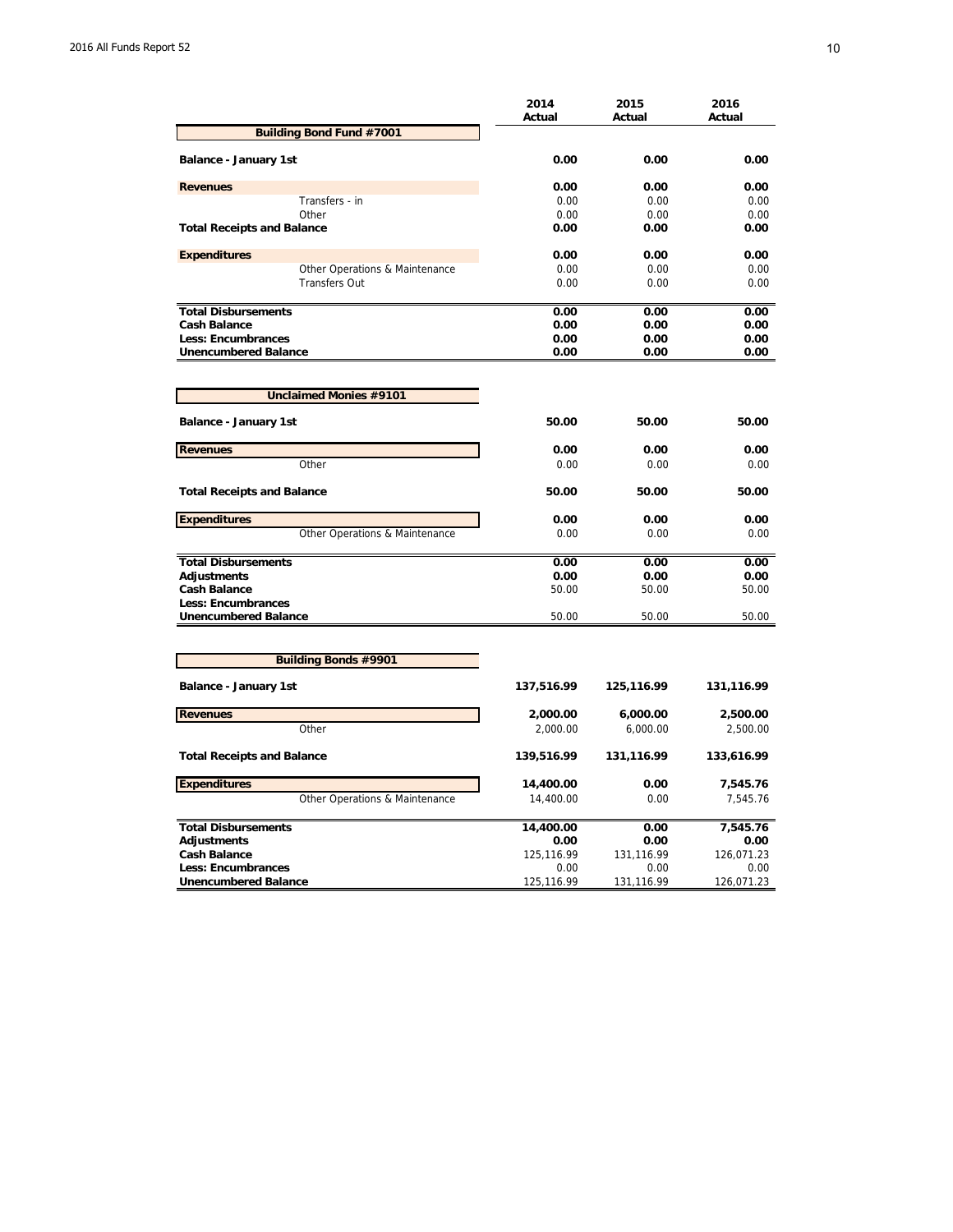|                                              | 2014       | 2015       | 2016       |
|----------------------------------------------|------------|------------|------------|
|                                              | Actual     | Actual     | Actual     |
| Building Bonds #9901<br>Mayor's Court - 9902 |            |            |            |
| <b>Balance - January 1st</b>                 | 21,555.07  | 19,459.26  | 23,052.60  |
| <b>Revenues</b>                              | 282,003.00 | 310,047.40 | 306,178.65 |
| Other                                        | 282.003.00 | 310.047.40 | 306,178.65 |
| <b>Total Receipts and Balance</b>            | 303,558.07 | 329,506.66 | 329,231.25 |
| <b>Expenditures</b>                          | 284,098.81 | 306,454.06 | 300,544.31 |
| Other Operations & Maintenance               | 284.098.81 | 306.454.06 | 300.544.31 |
| <b>Total Disbursements</b>                   | 284,098.81 | 306.454.06 | 300,544.31 |
| Adjustments                                  | 0.00       | 0.00       | 0.00       |
| <b>Cash Balance</b>                          | 19.459.26  | 23.052.60  | 28.686.94  |
| <b>Less: Encumbrances</b>                    | 0.00       | 0.00       | 0.00       |
| <b>Unencumbered Balance</b>                  | 19,459.26  | 23,052.60  | 28,686.94  |

| Second Party Service #9903        |           |           |           |
|-----------------------------------|-----------|-----------|-----------|
| Balance - January 1st             | 5,505.12  | 8,694.14  | 5,952.47  |
| <b>Revenues</b>                   | 32,464.10 | 37,034.10 | 34,805.70 |
| Other                             | 32,464.10 | 37,034.10 | 34,805.70 |
| <b>Total Receipts and Balance</b> | 37,969.22 | 45,728.24 | 40,758.17 |
| <b>Expenditures</b>               | 29,275.08 | 39,775.77 | 33,495.99 |
| Other Operations & Maintenance    | 29.275.08 | 39.775.77 | 33.495.99 |
| <b>Total Disbursements</b>        | 29,275.08 | 39,775.77 | 33,495.99 |
| Adjustments                       | 0.00      | 0.00      | 0.00      |
| <b>Cash Balance</b>               | 8.694.14  | 5,952.47  | 7,262.18  |
| Less: Encumbrances                | 0.00      | 0.00      | 0.00      |
| <b>Unencumbered Balance</b>       | 8.694.14  | 5.952.47  | 7.262.18  |

| <b>Walton Hills/Sagamore Hills JEDD</b> |      |            |            |
|-----------------------------------------|------|------------|------------|
| Balance - January 1st                   | 0.00 | 0.00       | 164,511.76 |
| <b>Revenues</b>                         | 0.00 | 164,511.76 | 775,214.11 |
| Other                                   | 0.00 | 164,511.76 | 775,214.11 |
| <b>Total Receipts and Balance</b>       | 0.00 | 164,511.76 | 939,725.87 |
| <b>Expenditures</b>                     | 0.00 | 0.00       | 760,312.60 |
| Other Operations & Maintenance          | 0.00 | 0.00       | 760.312.60 |
| <b>Total Disbursements</b>              | 0.00 | 0.00       | 760,312.60 |
| <b>Adjustments</b>                      | 0.00 | 0.00       | 0.00       |
| <b>Cash Balance</b>                     | 0.00 | 164,511.76 | 179,413.27 |
| Less: Encumbrances                      | 0.00 | 0.00       | 0.00       |
| <b>Unencumbered Balance</b>             | 0.00 | 164,511.76 | 179,413.27 |
| Village Total - All Funds               |      |            |            |

| Balance - January 1st      | 3,666,861.69 | 3,352,353.42               | 3,179,837.25  |
|----------------------------|--------------|----------------------------|---------------|
| Adjustments                | 112.96       | 188.69                     |               |
| <b>Total Revenues</b>      |              | 6.512.611.79 10.427.878.26 | 9,658,133.32  |
| <b>Total Disbursements</b> |              | 6,827,233.02 10,600,583.12 | 10,722,720.84 |
| Cash Balance               | 3,352,353.42 | 3,179,837.25               | 2,115,249.73  |
| <b>Less: Encumbrances</b>  | 377.934.51   | 570,712.27                 | 196,035.90    |
| Unencumbered Balance       | 2.974.418.91 | 2.609.124.98               | 1,919,213.83  |
|                            |              |                            |               |
|                            |              |                            |               |

**SURPLUS (DEFICIT)** (314,621.23) (172,704.86) (1,064,587.52)

**2016 Payments using PY PO's 378,785.38 True Deficit for 2016 (685,802.14)**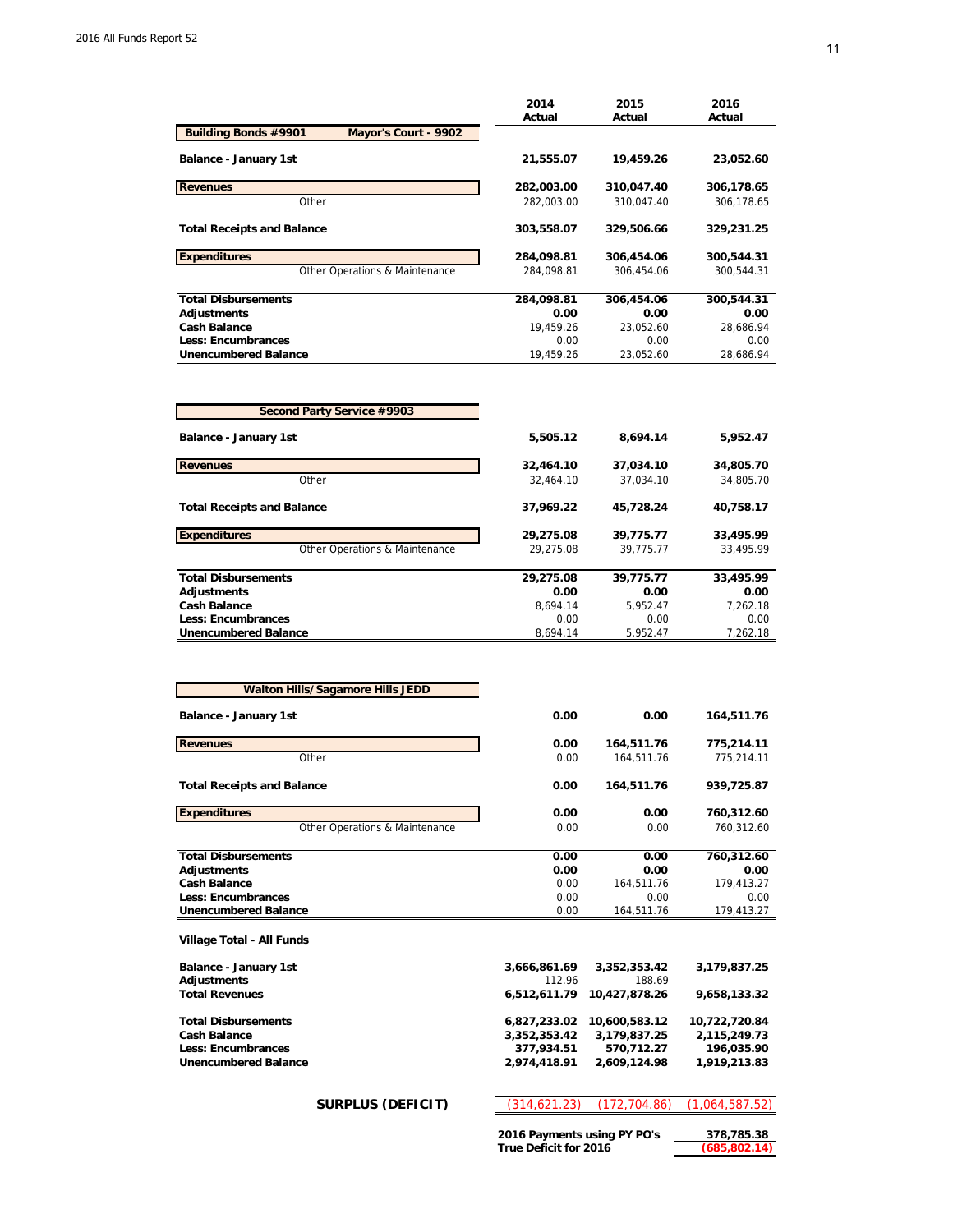|  | <b>Village of Walton Hills</b> |  |
|--|--------------------------------|--|
|  | <b>2016 Revenues</b>           |  |

| <b>ACCOUNT#</b>                | <b>ACCOUNT</b>                                   | 2014<br>Actual      | 2015<br>Actual           | 2016<br><b>Budget</b>    | 2016<br>Actual           |
|--------------------------------|--------------------------------------------------|---------------------|--------------------------|--------------------------|--------------------------|
|                                |                                                  |                     |                          |                          |                          |
| <b>GENERAL FUND</b>            |                                                  |                     |                          |                          |                          |
| 1000-130-0000                  | Municipal Income Tax                             | 0.00                | 0.00                     | 0.00                     | 0.00                     |
| 1000-130-0004                  | Municipal Income Tax-ELECTRIC TAX                | 888.31              | 863.23                   | 700.00                   | 5,574.44                 |
| 1000-130-0131                  | Income Tax Withholding                           | 3,584,282.33        | 3,057,736.83             | 3,200,000.00             | 2,798,537.67             |
| 1000-130-0132<br>1000-130-0133 | Income Tax Individual<br>Income Tax Net Profit   | 284,351.25          | 346,114.06<br>913,130.49 | 400,000.00<br>900,000.00 | 362,762.25<br>789,251.01 |
| 1000-130-0134                  | Municipal Income Tax (PENALTY)                   | 690,899.50<br>20.00 | 0.00                     | 0.00                     | 0.00                     |
| 1000-190-0000                  | Other - Local Taxes                              | 9,923.77            | 9,821.67                 | 8,500.00                 | 9,505.60                 |
| 1000-211-0000                  | <b>Local Government Distribution</b>             | 37,541.50           | 34,433.19                | 35,000.00                | 25,728.71                |
| 1000-212-0000                  | Local Government Revenue Assistance              | 0.00                | 0.00                     | 0.00                     | 0.00                     |
| 1000-221-0000                  | <b>Inheritance Tax</b>                           | 10,911.71           | 0.00                     | 0.00                     | 0.00                     |
| 1000-222-0000                  | Cigarette Tax                                    | 111.37              | 74.25                    | 0.00                     | 74.25                    |
| 1000-224-0000                  | Liquor and Beer Permit Fees                      | 5,612.60            | 4,935.70                 | 5,200.00                 | 4,619.30                 |
| 1000-231-0000                  | <b>Commercial Activity Tax</b>                   | 0.00                | 0.00                     | 0.00                     | 0.00                     |
| 1000-290-0000                  | Other - State Shared Taxes and Permits           | 28,441.50           | 25,949.50                | 25,000.00                | 22,196.58                |
| 1000-390-0000                  | Other - Special Assessments                      | 0.00                | 0.00                     | 0.00                     | 425.00                   |
| 1000-411-0000                  | Federal - Restricted                             | 0.00                | 0.00                     | 0.00                     | 0.00                     |
| 1000-422-0000                  | State - Restricted                               | 0.00                | 0.00                     | 0.00                     | 0.00                     |
| 1000-429-0000                  | Other - State Receipts                           | 0.00                | 0.00                     | 0.00                     | 0.00                     |
| 1000-429-2250                  | Other - State Receipts WC                        | 0.00                | 0.00                     | 0.00                     | 0.00                     |
| 1000-440-0000                  | Grants or Aid                                    | 7,982.54            | 13,505.66                | 10,000.00                | 13,825.79                |
| 1000-440-0001                  | <b>Grants or Aid-Community Diversion</b>         | 1,500.00            | 1,200.00                 | 1,200.00                 | 0.00                     |
| 1000-490-0100                  | Intergovernmental                                | 0.00                | 0.00                     | 0.00                     | 0.00                     |
| 1000-512-0016                  | Contracts for Police Prot. (False Alarms)        | 3,350.00            | 1,025.00                 | 1,200.00                 | 800.00                   |
| 1000-519-0000                  | <b>Other - General Government Contracts</b>      | 0.00                | 0.00                     | 0.00                     | 0.00                     |
| 1000-522-0000                  | <b>Concession Stands</b>                         | 0.00                | 0.00                     | 0.00                     | 223.00                   |
| 1000-522-1001                  | Concession Stands (Pop Machine)                  | 862.50              | 736.50                   | 750.00                   | 596.00                   |
| 1000-522-3106                  | Concession Stands (Parker Program)               | 1,367.05            | 766.50                   | 1,000.00                 | 2,329.00                 |
| 1000-522-3116                  | Concession Stands (New)                          | 521.70              | 469.75                   | 500.00                   | 483.75                   |
| 1000-522-3104                  | <b>Concession Stands - SPECIAL EVENTS</b>        | 0.00                | 0.00                     | 0.00                     | 0.00                     |
| 1000-523-0000                  | <b>Recreation Entry Fees</b>                     | 0.00                | 0.00                     | 0.00                     | 0.00                     |
| 1000-523-3106                  | Recreation Entry Fees-Parker Program             | 11,597.00           | 12,052.50                | 12,000.00                | 11,843.00                |
| 1000-523-3107                  | Recreation Entry Fees-Baseball                   | 1,860.00            | 2,480.00                 | 2,000.00                 | 1,065.00                 |
| 1000-523-3111                  | Recreation Entry Fees-S.O.S.                     | 0.00                | 0.00                     | 0.00                     | 0.00                     |
| 1000-523-3112                  | Recreation Entry Fees- Beach Volleyball          | 0.00                | 0.00                     | 0.00                     | 0.00                     |
| 1000-523-3113                  | Recreation Entry Fees - Travel Baseball          | 360.00              | 500.00                   | 0.00                     | 0.00                     |
| 1000-529-0000                  | Other - Cultural and Recreational Programs       | 0.00                | 0.00                     | 0.00                     | 0.00                     |
| 1000-529-3101                  | <b>Recreational Programs- Trips</b>              | 2,449.00            | 1,439.50                 | 1,700.00                 | 1,213.00                 |
| 1000-529-3102                  | Recreational Programs- Exercise                  | 0.00                | 0.00                     | 0.00                     | 0.00                     |
| 1000-529-3104                  | <b>Recreational Programs- Special Events</b>     | 2,328.00            | 62.34                    | 500.00                   | 3.101.39                 |
| 1000-529-3109                  | Recreational Programs- Transportation            | 3,855.00            | 2,233.00                 | 2,500.00                 | 2,539.00                 |
| 1000-529-3110                  | Recreational Programs- Senior Services           | 2,985.00            | 2,851.00                 | 2,500.00                 | 3,059.00                 |
| 1000-542-0000                  | Tap Fes                                          | 0.00                | 0.00                     | 0.00                     | 0.00                     |
| 1000-542-6202                  | Tap Fees- Sewer                                  | 0.00                | 0.00                     | 0.00                     | 0.00                     |
| 1000-590-0000                  | Other - Charges for Services                     | 20.00               | 100.00                   | 50,790.00                | 2,750.00                 |
| 1000-590-0011                  | Other - Charges for Dispatch                     | 135,600.00          | 135,252.00               | 141,000.00               | 137,957.04               |
| 1000-590-0018                  | <b>Other - Police Services</b>                   | 5,542.50            | 13,274.44                | 10,000.00                | 3,090.00                 |
| 1000-590-0325                  | Advertising                                      | 10,105.48           | 12,200.00                | 12,000.00                | 11,625.00                |
| 1000-590-0410                  | Other - Charges for Services (Bldg. Dept.        | 2,541.20            | 2,785.15                 | 2,000.00                 | 2,545.04                 |
| 1000-590-0486                  | Other - Charges for Services{Finance Department} | 0.00                | 0.00                     | 0.00                     | 45,931.83                |
| 1000-590-3103                  | Other - Community Room/TGY Rental                | 3,200.00            | 2,350.00                 | 2,500.00                 | 3,000.00                 |
| 1000-590-3114                  | Other - Baseball Field Rental                    | 0.00                | 375.00                   | 0.00                     | 525.00                   |
| 1000-590-4104                  | Other Charges                                    | 6,415.00            | 5,668.30                 | 5,000.00                 | 3,515.00                 |
| 1000-590-4105                  | Other - Charges (Structure Plan & Review)        | 4,107.75            | 6,877.48                 | 0.00                     | 3,374.00                 |
| 1000-590-5002                  | Other - Attenna Lease                            |                     | 0.00                     | 0.00                     | 0.00                     |
| 1000-611-0000                  | <b>Court Costs</b>                               | 61,062.54           | 70,040.49                | 68,000.00                | 66,883.71                |
| 1000-612-0000                  | <b>Court Fines</b>                               | 119,581.99          | 130,320.01               | 140,000.00               | 137,002.55               |
| 1000-612-0060                  | Court Fines - Auxiliary                          | 1,650.00            | 0.00                     | 0.00                     | 0.00                     |
| 1000-619-0000                  | Other - Fines and Forfeitures                    | 5,680.00            | 2,550.00                 | 4,000.00                 | 5,493.85                 |
| 1000-619-0006                  | Restitution                                      | 805.00              | 829.63                   | 0.00                     | 0.00                     |
| 1000-621-0000                  | Permits                                          | 8,563.26            | 8,630.08                 | 7,000.00                 | 7,445.34                 |
| 1000-621-4101                  | Permits (1% to State)                            | 88.05               | 115.34                   | 100.00                   | 164.37                   |
| 1000-621-4102                  | Permits (3% Commercial)                          | 298.55              | 621.94                   | 500.00                   | 201.71                   |
| 1000-621-4103                  | Permits (Comm/Industrial)                        | 8,620.51            | 19,197.56                | 15,000.00                | 6,637.24                 |
| 1000-622-0000                  | Inspections                                      | 275.00              | 350.00                   | 200.00                   | 810.00                   |
| 1000-623-0000                  | Zoning                                           | 2,540.00            | 2,925.50                 | 300.00                   | 6,415.00                 |
| 1000-623-4103                  | Zoning - Comm/Industrial                         | 710.00              | 3,102.00                 | 3,500.00                 |                          |
|                                |                                                  |                     |                          |                          | 11,417.20                |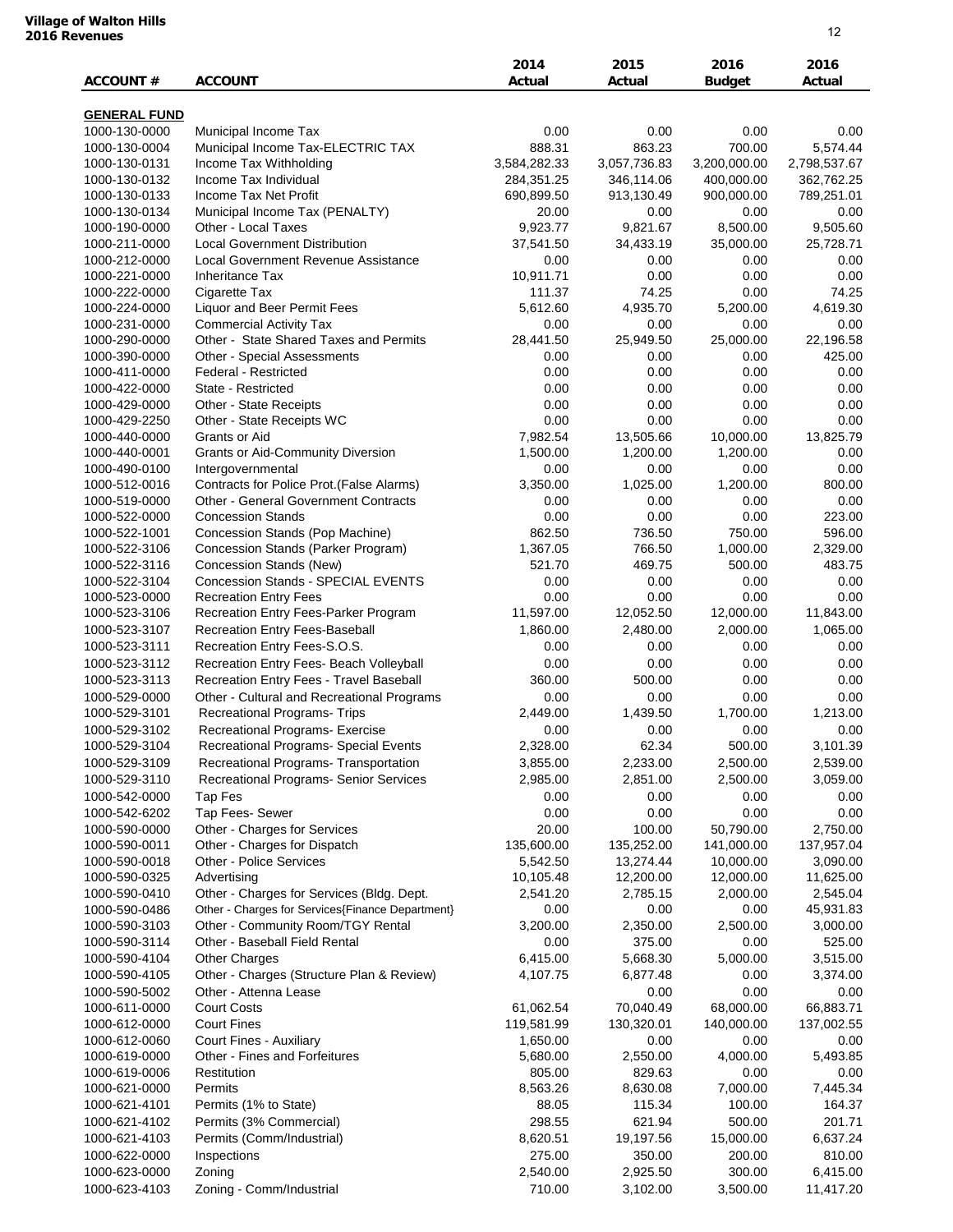#### **Village of Walton Hills 2016 Revenues**

| <b>ACCOUNT#</b>                | <b>ACCOUNT</b>                                            | 2014<br>Actual          | 2015<br>Actual          | 2016<br><b>Budget</b>   | 2016<br>Actual          |
|--------------------------------|-----------------------------------------------------------|-------------------------|-------------------------|-------------------------|-------------------------|
| 1000-624-0000                  | <b>Street Opening</b>                                     | 100.00                  | 0.00                    | 0.00                    | 200.00                  |
| 1000-625-0000                  | <b>Cable Franchise Fees</b>                               | 32,058.39               | 34,239.81               | 35,000.00               | 35,238.93               |
| 1000-629-0000                  | Other - Licenses and Permits                              | 200.00                  | 1,000.00                | 0.00                    | 500.00                  |
| 1000-629-0411                  | Other Licenses and Permits (General)                      | 18,025.00               | 19,775.00               | 16,500.00               | 18,100.00               |
| 1000-690-0000                  | Other - Fines, Licenses and Permits                       | 20.00                   | 0.00                    | 0.00                    | 130.00                  |
| 1000-690-5225                  | Fire dept permits                                         | 380.58                  | 834.00                  | 0.00                    | 0.00                    |
| 1000-701-0000                  | Interest- Transferred to Capital                          | 0.00                    | 0.00                    | 0.00                    | 2,679.48                |
| 1000-820-0000                  | <b>Contributions and Donations</b>                        | 0.00                    | 100.00                  | 0.00                    | 602.00                  |
| 1000-820-3104                  | Contributions and Donations-Special Events                | 1,500.00                | 2,165.00                | 1,500.00                | 2,125.00                |
| 1000-820-3106                  | Contributions and Donations (Parker Program)              | 275.00                  | 50.00                   | 250.00                  | 390.00                  |
| 1000-820-3107                  | Contributions and Donations-baseball                      | 6.500.00                | 0.00                    | 0.00                    | 150.00                  |
| 1000-820-3111                  | <b>Contributions and Donations - SOS</b>                  | 0.00                    | 0.00                    | 0.00                    | 0.00                    |
| 1000-891-0000                  | Other - Miscellaneous Operating                           | 0.00                    | 57.76                   | 0.00                    | 20.00                   |
| 1000-891-5001                  | Other - Miscellaneous Recycling                           | 0.00                    | 0.00                    | 0.00                    | 0.00                    |
| 1000-892-0000                  | Other - Miscellaneous Non-Operating                       | 2,780.63                | 4,172.35                | 3,100.00                | 31,498.82               |
| 1000-892-0002                  | Other - Miscellaneous                                     | 205.75                  | 62.34                   | 100.00                  | 3.13                    |
| 1000-892-0003                  | Other - Prisoner Housing                                  | 2,475.00                | 1,265.00                | 1,200.00                | 0.00                    |
| 1000-892-0005                  | Printing/Advertising Directory<br>Other - Vehicle Release | 1.674.48                | 979.73                  | 500.00<br>5,000.00      | 58.97<br>4,745.50       |
| 1000-892-0009<br>1000-892-0014 | Other - Title Search                                      | 4,780.00<br>175.00      | 6,860.00<br>100.00      | 100.00                  | 10.00                   |
| 1000-892-3105                  | Garage Sale                                               | 715.00                  | 650.00                  | 700.00                  | 854.00                  |
| 1000-892-3110                  | Senior Services                                           | 0.00                    | 0.00                    | 0.00                    | 0.00                    |
| 1000-931-0000                  | Transfers - In                                            | 0.00                    | 0.00                    | 0.00                    | 391,560.99              |
| 1000-941-0000                  | Advances - In                                             | 0.00                    | 0.00                    | 0.00                    | 0.00                    |
| 1000-961-0000                  | Sale of Fixed Assets                                      | 0.00                    | 0.00                    | 0.00                    | 0.00                    |
|                                | 1000-961-0018 Sale of Fixed Assets{POLICE SERVICES}       |                         |                         |                         | 0.00                    |
|                                | TOTAL GENERAL FUND                                        | 5,143,273.29            | 4,922,256.58            | 5,136,090.00            | 5,005,403.44            |
| <b>S.C.M.R.</b>                |                                                           |                         |                         |                         |                         |
| 2011-225-0000<br>2011-430-0000 | Gasoline Tax (State)<br>License Tax - County Levied       | 114,384.77<br>51,148.06 | 111,547.47<br>64,832.66 | 110,000.00<br>53,000.00 | 112,069.70<br>55,503.79 |
| 2011-440-0000                  | Grants or Aid (Non-Federal or State)                      | 0.00                    | 0.00                    | 0.00                    | 0.00                    |
| 2011-701-0000                  | Interest- Transferred to Capital                          | 0.00                    | 0.00                    | 0.00                    | 0.00                    |
| 2011-892-0000                  | Other - Miscellaneous Non-Operating                       | 2,270.50                | 165.25                  | 0.00                    | 1,992.75                |
| 2011-931-0000                  | Transfers in- General Fund                                | 500,000.00              | 590,000.00              | 660,000.00              | 660,000.00              |
| 2011-941-0000                  | Advances - In                                             | 0.00                    | 0.00                    | 0.00                    | 0.00                    |
| 2011-961-0000                  | Sale of Fixed Assets                                      | 21,000.00               | 0.00                    | 0.00                    | 0.00                    |
| <b>STATE HIGHWAY</b>           |                                                           |                         |                         |                         |                         |
| 2021-225-0000                  | Gasoline Tax (State)                                      | 9,274.42                | 9,044.39                | 9,000.00                | 9,086.76                |
| 2021-430-0000                  | License Tax - County Levied                               | 4,147.14                | 5,256.72                | 5,000.00                | 7,525.96                |
| 2021-701-0000                  | Interest                                                  | 0.00                    | 0.00                    | 0.00                    | 0.00                    |
| 2021-941-0000                  | Advances - In                                             |                         | 6,798.76                | 0.00                    | 0.00                    |
| <b>LEFT</b>                    |                                                           |                         |                         |                         |                         |
| 2091-413-0000                  | Federal - Pass Through Grants                             |                         | 0.00                    | 0.00                    | 0.00                    |
| 2091-422-0000                  | State - Pass Through Grants                               | 0.00                    | 0.00                    | 0.00                    | 0.00                    |
| 2091-612-0000                  | <b>Court Fines</b>                                        | 1,139.40                | 1,540.00                | 1,000.00                | 1,530.00                |
| 2091-619-0000                  | Other - Fines and Forfeitures                             | 560.00                  | 165.00                  | 500.00                  | 392.00                  |
| 2091-820-0000                  | <b>Contributions and Donations</b>                        | 0.00                    | 0.00                    | 0.00                    | 0.00                    |
| 2091-931-0000                  | Transfers - In                                            | 0.00                    | 0.00                    | 0.00                    | 0.00                    |
| 2091-961-0000                  | Sale of Fixed Assets                                      | 2,300.00                | 0.00                    | 0.00                    | 3,463.81                |
| <b>MOTOR VEHICLE</b>           |                                                           |                         |                         |                         |                         |
| 2101-290-0000<br>2101-701-0000 | Other - State Shared Taxes and Permits                    | 24,776.41<br>0.00       | 29,721.16<br>0.00       | 30,000.00<br>0.00       | 25,873.71               |
| 2101-931-0000                  | Interest-Transferred to Capital<br>Transfers - In         |                         | 0.00                    | 0.00                    | 0.00<br>0.00            |
|                                |                                                           |                         |                         |                         |                         |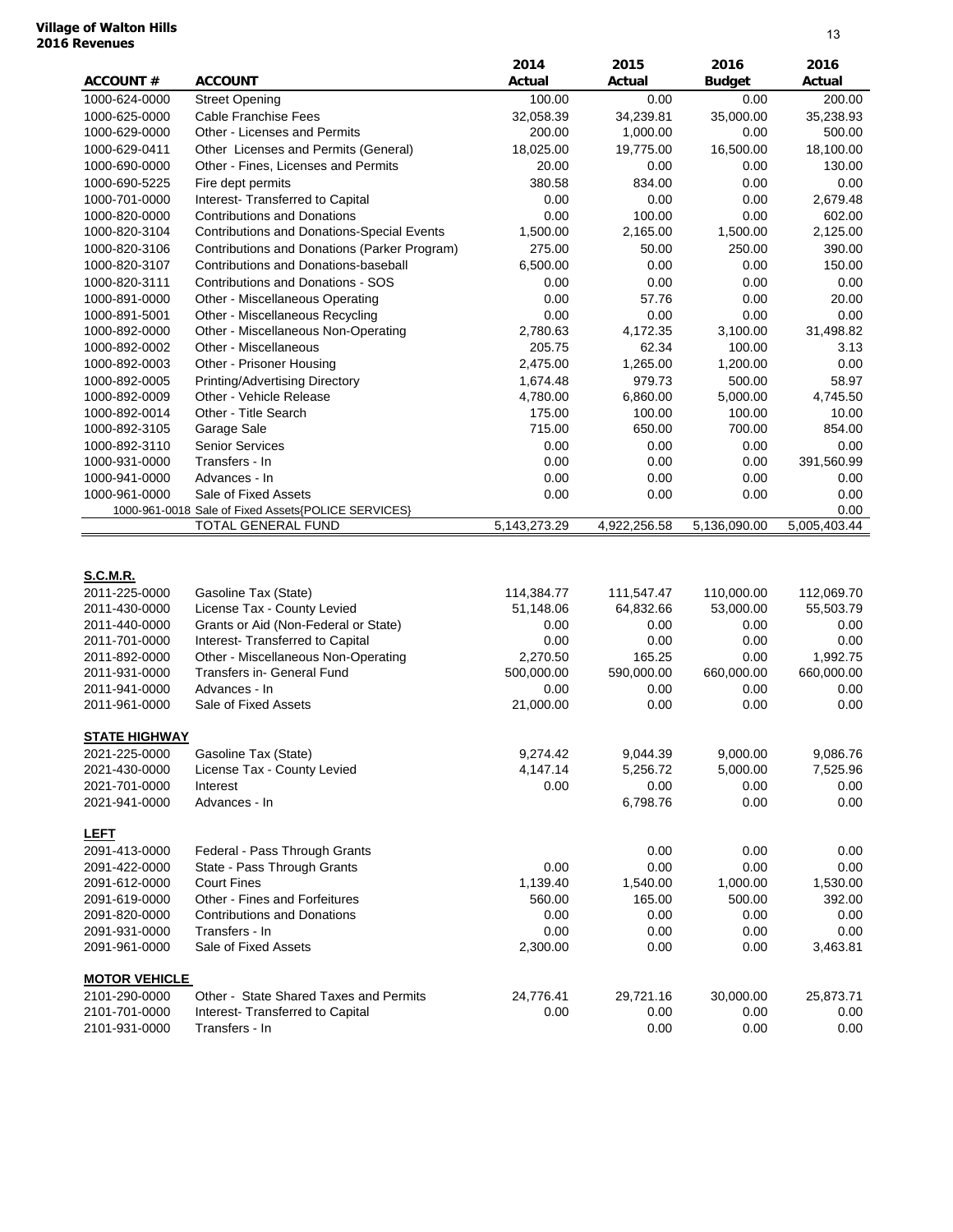#### **Village of Walton Hills 2016 Revenues**

| <b>ACCOUNT#</b>                | <b>ACCOUNT</b>                               | 2014<br>Actual | 2015<br>Actual    | 2016<br><b>Budget</b> | 2016<br>Actual    |
|--------------------------------|----------------------------------------------|----------------|-------------------|-----------------------|-------------------|
| <b>POLICE PENSION</b>          |                                              |                |                   |                       |                   |
| 2131-110-0000                  | General Property Tax - Real Estate           | 32,979.74      | 38,101.02         | 45,000.00             | 34,936.91         |
| 2131-120-0000                  | Tangible Personal Property Tax               | 0.00           | 0.00              | 0.00                  | 0.00              |
| 2131-120-0020                  | Tangible Personal Prop Tac (CAT Tax)         | 0.00           | 1,741.62          | 1,600.00              | 0.00              |
| 2131-190-0000                  | Other - Local Taxes                          | 810.18         | 405.09            | 0.00                  | 3,200.46          |
| 2131-231-0000                  | <b>Property Tax Rollbacks</b>                | 0.00           | 0.00              | 0.00                  | 0.00              |
| 2131-290-0000                  | Other - State Shared Taxes & Permit          | 6,768.67       | 0.00              | 0.00                  | 0.00              |
| 2131-931-0000                  | Transfers - In                               | 126,000.00     | 150,000.00        | 150,000.00            | 150,000.00        |
| <b>WATER METER REPAIR FUND</b> |                                              |                |                   |                       |                   |
| 2901-542-0000                  | <b>Tap Fees</b>                              | 170.00         | 340.00            | 0.00                  | 400.00            |
| 2901-701-0000                  | Interest                                     |                | 0.00              | 0.00                  | 0.00              |
| 2901-931-0000                  | Transfers - In                               | 9,000.00       | 9,000.00          | 9,000.00              | 9,000.00          |
| <b>MAYOR'S COURT COMPUTER</b>  |                                              |                |                   |                       |                   |
| 2903-612-0000                  | <b>Court Fines</b>                           | 5,764.00       | 6,105.00          | 5,500.00              | 6,030.00          |
|                                | <b>SPECIAL BOND RETIREMENT FUND</b>          |                |                   |                       |                   |
| 3101-390-0000                  | Other - Special Assessments                  | 0.00           | 0.00              | 0.00                  | 0.00              |
|                                | Transfer In - Capital                        | 0.00           | 0.00              | 0.00                  | 0.00              |
| 3101-701-0000                  | Interest- Transferred to Capital             | 0.00           | 0.00              | 0.00                  | 0.00              |
| 3101-892-0000                  | Other- Misc. Non-Operating                   | 0.00           | 0.00              | 1,170,000.00          | 9,828.00          |
| 3101-911-4905                  | <b>BONDS</b>                                 | 0.00           | 0.00              | 0.00                  | 0.00              |
| 3101-921-0000                  | Sale of Notes                                |                | 375,000.00        | 0.00                  | 1,170,000.00      |
| 3101-931-0000                  | Transfers - In                               | 36,000.00      | 100,000.00        | 170,000.00            | 170,000.00        |
| <b>THIRD PARTY</b>             |                                              |                |                   |                       |                   |
| 4101-892-0000                  | Other - Miscellaneous Non-Operating          | 0.00           | 0.00              | 0.00                  | 0.00              |
| 4101-892-3110                  | Other - Miscellaneous                        | 0.00           | 0.00              | 0.00                  | 0.00              |
| 4101-931-0000                  | Transfers - In                               |                | 0.00              | 0.00                  | 0.00              |
| <b>ISSUE I and II</b>          |                                              |                |                   |                       |                   |
| 4201-422-0000                  | State - Restricted                           |                | 0.00              | 0.00                  | 0.00              |
| 4201-422-4905                  | State - Restricted-Dunham Rd Sanitary        |                | 0.00              | 0.00                  | 0.00              |
| 4201-931-0000                  | Advance-In                                   |                | 0.00              | 0.00                  | 0.00              |
| 4201-422-0000                  | <b>State-Restricted</b>                      |                | 0.00              | 0.00                  | 0.00              |
| 4201-931-0000                  | Transfers - In                               |                | 0.00              | 0.00                  | 0.00              |
| 4201-941-0000                  | Advance-In                                   |                | 0.00              | 0.00                  | 0.00              |
| <b>CAPITAL</b>                 |                                              |                |                   |                       |                   |
| 4901-440-0000                  | Grants or Aid                                |                | 1,918,733.60      | 0.00                  | 75,338.44         |
| 4901-490-0000                  | Other - Intergovernmental                    |                | 375,588.05        | 44,551.00             | 294,208.49        |
| 4901-490-0801                  | <b>Fueling Facilty Rheab</b>                 |                | 0.00              | 0.00                  | 0.00              |
| 4901-542-0000                  | <b>TAP FEES</b>                              |                | 0.00              | 0.00                  | 0.00              |
| 4901-549-4910                  | <b>Barclay Sewer Fees</b>                    | 47,331.25      | 0.00              | 20,735.00             | 20,735.00         |
| 4901-612-0000<br>4901-612-0015 | Court fines<br>Court Fines - Safety Vehicle  | 11,524.00      | 0.00<br>12,192.00 | 0.00<br>11,500.00     | 0.00<br>12,060.00 |
| 4901-624-0000                  |                                              |                | 0.00              | 0.00                  | 0.00              |
| 4901-629-0000                  |                                              |                | 0.00              | 0.00                  | 0.00              |
| 4901-701-0000                  | Interest                                     | 577.32         | 13,472.21         | 27,000.00             | 19,125.00         |
| 4901-701-0135                  | Interest                                     | 748.17         | 754.35            | 700.00                | 0.00              |
| 4901-820-0000                  | <b>Contributions and Donations</b>           | 0.00           | 0.00              | 0.00                  | 15,000.00         |
| 4901-892-0000                  | Other - Miscellaneous Non-Operating          | 10,000.00      | 0.00              | 0.00                  | 4,663.69          |
| 4901-921-0000                  | Sale of Notes                                |                | 900,000.00        | 0.00                  | 550,000.00        |
| 4901-931-0000                  | Trans (Adv) - In (Interest from other Funds) | 0.00           | 250,000.00        | 0.00                  | 110,000.00        |
| 4901-941-0000                  | Advances - In                                | 0.00           | 0.00              | 110,000.00            | 0.00              |
| 4901-961-0000                  | Sale of Fixed Assets                         | 32,753.11      | 15,902.15         | 0.00                  | 1,372.50          |
| 4901-971-0000                  | <b>Other Debt Proceeds</b>                   | 0.00           | 0.00              | 0.00                  | 0.00              |
|                                |                                              |                | 0.00              | 0.00                  | 0.00              |
| <b>VETERAN'S MEMORIAL</b>      |                                              |                |                   |                       |                   |
| 4902-820-0000                  | <b>Memorial Bricks</b>                       |                | 450.00            | 0.00                  | 50.00             |
| 4902-892-0000                  | Recycling                                    | 1,444.26       | 1,171.92          | 1,200.00              | 644.45            |
| 4902-931-0000                  | <b>Transfers- General</b>                    |                | 0.00              | 0.00                  | 0.00              |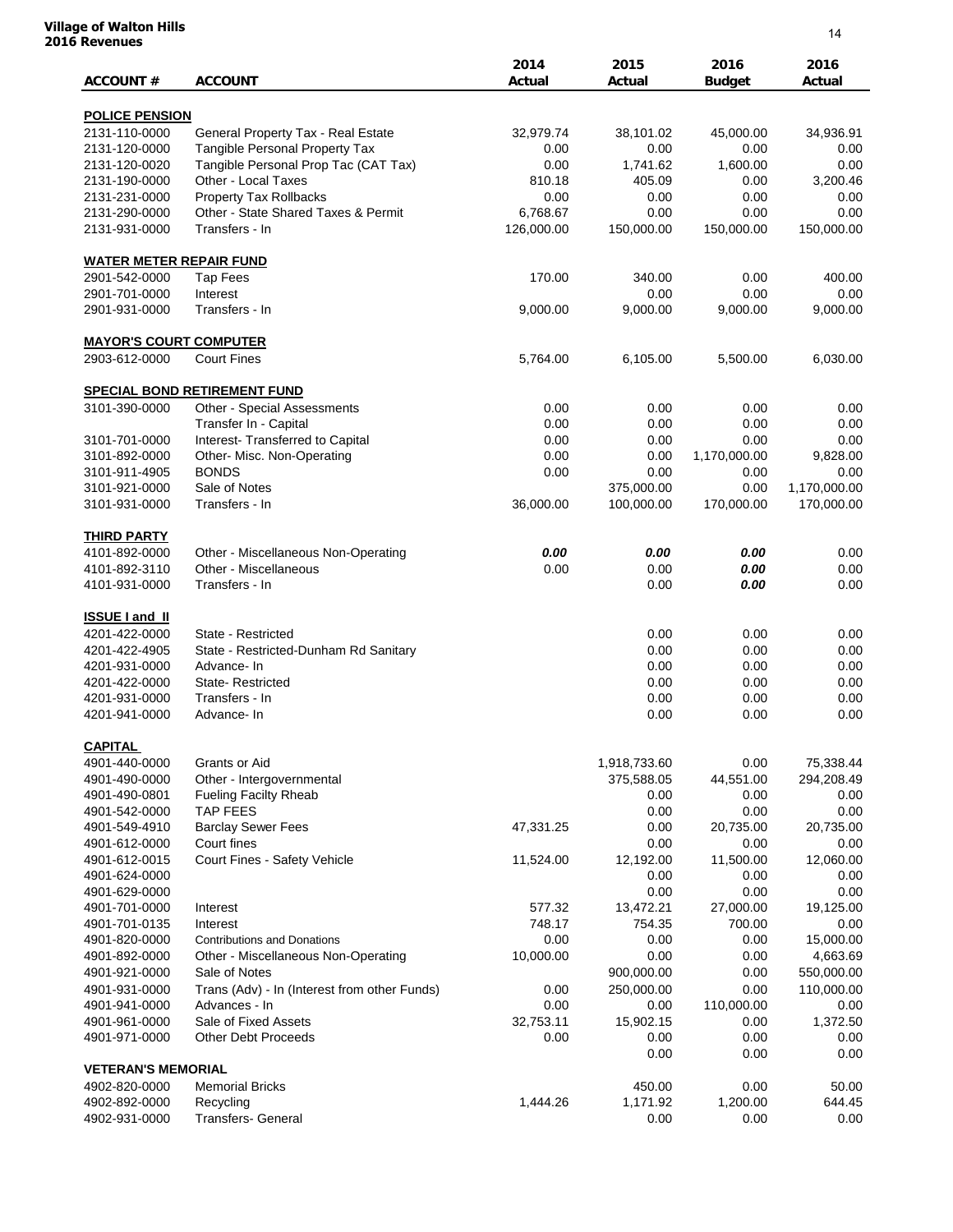#### **Village of Walton Hills 2016 Revenues**

| o kevenues<br><b>ACCOUNT#</b> | <b>ACCOUNT</b>                          | 2014<br>Actual | 2015<br>Actual | 2016<br><b>Budget</b> | 2016<br>Actual |
|-------------------------------|-----------------------------------------|----------------|----------------|-----------------------|----------------|
| <b>BUILDING BOND</b>          |                                         |                |                |                       |                |
| 7001-701-0000                 | <b>INTEREST</b>                         |                | 0.00           | 0.00                  | 0.00           |
| 7001-892-0000                 | <b>OTHER</b>                            |                | 0.00           | 0.00                  | 0.00           |
| <b>UNCLAIMED MONIES</b>       |                                         |                |                |                       |                |
| 9101-892-0000                 | Other - Miscellaneous Non-Operating     |                | 0.00           | 0.00                  | 0.00           |
| <b>BUILDING BOND</b>          |                                         |                |                |                       |                |
| 9901-544-0000                 | <b>Deposits</b>                         | 2,000.00       | 6,000.00       | 0.00                  | 2,500.00       |
| 9901-892-0000                 | Other - Miscellaneous Non-Operating     | 0.00           | 0.00           | 0.00                  | 0.00           |
| <b>Mayor's Court</b>          |                                         |                |                |                       |                |
| 9902-690-0000                 | Other-Fines, Licenses, & Permits        | 282,003.00     | 310,047.40     | 0.00                  | 306,178.65     |
| 9902-892-0000                 | Other- Misc. Non Operating              | 0.00           | 0.00           | 0.00                  | 0.00           |
| <b>SECOND PARTY SERVICE</b>   |                                         |                |                |                       |                |
| 9903-544-0000                 | Other - Miscellaneous Non-Operating     | 18,879.00      | 24,758.90      | 0.00                  | 23,174.70      |
| 9903-544-0001                 | Deposits (Comm. Diversion Program)      | 0.00           | 0.00           | 0.00                  | 0.00           |
| 9903-544-0007                 | Deposits (Benevolent Fund-General)      | 1,195.00       | 1,353.20       | 0.00                  | 1,272.00       |
| 9903-544-0008                 | Deposits (Benevolent Fund-Events)       | 0.00           | 506.00         | 0.00                  | 605.00         |
| 9903-544-0013                 | Deposits (Animal Fund)                  | 641.10         | 0.00           | 0.00                  | 0.00           |
| 9903-544-3200                 | Deposits (Sr. Snow Plow)                | 11,749.00      | 10,416.00      | 0.00                  | 9,744.00       |
| 9903-892-0000                 | Other - Miscellaneous Non-Operating     | 0.00           | 0.00           | 0.00                  | 10.00          |
| 9903-931-0000                 | Transfers-In                            | 0.00           | 0.00           | 0.00                  | 0.00           |
|                               | <b>WALTON HILLS/SAGAMORE HILLS JEDD</b> |                |                |                       |                |
| 9904-130-0131                 |                                         |                | 164,511.76     | 693,000.00            | 774,915.46     |
| 9904-130-0132                 |                                         |                |                |                       | 298.65         |
|                               | <b>TOTAL</b>                            | 6,512,611.79   | 10,427,878.26  | 8,464,376.00          | 9,658,133.32   |

15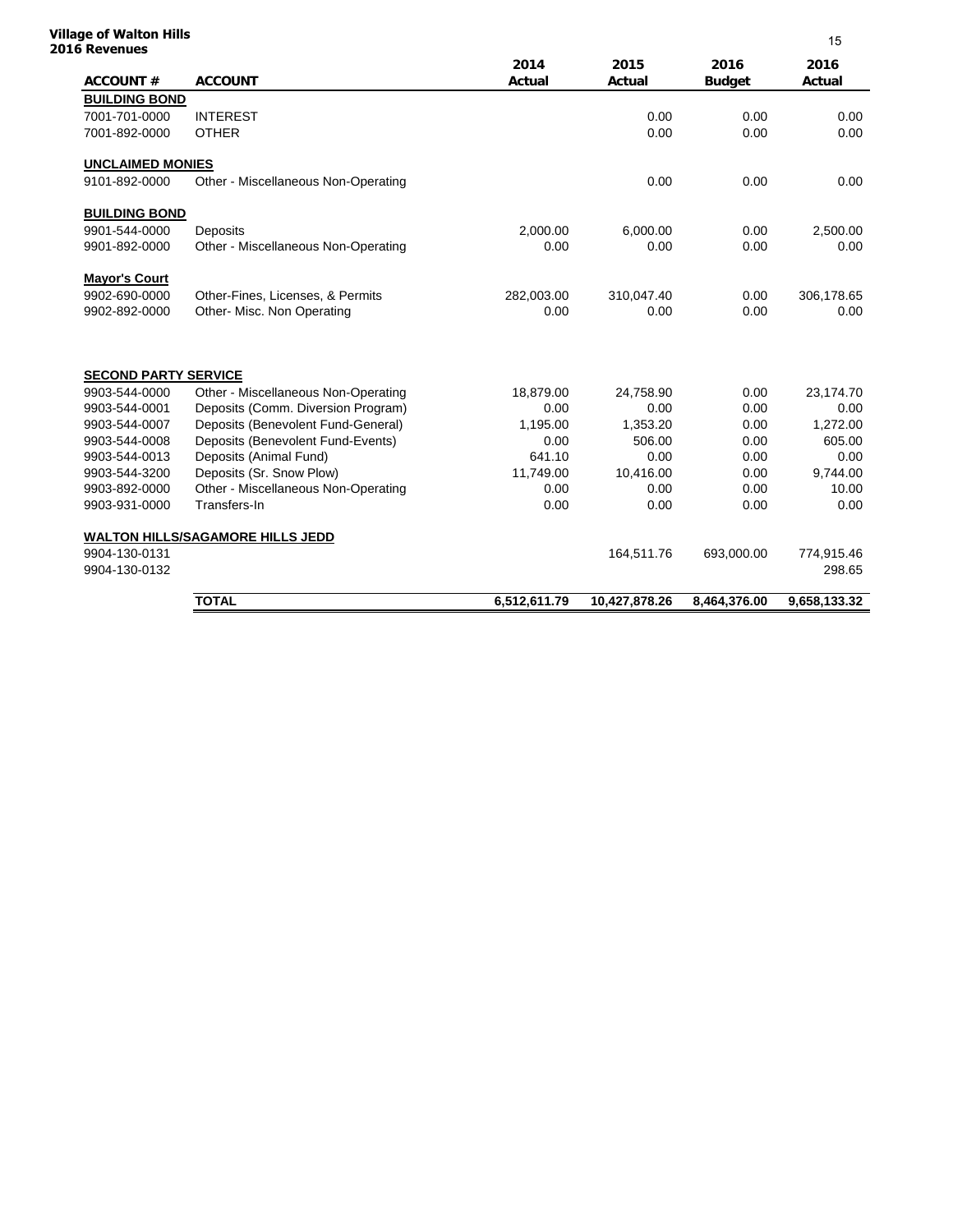|                                          |                                                                           | 2014             | 2015             | 2016                  | 2016                  |
|------------------------------------------|---------------------------------------------------------------------------|------------------|------------------|-----------------------|-----------------------|
| <b>Account Code</b>                      | <b>Account Name</b>                                                       | Actual           | Actual           | <b>Budget</b>         | Actual                |
|                                          |                                                                           |                  |                  |                       |                       |
| <b>General Fund</b><br>1000-110-190-0000 | <b>POLICE</b><br>Police Salary-FT                                         | 848,070.97       | 901,695.59       | 917,755.00            | 917,754.60            |
| 1000-110-190-0001                        | Salary-Community Diversion                                                | 1,084.40         | 0.00             | 0.00                  | 0.00                  |
| 1000-110-190-0010                        | Overtime Police                                                           | 13,726.47        | 18,501.90        | 21,698.00             | 21,697.38             |
| 1000-110-190-0011                        | Dispatch Salary-FT                                                        | 134,925.47       | 176,217.33       | 204,947.00            | 204,946.44            |
| 1000-110-190-0012                        | Dispatch Overtime                                                         | 4,697.25         | 3,866.03         | 10,393.00             | 10,392.37             |
| 1000-110-190-0190                        | Police Salary-PT                                                          | 121,201.56       | 152,245.58       | 122,817.00            | 122,816.96            |
| 1000-110-190-0198                        | Auxillary Salary - PT                                                     | 33,670.50        | 36,475.75        | 32,480.00             | 32,479.24             |
| 1000-110-190-0191                        | Dispatch Salary-PT                                                        | 227,017.35       | 218,620.20       | 172,197.00            | 172,196.51            |
| 1000-110-190-0194                        | Longevity                                                                 | 20,819.76        | 21,622.27        | 21,161.00             | 21,160.42             |
| 1000-110-190-0195                        | Employee Uniform Police                                                   | 0.00             | 0.00             | 0.00                  | 0.00                  |
| 1000-110-190-0196                        | Employee Weapons Allowance                                                | 7,650.00         | 8,100.00         | 8,100.00              | 7,650.00              |
| 1000-110-190-0197                        | Employee Uniform Dispatch                                                 | 0.00             | 0.00             | 0.00                  | 0.00                  |
| 1000-110-190-0200                        | Sick Leave Conversion                                                     | 0.00             | 0.00             | 49,740.00             | 49,739.54             |
| 1000-110-190-0201                        | Sick Leave Conversion-Dispatch                                            | 0.00             | 0.00             | 0.00                  | 0.00                  |
| 1000-110-190-0202                        | Sick Leave - Police                                                       | 6,975.10         | 9,591.88         | 7,464.00              | 7,463.94              |
| 1000-110-190-0203                        | Sick Leave - Injury Pay                                                   | 0.00             | 0.00             | 0.00<br>2.603.00      | 0.00<br>2.602.89      |
| 1000-110-190-0204<br>1000-110-190-7906   | Sick Leave - Dispatch                                                     | 6,057.67<br>0.00 | 9,967.64<br>0.00 | 0.00                  | 0.00                  |
| 1000-110-190-7916                        | Payments in Lieu of Healthcare<br>Payments in Lieu of Healthcare-Dispatch | 0.00             | 0.00             | 0.00                  | 0.00                  |
| 1000-110-211-0000                        | OPERS-Police                                                              | 21,497.37        | 26,545.30        | 23,746.00             | 23,745.82             |
| 1000-110-211-0011                        | OPERS-Dispatch                                                            | 52,073.66        | 54,378.93        | 54,549.00             | 54,548.18             |
| 1000-110-213-0000                        | Medicare-Police                                                           | 13,754.92        | 15,237.46        | 15,623.00             | 15,622.92             |
| 1000-110-213-0011                        | Medicare-Dispatch                                                         | 5,321.26         | 5,646.80         | 6,289.00              | 5,509.31              |
| 1000-110-221-0000                        | Medical/Hospitalization-Police                                            | 123,328.33       | 114,891.30       | 147,297.00            | 140,894.11            |
| 1000-110-221-0011                        | Medical/Hospitalization-Dispatch                                          | 22,842.89        | 25,928.50        | 36,899.00             | 36,597.34             |
| 1000-110-222-0000                        | Life Insurance-Police                                                     | 4,518.25         | 3.908.75         | 4.770.00              | 4,976.20              |
| 1000-110-222-0011                        | Life Insurance-Dispatch                                                   | 539.50           | 530.00           | 795.00                | 892.00                |
| 1000-110-225-0000                        | <b>Workers' Compensation</b>                                              | 8,410.29         | 23,711.26        | 25,000.00             | 22,053.45             |
| 1000-110-225-0011                        | Workers' Compensation-Dispatch                                            | 3,256.53         | 8,743.82         | 10,300.00             | 8,158.33              |
| 1000-110-240-0000                        | Unemployment Compensation                                                 | 0.00             | 0.00             | 0.00                  | 0.00                  |
| 1000-110-240-0011                        | Unemployment Compensation (Dispatch)                                      | 3,062.00         | 0.00             | 0.00                  | 0.00                  |
| 1000-110-251-0000                        | Uniform, Tool, and Equip Reimbursements                                   | 0.00             | 0.00             | 0.00                  | 0.00                  |
| 1000-110-252-0000                        | <b>Travel and Transportation-Police</b>                                   | 242.19           | 302.26           | 1,000.00              | 390.26                |
| 1000-110-252-0001                        | Travel and Transportation-Community Div                                   | 990.00           | 990.00           | 1,010.00              | 1,010.00              |
| 1000-110-260-0000                        | Lodging and Meals                                                         | 747.35           | 1,426.38         | 1,000.00              | 950.28                |
| 1000-110-270-0000                        | Uniforms and Clothing                                                     | 22,613.06        | 23,110.42        | 30,860.00<br>3,238.00 | 30,767.83<br>3,237.93 |
| 1000-110-270-0060<br>1000-110-290-0000   | Uniforms and Clothing (Auxiliary)<br>Income Tax Reimbursement             | 1,007.57<br>0.00 | 1,290.43<br>0.00 | 0.00                  | 0.00                  |
| 1000-110-321-0000                        | Telephone & Pagers                                                        | 4,512.12         | 4.156.02         | 4,400.00              | 4,337.74              |
| 1000-110-324-0000                        | Printing and Reproduction                                                 | 1,369.14         | 1,516.64         | 2,113.00              | 1,922.83              |
| 1000-110-330-0000                        | Rents and Leases                                                          | 0.00             | 0.00             | 0.00                  | 0.00                  |
| 1000-110-348-0000                        | <b>Training Services</b>                                                  | 1,896.94         | 865.00           | 5.977.00              | 5,976.85              |
| 1000-110-348-0060                        | Training Services (Auxiliary)                                             | 0.00             | 0.00             | 1,000.00              | 0.00                  |
| 1000-110-349-0000                        | Professional and Technical Services                                       | 3,826.30         | 17,813.73        | 11,520.00             | 11,383.62             |
| 1000-110-391-0000                        | Dues and Fees                                                             | 26,893.72        | 29,286.89        | 30,000.00             | 27,513.00             |
| 1000-110-394-0000                        | Machinery, Equipment & Furniture                                          | 1,768.00         | 10,747.30        | 16,961.00             | 16,960.45             |
| 1000-110-399-0000                        | <b>Contractual Services</b>                                               | 18,636.55        | 11,720.00        | 11,790.00             | 11,914.62             |
| 1000-110-410-0000                        | Office Supplies and Materials                                             | 6,063.68         | 7,837.98         | 9,292.00              | 9,808.69              |
| 1000-110-420-0000                        | Operating Supplies and Materials                                          | 17,295.69        | 29,220.70        | 27,536.00             | 30,332.11             |
| 1000-110-420-0060                        | <b>Auxiliary - Supplies</b>                                               | 99.90            | 0.00             | 0.00                  | 0.00                  |
| 1000-110-420-6700                        | Fuel                                                                      | 52,521.03        | 32,899.70        | 29,442.00             | 26,315.68             |
| 1000-110-420-0120                        | <b>Operating Supplies -Auxiliary Police</b>                               | 0.00             | 0.00             | 0.00                  | 0.00                  |
| 1000-110-431-0000                        | R & M of Buildings and Land                                               | 0.00             | 0.00             | 0.00                  | 0.00                  |
| 1000-110-432-0000                        | R & M of Machinery & Equipment                                            | 6,884.07         | 7,986.22         | 7,000.00              | 5,638.35              |
| 1000-110-433-0000                        | R & M of Motor vehicles                                                   | 19,641.08        | 18,582.20        | 23,617.00             | 24,175.22             |
| 1000-110-440-0000                        | Small Tools and Minor Equipment                                           | 820.74           | 0.00             | 1,012.00              | 1,011.79              |
| 1000-110-490-0000                        | Other - Supplies and Materials                                            | 296.62           | 1,026.43         | 500.00                | 1,413.78              |
| 1000-110-490-0003                        | Supplies and Materials- Prisoners                                         | 6,945.61         | 5,498.05         | 6,236.00              | 6,235.29              |
| 1000-110-520-0000                        | Equipment                                                                 | 108.68           | 993.85           | 7,004.00              | 7,003.23              |
| 1000-110-520-0482<br>1000-110-550-0000   | <b>Equipment-Emergency Warning Sirens</b><br>Motor Vehicle Equipment      | 5,000.00<br>0.00 | 5,000.00<br>0.00 | 5,000.00<br>0.00      | 5,000.00<br>0.00      |
| 1000-110-600-0852                        | <b>Computers &amp; Supplies</b>                                           | 25,051.02        | 14,897.99        | 0.00                  | 0.00                  |
|                                          |                                                                           |                  |                  |                       |                       |

**OTHER SECURITY OF PERSONS & PROPERTY**

1000-120-440-0000 Small Tool and Minor Equipment **0.00 0.00 0.00 0.00**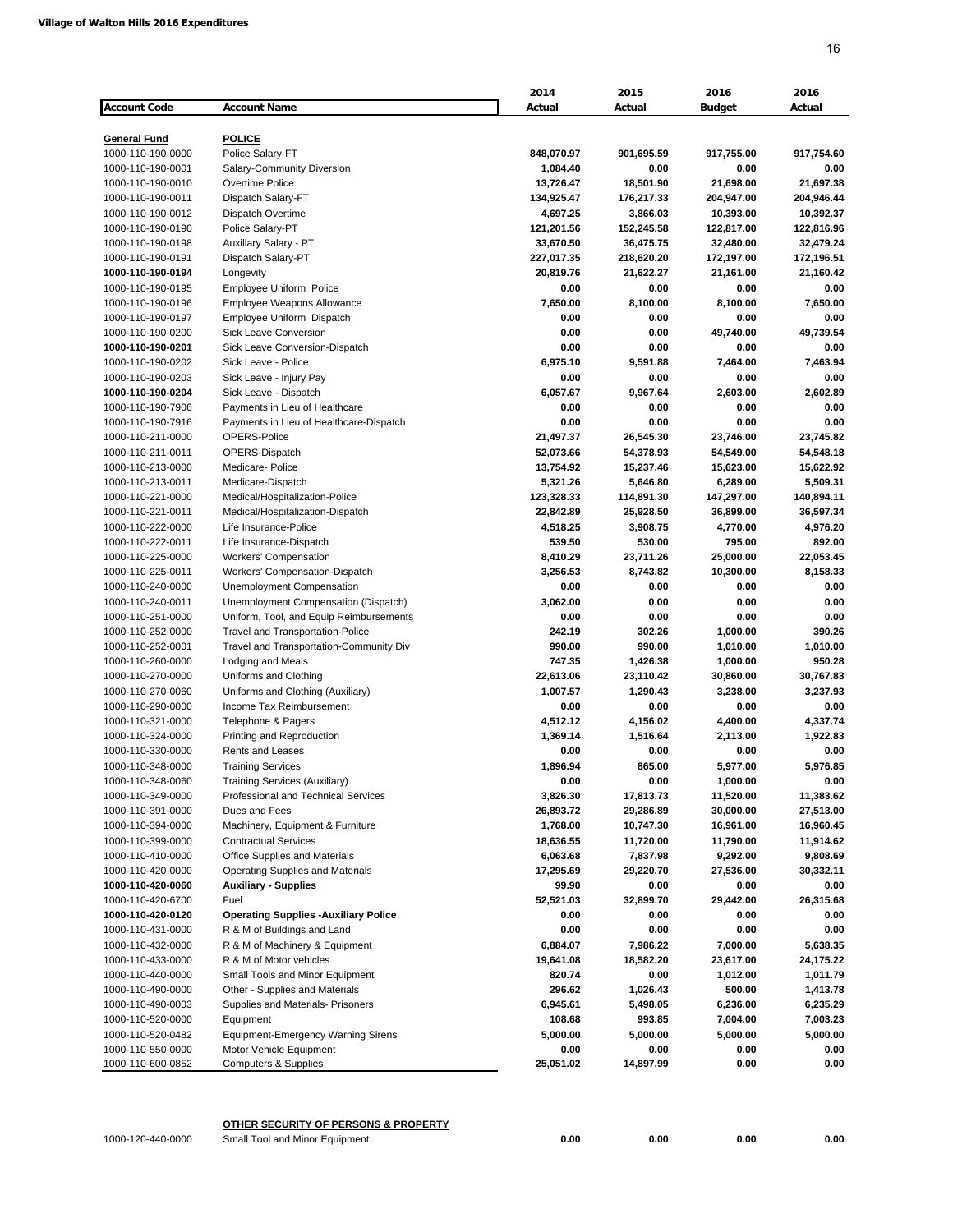|                                        |                                                           | 2014                    | 2015               | 2016               | 2016               |
|----------------------------------------|-----------------------------------------------------------|-------------------------|--------------------|--------------------|--------------------|
| <b>Account Code</b>                    | <b>Account Name</b>                                       | Actual                  | Actual             | <b>Budget</b>      | Actual             |
|                                        |                                                           |                         |                    |                    |                    |
| 1000-120-590-0000                      | Capital Outlay                                            | 0.00                    | 0.00               | 0.00               | 0.00               |
| 1000-120-640-0000<br>1000-130-311-0000 | <b>Fire Contract</b><br><b>Electricity- Street Lights</b> | 491,183.50<br>15,181.60 | 525,402.00<br>0.00 | 535,911.00<br>0.00 | 535,910.04<br>0.00 |
| 1000-140-399-0000                      | <b>Contractual Services</b>                               | 3,500.00                | 3,500.00           | 3,500.00           | 3,500.00           |
| 1000-150-311-0000                      | <b>Electricity- Traffic Lights</b>                        | 2,165.97                | 0.00               | 0.00               | 0.00               |
| 1000-150-349-0000                      | Professional and Technical Services                       | 0.00                    | 0.00               | 0.00               | 0.00               |
| 1000-160-349-0000                      | <b>Other Professional</b>                                 | 5,496.33                | 6,478.53           | 2,293.00           | 449.61             |
| 1000-210-349-2110                      | Board of Health                                           | 10,418.56               | 8,941.52           | 9,000.00           | 8,941.52           |
|                                        |                                                           |                         |                    |                    |                    |
|                                        | <b>RECREATION and COMMUNITY LIFE</b>                      |                         |                    |                    |                    |
| 1000-310-190-0000                      | Salary                                                    | 41,113.30               | 44,528.70          | 48,969.00          | 48,968.28          |
| 1000-310-190-0010                      | Overtime                                                  | 92.25                   | 0.00               | 916.00             | 915.93             |
| 1000-310-190-0192                      | Seasonal Salary                                           | 31,219.07               | 28,554.33          | 38,737.00          | 38,736.04          |
| 1000-310-190-0193                      | <b>Transportation Salary</b>                              | 26,623.01               | 20,034.54          | 12,388.00          | 12,076.51          |
| 1000-310-211-0000                      | Ohio Public Employees Retirement System                   | 13,934.82               | 12,695.88          | 16,733.00          | 14,100.35          |
| 1000-310-212-0000<br>1000-310-213-0000 | Social Security<br>Medicare                               | 0.00<br>1,444.72        | 0.00<br>1,350.21   | 0.00<br>1,733.00   | 0.00<br>1,460.11   |
| 1000-310-225-0000                      | <b>Workers' Compensation</b>                              | 572.37                  | 2,355.26           | 2,865.00           | 2,200.24           |
| 1000-310-252-0000                      | Travel & Transportation                                   | 0.00                    | 65.80              | 180.00             | 179.37             |
| 1000-310-260-0000                      | Lodging & Meals                                           | 0.00                    | 171.95             | 1,545.00           | 1,576.15           |
| 1000-310-270-0000                      | Uniforms                                                  | 0.00                    | 0.00               | 421.00             | 420.00             |
| 1000-310-324-0000                      | Printing and Reproduction                                 | 0.00                    | 0.00               | 0.00               | 16.00              |
| 1000-310-330-0000                      | Rents and Leases                                          | 0.00                    | 0.00               | 0.00               | 0.00               |
| 1000-310-348-0000                      | Training                                                  | 0.00                    | 0.00               | 0.00               | 0.00               |
| 1000-310-349-0000                      | Professional and Technical Services                       | 881.54                  | 652.52             | 1,000.00           | 962.09             |
| 1000-310-349-2569                      | Professional - Golf Outing                                | 0.00                    | 0.00               | 0.00               | 0.00               |
| 1000-310-349-3101                      | Trips                                                     | 3,621.94                | 1,966.85           | 3,000.00           | 2,646.80           |
| 1000-310-349-3102                      | <b>Exercise Program</b>                                   | 0.00                    | 0.00               | 0.00               | 0.00               |
| 1000-310-349-3104                      | <b>Special Events</b>                                     | 13,832.14               | 8,610.91           | 13,801.00          | 14,782.18          |
| 1000-310-349-3105                      | Garage Sale                                               | 192.02                  | 311.50             | 527.00             | 526.24             |
| 1000-310-349-3106                      | Parker program                                            | 6,862.41                | 8,681.22           | 11,667.67          | 11,667.43          |
| 1000-310-349-3107                      | Baseball                                                  | 8,029.65                | 11,072.70          | 8,413.46           | 8,413.46           |
| 1000-310-349-4587                      | <b>Community Day</b>                                      | 19,309.38               | 20,924.70          | 24,026.87          | 24,018.29          |
| 1000-310-349-9633                      | Music                                                     | 280.00                  | 0.00               | 0.00               | 0.00               |
| 1000-310-351-0000<br>1000-310-353-3107 | Insurance and Bonding<br>Liability Insurance              | 0.00<br>0.00            | 334.00<br>0.00     | 450.00<br>0.00     | 265.00<br>0.00     |
| 1000-310-391-0000                      | Dues & Fees                                               | 0.00                    | 560.00             | 1,700.00           | 1,700.00           |
| 1000-310-394-0000                      | Machinery, Equipment & Furniture                          | 119.49                  | 216.68             | 0.00               | 0.00               |
| 1000-310-399-0000                      | Contractual                                               | 20,000.00               | 20,000.00          | 20,000.00          | 20,000.00          |
| 1000-310-420-0000                      | <b>Operating Supplies and Materials</b>                   | 1,068.92                | 1,866.03           | 3,302.00           | 3,635.20           |
| 1000-310-420-3108                      | <b>Operating Supplies -Concessions</b>                    | 1,046.88                | 1,663.02           | 1,610.00           | 1,609.94           |
| 1000-310-420-3110                      | <b>Senior Services</b>                                    | 6,518.07                | 8,177.02           | 8,122.00           | 8,121.20           |
| 1000-310-420-6700                      | Fuel                                                      | 4,801.69                | 3,027.24           | 3,500.00           | 2,279.06           |
| 1000-310-420-8522                      | Operating Supplies and Materials-TGY                      | 0.00                    | 9.48               | 81.00              | 80.39              |
| 1000-310-431-0000                      | Land & Buildings                                          | 2,077.70                | 414.83             | 399.00             | 399.00             |
| 1000-310-432-0000                      | Repairs and Maint of Machinery & Equip                    | 0.00                    | 458.12             | 0.00               | 0.00               |
| 1000-310-433-0000                      | Repairs and Maint of Motor Vehicles                       | 2,625.16                | 2,002.23           | 2,012.00           | 2,486.73           |
| 1000-310-440-0000                      | Small Tools and Minor Equipment                           | 16.96                   | 24.99              | 500.00             | 157.17             |
| 1000-310-500-0000                      | Capital Outlay                                            | 0.00                    | 5,795.00           | 0.00               | 0.00               |
| 1000-310-600-0852                      | Other-Computers & Supplies                                | 153.84                  | 0.00               | 188.00             | 187.96             |
| 1000-310-610-3103                      | Deposits Refunded                                         | 0.00                    | 0.00               | 0.00               | 0.00               |
|                                        |                                                           |                         |                    |                    |                    |
|                                        | <b>BUILDING DEPARTMENT</b>                                | 24,596.18               | 26,018.23          | 16,007.00          | 16,006.12          |
| 1000-410-190-0000<br>1000-410-190-0010 | Salary<br>Overtime                                        | 446.54                  | 0.00               | 0.00               | 0.00               |
| 1000-410-190-0190                      | Part-Time                                                 | 561.00                  | 0.00               | 0.00               | 0.00               |
| 1000-410-190-0192                      | Seasonal Salary                                           | 0.00                    | 0.00               | 0.00               | 0.00               |
| 1000-410-190-0200                      | Sick Leave Conversion                                     | 0.00                    | 0.00               | 0.00               | 0.00               |
| 1000-410-190-0202                      | Sick Leave                                                | 0.00                    | 1,404.37           | 0.00               | 0.00               |
| 1000-410-190-7906                      | Payments in Lieu of Healthcare                            | 0.00                    | 0.00               | 0.00               | 0.00               |
| 1000-410-211-0000                      | Ohio Public Employees Retirement System                   | 3,511.28                | 3,677.82           | 8,490.00           | 8,489.08           |
| 1000-410-213-0000                      | Medicare                                                  | 357.42                  | 394.38             | 238.00             | 237.88             |
|                                        |                                                           |                         |                    |                    |                    |
|                                        | <b>BUILDING DEPARTMENT (continued)</b>                    |                         |                    |                    |                    |
| 1000-410-221-0000                      | Medical/Hospitalization                                   | 0.00                    | 0.00               | 567.00             | 566.45             |
| 1000-410-222-0000                      | Life Insurance                                            | 0.00                    | 0.00               | 0.00               | 0.00               |
|                                        |                                                           |                         |                    |                    |                    |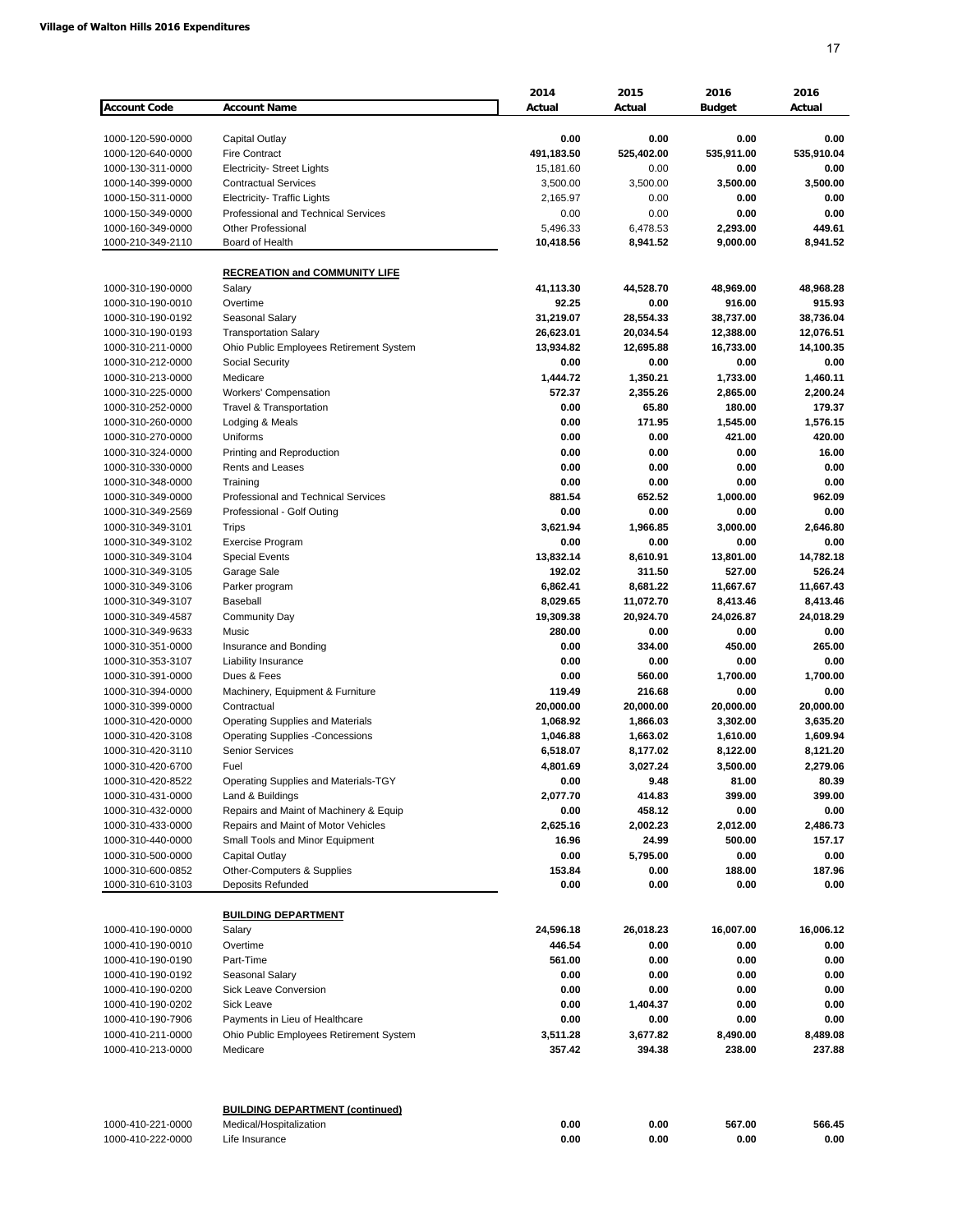| <b>Account Code</b>                    | <b>Account Name</b>                              | 2014<br>Actual    | 2015<br>Actual    | 2016<br><b>Budget</b> | 2016<br>Actual    |
|----------------------------------------|--------------------------------------------------|-------------------|-------------------|-----------------------|-------------------|
|                                        |                                                  |                   |                   |                       |                   |
| 1000-410-225-0000                      | <b>Workers' Compensation</b>                     | 63.75             | 584.87            | 629.00                | 544.37            |
| 1000-410-240-0000                      | Unemployment Compensation                        | 0.00              | 0.00              | 0.00                  | 0.00              |
| 1000-410-252-0000                      | <b>Travel and Transportation</b>                 | 0.00              | 0.00              | 32.00                 | 31.10             |
| 1000-410-260-0000                      | <b>Lodging and Meals</b>                         | 0.00              | 0.00              | 212.00                | 0.00              |
| 1000-410-270-0000                      | Uniforms                                         | 0.00              | 0.00              | 0.00                  | 0.00              |
| 1000-410-320-0000                      | Communications, Printing and Advertising         | 0.00              | 0.00              | 0.00                  | 0.00              |
| 1000-410-348-0000                      | Training                                         | 0.00              | 0.00              | 0.00                  | 0.00              |
| 1000-410-349-0000                      | Professional and Technical Services              | 43,100.63         | 54,334.00         | 28,233.00             | 29,197.69         |
| 1000-410-391-0000                      | Dues & Fees                                      | 333.32            | 808.61            | 600.00                | 492.05            |
| 1000-410-394-0000                      | Machinery, Equipment & Furniture                 | 0.00              | 0.00              | 0.00                  | 0.00              |
| 1000-410-395-0000                      | Land and Land Improvements                       | 0.00              | 1,000.00          | 418.00                | 0.00              |
| 1000-410-410-0000                      | Office Supplies and Materials                    | 449.68            | 530.75            | 848.00                | 828.28            |
| 1000-410-410-0852                      | <b>Computers &amp; Supplies</b>                  | 989.48            | 520.32            | 521.00                | 520.32            |
| 1000-410-420-0000                      | <b>Operating Supplies</b>                        | 0.00              | 0.00              | 443.00                | 441.50            |
| 1000-410-420-6700                      | <b>FUEL</b>                                      | 0.00              | 0.00              | 0.00                  | 0.00              |
| 1000-410-433-0000                      | Repairs & Maint Motor Vehicles                   | 150.75            | 0.00              | 955.00                | 954.32            |
| 1000-410-610-0000                      | <b>Deposits Refunded</b>                         | 0.00              | 0.00              | 0.00                  | 0.00              |
|                                        | <b>ENGINEERING</b>                               |                   |                   |                       |                   |
| 1000-490-190-0000                      | Salary                                           | 19,000.00         | 18,999.90         | 19,000.00             | 18,296.20         |
| 1000-490-211-0000                      | Ohio Public Employees Retirement System          | 2,657.34          | 2,565.26          | 2,660.00              | 2,561.50          |
| 1000-490-213-0000                      | Medicare                                         | 275.50            | 275.51            | 277.00                | 265.29            |
| 1000-490-225-0000                      | <b>Workers' Compensation</b>                     | 157.68            | 371.43            | 376.00                | 345.06            |
| 1000-490-346-0000                      | <b>Engineering Services</b>                      | 0.00              | 0.00              | 0.00                  | 0.00              |
| 1000-490-391-0000                      | Dues and Fees                                    | 0.00              | 0.00              | 0.00                  | 0.00              |
| 1000-490-399-0000                      | Contractual Services-Engineering                 | 0.00              | 0.00              | 0.00                  | 0.00              |
|                                        | <b>UTILITIES</b>                                 |                   |                   |                       |                   |
| 1000-519-311-0000                      | Electricity                                      | 57,981.45         | 72,375.33         | 82,881.00             | 80,469.27         |
| 1000-529-313-0000                      | <b>Natural Gas</b>                               | 31,662.37         | 24,695.09         | 24,000.00             | 20,990.95         |
| 1000-539-312-0000                      | Water and Sewage                                 | 2,403.55          | 6,126.78          | 3,000.00              | 1,520.18          |
| 1000-549-312-0000                      | Water and Sewage                                 | 983.05            | 690.00            | 690.00                | 690.00            |
| 1000-551-349-0000                      | Other- Professional and Technical Services       | 0.00              | 0.00              | 0.00                  | 0.00              |
| 1000-559-347-0000                      | <b>Planning Consultants</b>                      | 0.00              | 0.00              | 0.00                  | 0.00              |
| 1000-569-398-0000                      | Garbage and Trash Removal                        | 126,598.23        | 150,323.02        | 144,500.00            | 141,548.17        |
| 1000-592-349-0000                      | <b>Other-Professional and Technical Services</b> | 677.50            | 0.00              | 0.00                  | 0.00              |
| 1000-599-321-0000                      | Telephone                                        | 34,335.32         | 29,576.22         | 21,629.00             | 22,584.16         |
| 1000-599-329-0000                      | Other communications                             | 4,547.20          | 10,737.14         | 15,300.00             | 14,736.35         |
|                                        |                                                  |                   |                   |                       |                   |
|                                        | <b>SERVICE DEPARTMENT</b>                        |                   |                   |                       |                   |
| 1000-620-190-0000                      | Salary                                           | 70,144.95         | 83,617.81         | 89,879.00             | 89,247.91         |
| 1000-620-190-0010                      | Overtime                                         | 5,320.78          | 4,212.47          | 5,000.00              | 3,711.07          |
| 1000-620-190-0190                      | Part-time                                        | 0.00              | 0.00              | 0.00                  | 0.00              |
| 1000-620-190-0193                      | Salary -Seasonal                                 | 0.00              | 0.00              | 0.00                  | 0.00              |
| 1000-620-190-0200                      | Sick Leave Conversion<br><b>Sick Leave</b>       | 21,196.88         | 0.00              | 0.00                  | 0.00              |
| 1000-620-190-0202                      |                                                  | 3,996.61          | 1,404.38          | 416.00                | 416.00            |
| 1000-620-211-0000                      | Ohio Public Employees Retirement System          | 11,140.18         | 12,064.34         | 11,612.00             | 9,356.68          |
| 1000-620-213-0000                      | Medicare                                         | 1,430.90          | 1,253.88          | 1,503.00              | 1,502.94          |
| 1000-620-221-0000                      | Medical/Hospitalization                          | 26,532.08         | 24,551.94         | 32,354.00             | 31,838.07         |
| 1000-620-222-0000                      | Life Insurance                                   | 291.50            | 265.00            | 318.00                | 344.50            |
| 1000-620-225-0000                      | <b>Workers' Compensation</b>                     | 535.01            | 2,350.54          | 2,390.00              | 2,168.45          |
| 1000-620-252-0000                      | <b>Travel and Transportation</b>                 | 0.00              | 0.00              | 0.00                  | 0.00              |
| 1000-620-260-0000                      | Lodging and Meals                                | 0.00              | 0.00              | 0.00                  | 0.00              |
| 1000-620-270-0000                      | Uniforms and Clothing                            | 541.42            | 872.86            | 1,595.00              | 1,594.88          |
| 1000-620-330-0000                      | Rents and Leases                                 | 0.00              | 0.00              | 0.00                  | 0.00              |
| 1000-620-346-0000                      | <b>Engineering Services</b>                      | 0.00              | 0.00              | 0.00                  | 0.00              |
| 1000-620-348-0000                      | <b>Training Services</b>                         | 0.00              | 0.00              | 0.00                  | 0.00              |
| 1000-620-349-0000                      | Professional and Technical Services              | 17,470.52         | 10,741.49         | 2,887.00              | 2,476.53          |
| 1000-620-391-0000                      | Dues and Fees                                    | 281.00            | 156.50            | 198.00                | 53.25             |
| 1000-620-394-0000                      | Machinery, Equipment & Furniture                 | 206.94            | 0.00              | 0.00                  | 0.00              |
|                                        |                                                  |                   |                   |                       |                   |
|                                        | <b>SERVICE DEPARTMENT (continued)</b>            |                   |                   |                       |                   |
| 1000-620-395-5001                      | Land and Improvements-Recycling                  | 0.00              | 0.00              | 0.00                  | 0.00              |
| 1000-620-420-0000                      | <b>Operating Supplies and Materials</b><br>Fuel  | 8,479.53          | 2,165.33          | 9,500.00              | 5,320.58          |
| 1000-620-420-6700<br>1000-620-431-0000 | Repairs and Maint of Buildings and Land          | 0.00<br>45,291.05 | 0.00<br>51,848.24 | 0.00<br>65,811.00     | 0.00<br>67,667.20 |
|                                        |                                                  |                   |                   |                       |                   |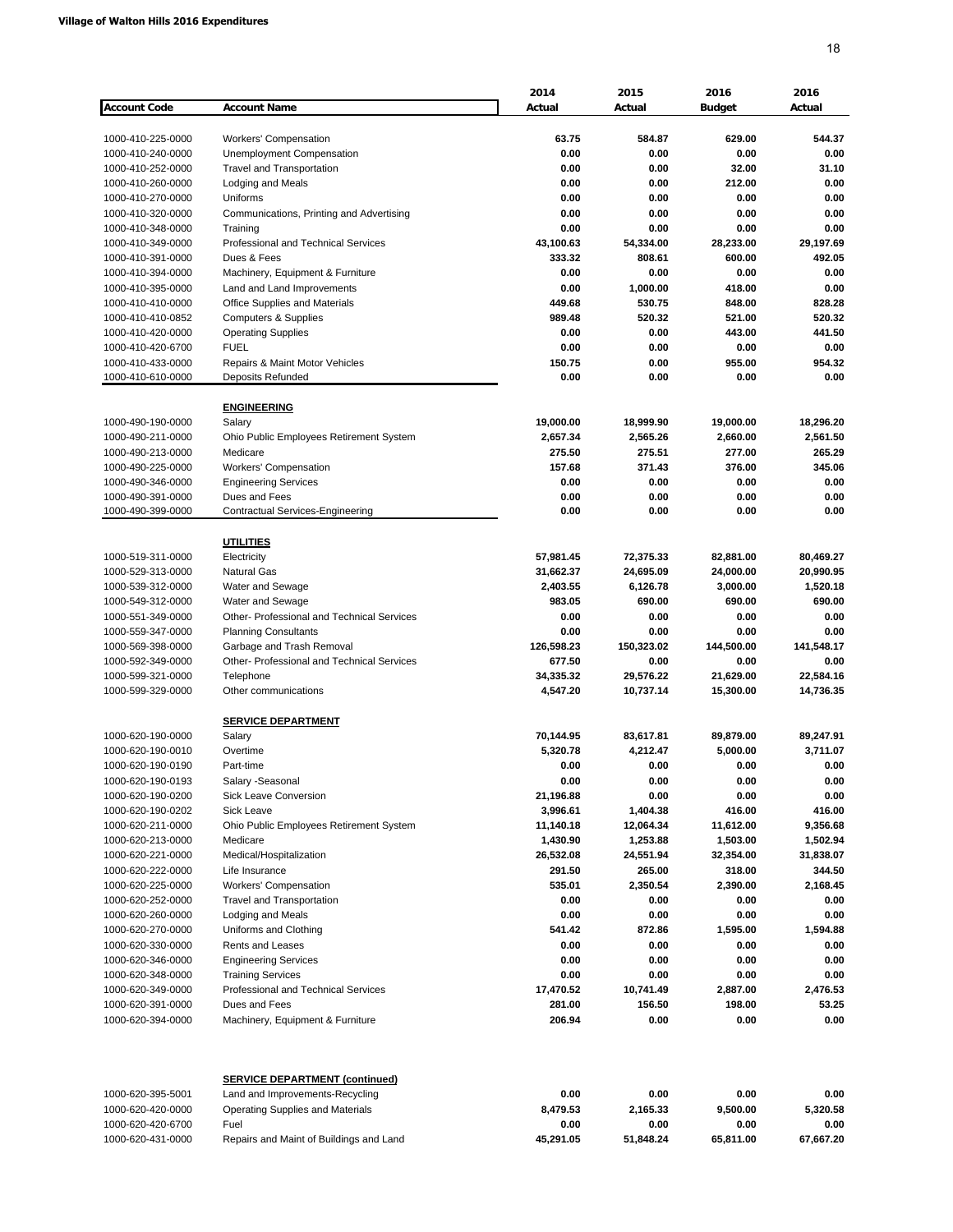|                                        |                                                                      | 2014         | 2015           | 2016             | 2016             |
|----------------------------------------|----------------------------------------------------------------------|--------------|----------------|------------------|------------------|
| <b>Account Code</b>                    | <b>Account Name</b>                                                  | Actual       | Actual         | <b>Budget</b>    | Actual           |
|                                        |                                                                      |              |                |                  |                  |
| 1000-620-431-6208                      | <b>Building Supplies</b>                                             | 0.00         | 0.00           | 0.00             | 0.00             |
| 1000-620-431-6209<br>1000-620-432-0000 | <b>Hardware Supplies</b><br>R & M of Machinery & Equip               | 0.00<br>0.00 | 0.00<br>918.97 | 0.00<br>1,803.00 | 0.00<br>2.063.94 |
| 1000-620-432-6220                      | R & M of Machinery & Equip-Major                                     | 0.00         | 0.00           | 0.00             | 0.00             |
| 1000-620-432-6230                      | R & M of Machinery & Equip-Minor                                     | 0.00         | 0.00           | 0.00             | 0.00             |
| 1000-620-433-0000                      | R & M of Motor Vehicles                                              | 0.00         | 0.00           | 0.00             | 0.00             |
| 1000-620-433-6110                      | R & M of Motor Vehicles                                              | 0.00         | 0.00           | 0.00             | 0.00             |
| 1000-620-433-6225                      | R & M of Motor Vehicles                                              | 0.00         | 0.00           | 0.00             | 0.00             |
| 1000-620-433-6310                      | R & M of Motor Vehicles                                              | 0.00         | 0.00           | 0.00             | 0.00             |
| 1000-620-440-0000                      | Small Tools and Minor Equipment                                      | 0.00         | 0.00           | 574.00           | 573.24           |
| 1000-620-490-0000                      | Other - Supplies and Materials                                       | 0.00         | 0.00           | 0.00             | 0.00             |
| 1000-620-490-0000-1                    | <b>Other Operating Supplies</b>                                      | 0.00         | 0.00           | 0.00             | 0.00             |
| 1000-620-520-0000                      | Equipment                                                            | 0.00         | 0.00           | 0.00             | 0.00             |
| 1000-620-640-0000                      | Leaf Dumping                                                         | 0.00         | 0.00           | 0.00             | 0.00             |
| 1000-630-349-0000                      | Professional and Technical Services                                  | 0.00         | 0.00           | 0.00             | 0.00             |
| 1000-630-390-0000                      | Contractual -Senior Snow plowing                                     | 0.00         | 0.00           | 0.00             | 0.00             |
| 1000-630-420-0000                      | <b>Operating Supplies -Salt</b>                                      | 0.00         | 0.00           | 0.00             | 0.00             |
| 1000-630-432-6320                      | R & M - Snow Plows                                                   | 0.00         | 0.00           | 0.00             | 0.00             |
| 1000-640-399-6201                      | R & M-Sanitary Sewers                                                | 20,204.52    | 28,489.82      | 29,427.00        | 28,011.70        |
|                                        | <b>MAYOR</b>                                                         |              |                |                  |                  |
| 1000-710-131-0000                      | Salary - MAYOR                                                       | 59,255.13    | 60,114.36      | 62,324.00        | 57,887.96        |
| 1000-710-131-7906                      | Payments in Lieu of Healthcare                                       | 0.00         | 0.00           | 0.00             | 0.00             |
| 1000-710-211-0000                      | Ohio Public Employees Retirement System                              | 8,286.28     | 8,111.69       | 8,273.00         | 8,272.32         |
| 1000-710-213-0000                      | Medicare                                                             | 833.13       | 901.26         | 1,026.00         | 1,025.60         |
| 1000-710-221-0000                      | Medical/Hospitalization                                              | 16,096.48    | 22,117.62      | 20,601.00        | 19,628.53        |
| 1000-710-222-0000                      | Life Insurance                                                       | 159.00       | 132.50         | 159.00           | 172.75           |
| 1000-710-225-0000                      | Workers' Compensation                                                | 462.93       | 1,350.84       | 1,404.00         | 1,256.00         |
| 1000-710-252-0000                      | <b>Travel and Transportation</b>                                     | 89.64        | 804.85         | 2,770.00         | 2,805.37         |
| 1000-710-259-0000                      | Other - Employee Reimbursements                                      | 0.00         | 0.00           | 0.00             | 0.00             |
| 1000-710-260-0000                      | Housing & Meals                                                      | 1,391.89     | 1,034.55       | 4,456.00         | 3,901.31         |
| 1000-710-324-0000                      | Printing and Reproduction                                            | 0.00         | 0.00           | 0.00             | 0.00             |
| 1000-710-330-0000                      | Rents and Leases                                                     | 0.00         | 0.00           | 0.00             | 0.00             |
| 1000-710-349-0000                      | Professional and Technical Services                                  | 805.55       | 27.96          | 50.00            | 0.00             |
| 1000-710-349-7150                      | <b>Education Expenses</b>                                            | 0.00         | 0.00           | 0.00             | 0.00             |
| 1000-710-391-0000                      | Dues and Fees                                                        | 430.00       | 4,248.03       | 4,051.00         | 3,803.03         |
| 1000-710-394-0000                      | Machinery, Equipment & Furniture                                     | 364.24       | 174.98         | 500.00           | 0.00             |
| 1000-710-399-0000                      | <b>Contractual Services</b>                                          | 0.00         | 0.00           | 0.00             | 0.00             |
| 1000-710-410-0000                      | Office Supplies and Materials                                        | 1,147.83     | 2,041.41       | 217.00           | 216.24           |
| 1000-710-420-0000                      | <b>Operating Supplies and Materials</b>                              | 35.94        | 0.00           | 202.00           | 201.10           |
|                                        | <b>COUNCIL</b>                                                       |              |                |                  |                  |
| 1000-715-111-0000                      | Salaries - Council                                                   | 63,046.74    | 64,284.30      | 65,618.00        | 65.569.40        |
| 1000-715-211-0000                      | Ohio Public Employees Retirement System                              | 8,817.45     | 8,672.55       | 9,180.00         | 9,140.01         |
| 1000-715-212-0000                      | Social Security                                                      | 0.00         | 0.00           | 0.00             | 0.00             |
| 1000-715-213-0000                      | Medicare                                                             | 914.17       | 996.67         | 951.00           | 950.75           |
| 1000-715-225-0000                      | Workers' Compensation                                                | 548.95       | 1,499.20       | 1,610.00         | 1,392.76         |
| 1000-715-252-0000                      | Travel and Transportation                                            | 155.68       | 0.00           | 0.00             | 0.00             |
| 1000-715-260-0000                      | Lodging & Meals                                                      | 0.00         | 0.00           | 0.00             | 0.00             |
| 1000-715-324-0000                      | Printing and Reproduction                                            | 0.00         | 0.00           | 0.00             | 0.00             |
| 1000-715-325-0000                      | Advertising                                                          | 0.00         | 0.00           | 0.00             | 0.00             |
| 1000-715-348-0000                      | Training                                                             | 0.00         | 0.00           | 0.00             | 0.00             |
| 1000-715-349-0000                      | Professional and Technical Services                                  | 0.00         | 0.00           | 0.00             | 0.00             |
| 1000-715-349-7150                      | <b>Education Exp</b>                                                 | 0.00         | 0.00           | 0.00             | 0.00             |
| 1000-715-391-0000                      | Dues and Fees                                                        | 50.00        | 0.00           | 0.00             | 0.00             |
| 1000-715-399-0000                      | <b>Contractual Services</b>                                          | 0.00         | 0.00           | 0.00             | 0.00             |
| 1000-715-399-7150                      | <b>Contractual Services-Education Exp</b>                            | 0.00         | 0.00           | 0.00             | 0.00             |
| 1000-715-399-7151                      | Contractual Services- Master Plan                                    | 0.00         | 0.00           | 0.00             | 0.00             |
|                                        | <b>COUNCIL (continued)</b>                                           |              |                |                  |                  |
| 1000-715-410-0000                      | Office Supplies and Materials                                        | 15.00        | 0.00           | 0.00             | 0.00             |
| 1000-715-420-0000<br>1000-715-600-6584 | <b>Operating Supplies and Materials</b><br>Unemployment Compensation | 0.00<br>0.00 | 0.00<br>0.00   | 0.00<br>0.00     | 0.00<br>0.00     |
|                                        |                                                                      |              |                |                  |                  |
|                                        | <b>MAYOR'S COURT</b>                                                 |              |                |                  |                  |
| 1000-720-141-0000                      | Salary - Legal Counsel-Prosecutor                                    | 30,642.38    | 31,256.11      | 31,781.00        | 31,780.83        |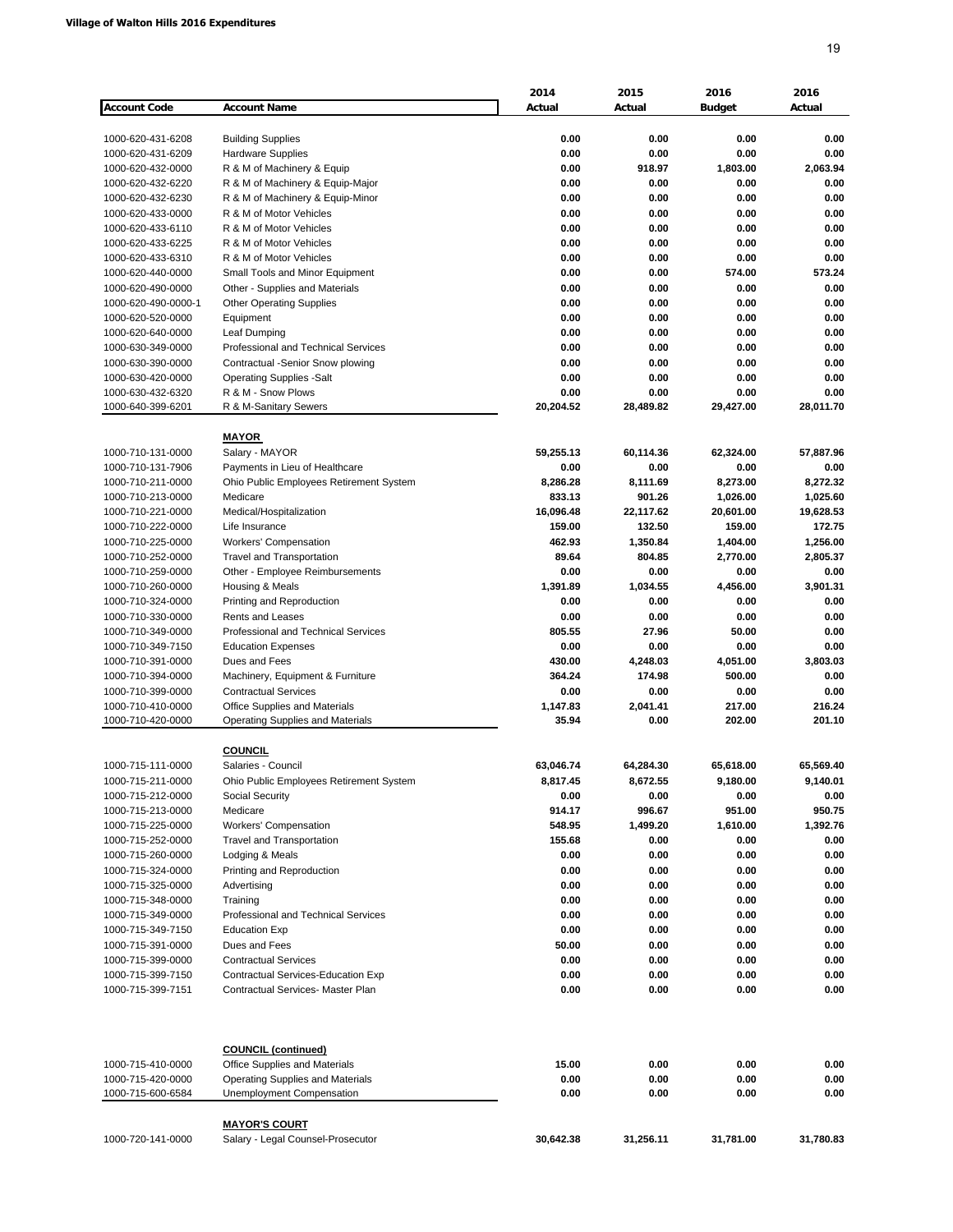|                     |                                             | 2014      | 2015      | 2016          | 2016      |
|---------------------|---------------------------------------------|-----------|-----------|---------------|-----------|
| <b>Account Code</b> | <b>Account Name</b>                         | Actual    | Actual    | <b>Budget</b> | Actual    |
|                     |                                             |           |           |               |           |
| 1000-720-141-0141   | Magistrate                                  | 10,325.00 | 9,600.00  | 19,200.00     | 18,800.00 |
| 1000-720-190-0000   | Salary- Mayor's Court Clerk                 | 27,110.53 | 27,940.50 | 39,790.00     | 39,430.00 |
| 1000-720-190-0001   | <b>Community Diversion Program</b>          | 0.00      | 0.00      | 0.00          | 0.00      |
| 1000-720-190-0010   | Overtime                                    | 0.00      | 0.00      | 0.00          | 0.00      |
| 1000-720-190-0195   | Employee Uniform Allowance                  | 0.00      | 0.00      | 0.00          | 0.00      |
| 1000-720-190-0202   | <b>Sick Leave</b>                           | 0.00      | 0.00      | 0.00          | 0.00      |
| 1000-720-211-0000   | Ohio Public Employees Retirement System     | 9,461.68  | 9,321.78  | 11,037.00     | 11,036.94 |
| 1000-720-213-0000   | Medicare                                    | 982.49    | 965.68    | 1,099.00      | 780.08    |
| 1000-720-221-0000   | Medical/Hospitalization                     | 0.00      | 0.00      | 17,092.00     | 17,091.75 |
| 1000-720-222-0000   | Life Insurance                              | 0.00      | 0.00      | 0.00          | 0.00      |
| 1000-720-225-0000   | Workers' Compensation                       | 506.77    | 1,593.16  | 1,620.00      | 1,480.04  |
| 1000-720-240-0000   | Unemployment Compensation                   | 6,300.00  | 0.00      | 0.00          | 0.00      |
| 1000-720-252-0000   | Travel & Transportation                     | 348.09    | 316.38    | 500.00        | 145.80    |
| 1000-720-260-0000   | Lodging & Meals                             | 122.20    | 286.34    | 400.00        | 0.00      |
| 1000-720-270-0000   | Uniforms and Clothing                       | 0.00      | 0.00      | 0.00          | 0.00      |
| 1000-720-340-0853   | <b>Technical Services-Software Support</b>  | 0.00      | 0.00      | 0.00          | 0.00      |
| 1000-720-348-0000   | <b>Training</b>                             | 754.40    | 150.00    | 350.00        | 350.00    |
| 1000-720-348-0001   | <b>Training- Community Diversion</b>        | 0.00      | 0.00      | 0.00          | 0.00      |
| 1000-720-349-0000   | Other - Professional and Technicl Services  | 133.75    | 2,320.97  | 24.00         | 0.00      |
| 1000-720-391-0000   | Dues and Fees                               | 775.00    | 375.00    | 770.00        | 770.00    |
| 1000-720-391-0001   | Dues and Fees (Community Diversion Program) | 0.00      | 0.00      | 0.00          | 0.00      |
|                     |                                             |           |           |               |           |
| 1000-720-394-0000   | Machinery, Equipment & Furniture            | 321.00    | 0.00      | 100.00        | 0.00      |
| 1000-720-399-0000   | <b>Contractual Services</b>                 | 0.00      | 0.00      | 0.00          | 0.00      |
| 1000-720-410-0000   | Office Supplies and Materials               | 2,472.73  | 3,016.49  | 1,516.00      | 1,515.50  |
| 1000-720-410-0001   | Office Supplies (Community Diversion)       | 0.00      | 0.00      | 0.00          | 0.00      |
| 1000-720-420-0000   | <b>Operating Supplies and Materials</b>     | 0.00      | 0.00      | 252.00        | 251.96    |
| 1000-720-640-0000   | Payment to Another Political Subdivision    | 0.00      | 0.00      | 0.00          | 0.00      |
|                     |                                             |           |           |               |           |
|                     | <b>BOARDS &amp; COMMISSIONS</b>             |           |           |               |           |
| 1000-735-150-0000   | Compensation of Planning Commission         | 1,710.00  | 1,800.00  | 1,980.00      | 1,710.00  |
| 1000-735-150-0701   | Compensation of Zoning Board Members        | 4,020.00  | 3,030.00  | 3,600.00      | 2,722.48  |
| 1000-735-190-0000   | <b>Other- Personal Services</b>             | 0.00      | 0.00      | 0.00          | 0.00      |
| 1000-735-211-0000   | <b>OPERS</b>                                | 226.80    | 280.00    | 303.00        | 302.40    |
| 1000-735-211-0701   | OPERS-BZA                                   | 378.00    | 257.60    | 437.00        | 213.15    |
| 1000-735-213-0000   | Medicare                                    | 29.52     | 26.10     | 29.00         | 26.55     |
| 1000-735-213-0701   | Medicare-BZA                                | 58.30     | 43.95     | 52.00         | 37.75     |
| 1000-735-225-0000   | <b>Workers' Compensation</b>                | 1.17      | 48.38     | 97.00         | 44.95     |
| 1000-735-225-0701   | Workers' Compensation-BZA                   | 49.44     | 95.60     | 89.00         | 88.81     |
| 1000-735-240-0701   | Unemployment Compensation                   | 0.00      | 0.00      | 0.00          | 0.00      |
| 1000-735-252-0000   | <b>Travel and Transportation</b>            | 0.00      | 0.00      | 0.00          | 0.00      |
| 1000-735-349-000    | <b>Professional Services</b>                | 0.00      | 0.00      | 0.00          | 0.00      |
| 1000-735-410-0000   | Office Supplies and Materials               | 0.00      | 0.00      | 0.00          | 0.00      |
|                     | <b>AOS FEES</b>                             |           |           |               |           |
| 1000-745-342-0000   | Auditor of State Audit Services             | 13,370.00 | 1.00      | 16,072.00     | 16,071.50 |
| 1000-745-343-0000   | Uniform Accounting Network Fees             | 4,551.00  | 3,800.00  | 4,500.00      | 4,296.00  |
|                     | <b>SOLICITOR</b>                            |           |           |               |           |
| 1000-750-141-0000   | Salary - Legal Counsel                      | 52,975.00 | 54,035.00 | 62,002.00     | 62,001.30 |
| 1000-750-141-0001   | Salary - Legal Counsel-Comm Diversion       | 0.00      | 0.00      | 0.00          | 0.00      |
| 1000-750-211-0000   | <b>OPERS</b>                                | 7,416.50  | 7,289.78  | 1,844.00      | 1,843.89  |
| 1000-750-211-0001   | <b>OPERS-Community Diversion</b>            |           | 0.00      | 0.00          | 0.00      |
| 1000-750-211-0001-1 | <b>OPERS (Community Diversion)</b>          | 0.00      | 0.00      | 0.00          | 0.00      |
|                     | Medicare                                    | 768.04    | 739.93    | 450.00        | 340.58    |
| 1000-750-213-0000   |                                             |           |           |               |           |
| 1000-750-213-0001   | Medicare-Community Diversion                |           | 0.00      | 0.00          | 0.00      |
| 1000-750-213-0001-1 | Medicare (Community Diversion Program)      | 0.00      | 0.00      | 0.00          | 0.00      |
| 1000-750-225-0000   | Workers' Compensation                       | 448.22    | 1,259.70  | 1,280.00      | 1,170.26  |
| 1000-750-349-0000   | Professional and Technical Services         | 14,782.00 | 14,007.55 | 20,063.00     | 20,056.87 |
|                     |                                             |           |           |               |           |
|                     | <b>SOLICITOR (continued)</b>                |           |           |               |           |
| 1000-750-391-0000   | Dues & Fees                                 | 85.00     | 175.00    | 175.00        | 0.00      |
| 1000-750-399-0000   | <b>Contractual Services</b>                 | 0.00      | 21,514.83 | 54,937.00     | 54,936.12 |
|                     | <b>INCOME TAX</b>                           |           |           |               |           |
| 1000-755-322-0000   | Postage                                     | 425.52    | 911.29    | 599.00        | 48.63     |
| 1000-755-342-0000   | <b>Auditing Services</b>                    |           | 0.00      | 0.00          | 0.00      |
| 1000-755-348-0000   | Training                                    |           | 0.00      | 0.00          | 0.00      |
| 1000-755-348-0000-1 | <b>Training Services</b>                    | 0.00      | 0.00      | 0.00          | 0.00      |
| 1000-755-349-0000   | Other Technical Services-Software           | 2,766.99  | 2,782.26  | 3,419.00      | 3,418.33  |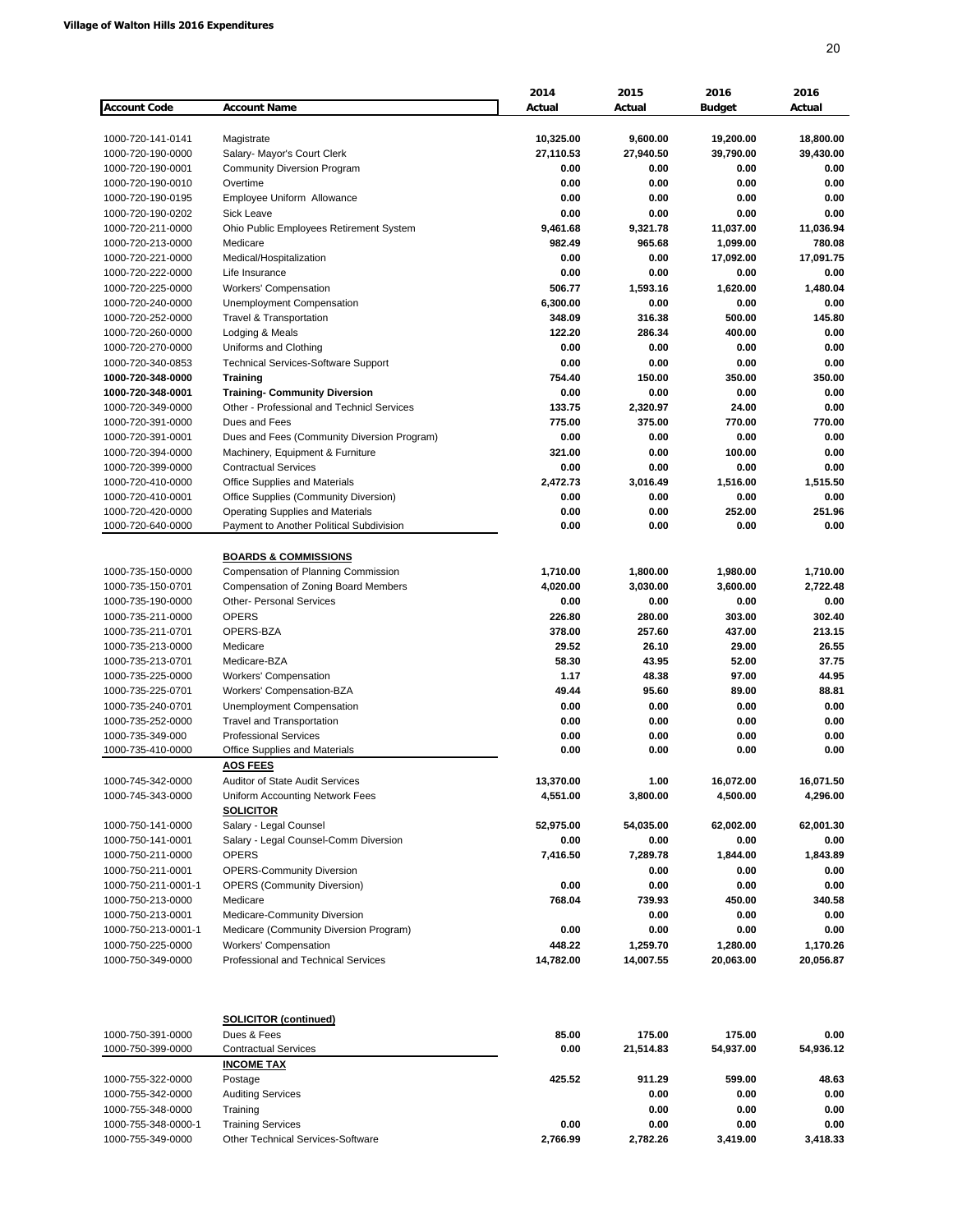|                     |                                         | 2014         | 2015         | 2016          | 2016         |
|---------------------|-----------------------------------------|--------------|--------------|---------------|--------------|
| <b>Account Code</b> | <b>Account Name</b>                     | Actual       | Actual       | <b>Budget</b> | Actual       |
|                     |                                         |              |              |               |              |
| 1000-755-349-0000-1 | <b>Other Contractual Services</b>       |              | 0.00         | 0.00          | 0.00         |
| 1000-755-391-0000   | Dues and Fees                           |              | 0.00         | 0.00          | 0.00         |
| 1000-755-391-0000-1 | Dues and Fees                           | 20.00        | 0.00         | 0.00          | 0.00         |
| 1000-755-399-0000   | <b>Contractual Services</b>             | 0.00         | 0.00         | 0.00          | 0.00         |
| 1000-755-420-0000   | <b>Operating Supplies</b>               | 0.00         | 359.66       | 500.00        | 0.00         |
| 1000-760-690-0000   | <b>Tax Refunds</b>                      | 23,084.23    | 72,450.50    | 252,850.00    | 248,889.49   |
|                     |                                         |              |              |               |              |
|                     | <b>ADMINISTRATIVE &amp; FINANCE</b>     |              |              |               |              |
| 1000-790-190-0000   | Salary                                  | 139,857.43   | 169,563.48   | 213,951.00    | 213,950.38   |
| 1000-790-190-0010   | Overtime                                | 0.00         | 0.00         | 0.00          | 0.00         |
| 1000-790-190-0190   | Part-time                               | 53,258.11    | 43,459.85    | 17,880.00     | 17,879.16    |
| 1000-790-190-0192   | Salary Seasonal                         | 0.00         | 0.00         | 0.00          | 0.00         |
| 1000-790-190-0200   | Sick Leave conversion                   | 0.00         | 18,550.93    | 0.00          | 0.00         |
| 1000-790-190-0202   | <b>Sick Leave</b>                       | 1,545.32     | 3,205.23     | 4,377.00      | 4,376.17     |
| 1000-790-190-7906   | Payments in Lieu of Healthcare          | 0.00         | 0.00         | 0.00          | 0.00         |
| 1000-790-211-0000   | <b>OPERS</b>                            | 27,201.75    | 28,883.22    | 30,384.00     | 30,282.17    |
| 1000-790-213-0000   | Medicare                                | 2,757.19     | 3,383.38     | 3,251.00      | 3,250.07     |
| 1000-790-221-0000   | Medical/Hospitalization                 | 37,184.93    | 39,958.50    | 54,653.00     | 52,921.25    |
| 1000-790-222-0000   | Life Insurance                          | 437.25       | 397.50       | 650.00        | 699.50       |
| 1000-790-222-1790   | Life Insurance-RETIREE                  | 1,310.18     | 1,293.00     | 2,400.00      | 1,937.96     |
| 1000-790-225-0000   | Workers' Compensation                   | 1,569.36     | 4,387.26     | 5,000.00      | 4,089.18     |
| 1000-790-252-0000   | <b>Travel and Transportation</b>        | 765.82       | 358.95       | 1,000.00      | 779.29       |
| 1000-790-260-0000   | Meals & Lodging                         | 331.89       | 369.27       | 2,278.00      | 2,305.05     |
| 1000-790-322-0000   | Postage                                 | 1,487.00     | 3,392.91     | 3,200.00      | 3,200.00     |
| 1000-790-323-0000   | Postage Machine Rental                  | 1,839.79     | 593.99       | 700.00        | 767.99       |
| 1000-790-324-0000   | Printing and Reproduction               | 1,838.06     | 1,690.64     | 1,500.00      | 1,354.19     |
| 1000-790-324-0005   | Printing and Reproduction               | 8,680.01     | 16,840.82    | 17,000.00     | 17,491.54    |
| 1000-790-325-0000   | Advertising                             | 7,730.89     | 5,767.22     | 6,170.00      | 6,169.40     |
| 1000-790-330-0000   | Rents and Leases                        | 0.00         | 0.00         | 0.00          | 0.00         |
| 1000-790-345-0000   | <b>Election Expenses</b>                | 6,386.02     | 0.00         | 2,126.00      | 2,120.25     |
| 1000-790-348-0000   | Training                                | 130.00       | 200.00       | 592.00        | 591.66       |
| 1000-790-349-0000   | Professional and Technical Services     | 95,273.97    | 76,246.94    | 129,144.00    | 126,798.66   |
| 1000-790-351-0000   | Insurance and Bonding                   | 49,915.50    | 52,115.00    | 53,066.00     | 53,066.00    |
| 1000-790-391-0000   | Dues and Fees                           | 6,050.22     | 2,784.92     | 11,696.00     | 11,054.24    |
| 1000-790-394-0000   | Machinery, Equipment & Furniture        | 0.00         | 8,575.13     | 14,161.00     | 14,160.59    |
|                     |                                         | 0.00         |              |               |              |
| 1000-790-399-0000   | <b>Contractual Services</b>             |              | 0.00         | 2,000.00      | 1,679.19     |
| 1000-790-410-0000   | Office Supplies and Materials           | 5,149.07     | 4,105.32     | 3,698.00      | 3,761.41     |
| 1000-790-420-0000   | <b>Operating Supplies and Materials</b> | 6,404.99     | 3,213.10     | 3,681.00      | 3,680.14     |
| 1000-790-431-0000   | R & M of Buildings and Land             | 0.00         | 0.00         | 0.00          | 0.00         |
| 1000-790-432-0000   | R & M of Machinery & Equip              | 0.00         | 0.00         | 66.00         | 65.16        |
| 1000-790-490-0000   | Econ Dev - Supplies & Materials         | 10,899.62    | 909.20       | 260.00        | 298.65       |
| 1000-790-640-0000   | Payment to County Treasurer             | 258.36       | 210.73       | 0.00          | 0.00         |
|                     | <b>CAPITAL &amp; TRANSFERS</b>          |              |              |               |              |
| 1000-800-520-0000   | Equipment                               |              |              |               |              |
| 1000-910-910-0000   | Transfers - Out OP&F                    | 226,000.00   | 289,000.00   | 159,000.00    | 159,000.00   |
| 1000-910-910-0620   | Transfers - Out S.C.M.R. & Int          | 400,000.00   | 460,000.00   | 660,000.00    | 660,000.00   |
| 1000-910-910-0000-1 | Transfers - Out VETERAN'S MEM           | 0.00         | 0.00         | 0.00          | 0.00         |
| 1000-910-910-4901   | Transfers - Out Interest to Capital     | 0.00         | 250,000.00   | 110,000.00    | 110,000.00   |
| 1000-910-910-0000-2 | Transfers - Out Water Meter Repair      | 9,000.00     | 0.00         | 0.00          | 0.00         |
| 1000-920-920-0000   | Advances - Out                          | 0.00         | 0.00         | 0.00          | 0.00         |
| 1000-930-930-0000   | Contingencies                           | 895.00       | 0.00         | 500.00        | 0.00         |
|                     |                                         | 4,717,504.45 | 5,383,384.64 | 5,789,980.00  | 5,724,853.36 |

| Salary                                  | 294.154.97 | 345.160.78 | 423.503.00 | 423.502.56 |
|-----------------------------------------|------------|------------|------------|------------|
| Overtime                                | 19,540.90  | 15,890.13  | 16.623.00  | 16,622.99  |
| Part-time                               | 19.722.62  | 2.842.00   | 0.00       | 0.00       |
| Salary -Seasonal                        | 0.00       | 0.00       | 0.00       | 0.00       |
| Sick Leave conversion                   | 0.00       | 0.00       | 317.00     | 316.32     |
| Sick Leave                              | 4.145.93   | 6.805.48   | 11.339.00  | 11.338.65  |
| <b>Injury Pay</b>                       | 0.00       | 1.760.36   | 0.00       | 0.00       |
| In Lieu of Healthcare                   | 0.00       | 0.00       | 0.00       | 0.00       |
| Ohio Public Employees Retirement System | 52.470.12  | 50.192.69  | 55.777.00  | 55.776.16  |
| Medicare                                | 3.047.65   | 3.189.77   | 4.128.00   | 4.127.41   |
|                                         |            |            |            |            |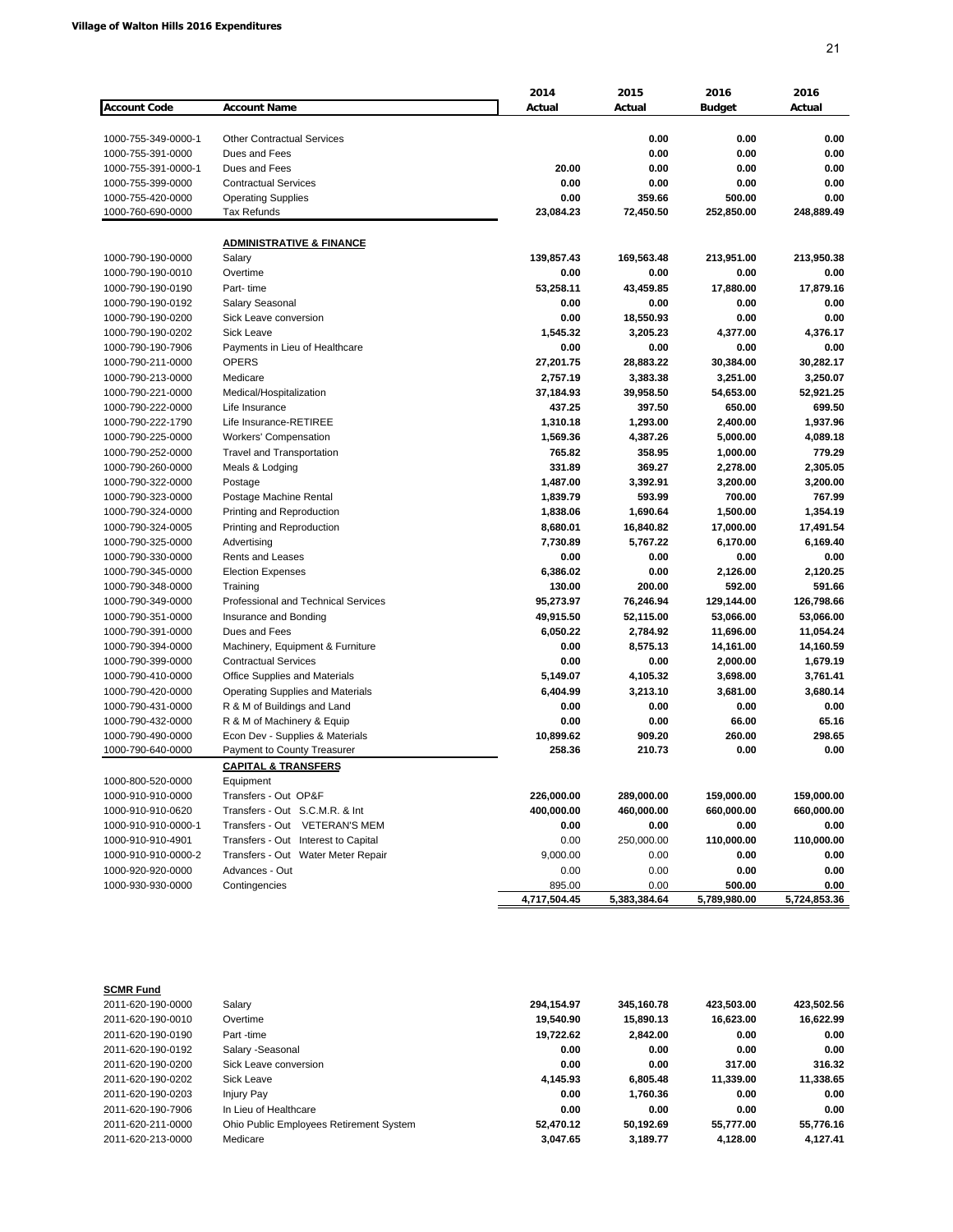|                                        |                                           | 2014                  | 2015                | 2016                  | 2016                  |
|----------------------------------------|-------------------------------------------|-----------------------|---------------------|-----------------------|-----------------------|
| <b>Account Code</b>                    | <b>Account Name</b>                       | Actual                | Actual              | <b>Budget</b>         | Actual                |
|                                        |                                           |                       |                     |                       |                       |
| 2011-620-221-0000<br>2011-620-222-0000 | Medical/Hospitalization<br>Life Insurance | 48,441.66<br>1,007.00 | 55,017.54<br>927.50 | 79,118.00<br>1,392.00 | 78,408.17<br>1,498.50 |
| 2011-620-225-0000                      | Workers' Compensation                     | 2,694.06              | 7,113.65            | 7,150.00              | 6,616.30              |
| 2011-620-252-0000                      | <b>Travel and Transportation</b>          | 0.00                  | 0.00                | 24.00                 | 24.00                 |
| 2011-620-259-0000                      | Sick Leave Conversion                     | 0.00                  | 0.00                | 0.00                  | 0.00                  |
| 2011-620-260-0000                      | Lodging and Meals                         | 0.00                  | 62.35               | 0.00                  | 0.00                  |
| 2011-620-270-0000                      | Uniforms and Clothing                     | 1,975.86              | 2,433.54            | 3,250.00              | 2,650.29              |
| 2011-620-325-0000                      | Advertising                               |                       | 0.00                | 0.00                  | 0.00                  |
| 2011-620-346-0000                      | <b>Engineering Services</b>               |                       | 0.00                | 0.00                  | 0.00                  |
| 2011-620-348-0000                      | Training                                  | 2,400.00              | 158.00              | 127.00                | 522.00                |
| 2011-620-349-0000                      | Professional and Technical Services       | 14,843.55             | 9,766.31            | 15,514.00             | 15,836.52             |
| 2011-620-391-0000                      | Dues and Fees                             | 540.21                | 858.52              | 618.00                | 617.43                |
| 2011-620-420-0000                      | <b>Operating Supplies and Materials</b>   | 27,504.45             | 44,376.94           | 70,209.00             | 69,620.30             |
| 2011-620-420-6700                      | Fuel                                      | 43,500.73             | 24,535.83           | 21,181.00             | 20,268.26             |
| 2011-620-431-0000                      | R & M of Buildings and Land               | 2,733.68              | 5,608.26            | 5,283.00              | 4,018.66              |
| 2011-620-432-0000                      | R & M of Machinery & Equip                | 3,879.63              | 7,097.94            | 3,777.00              | 4,102.22              |
| 2011-620-433-0000                      | Repairs and Maintenance of Motor Vehicles | 39,453.00             | 8,211.84            | 30,438.00             | 31,946.43             |
| 2011-620-440-0000                      | Minor equipment                           | 496.45                | 359.10              | 500.00                | 0.00                  |
| 2011-630-420-0000                      | Materials-Salt, Cold Patch & Gravel       | 95,964.79             | 89,588.08           | 111,973.00            | 110,227.39            |
| 2011-630-432-0000                      | Repairs and Maintenance - Snow Plows      | 5,520.63              | 4,966.35            | 0.00                  | 0.00                  |
| 2011-800-555-0000                      | Streets, Highways, Sidewalks and Curbs    | 0.00                  | 0.00                | 0.00                  | 0.00                  |
| 2011-920-920-0000                      | Advances - Out                            | 0.00                  | 0.00                | 0.00                  | 0.00                  |
|                                        |                                           | 684,037.89            | 686,922.96          | 862,241.00            | 858,040.56            |
|                                        |                                           |                       |                     |                       |                       |
| <b>State Highway Fund</b>              |                                           |                       |                     |                       |                       |
| 2021-610-430-4569                      | Repairs and Maintenance-Signals           | 0.00                  | 0.00                | 0.00                  | 0.00                  |
| 2021-620-420-0000                      | Materials-Salt                            | 14,000.00             | 17,864.90           | 0.00                  | 0.00                  |
| 2021-650-349-0000                      | Professional and Technical Services       |                       | 0.00                | 0.00                  | 0.00                  |
| 2021-620-431-0000                      | R & M of Buildings and Land               |                       | 0.00                | 0.00                  | 0.00                  |
| 2021-630-432-0000                      | R & M of Machinery & Equip                |                       | 0.00                | 0.00                  | 0.00                  |
| 2021-800-555-0000                      | Streets, Highways, Sidewalks and Curbs    | 0.00                  | 0.00                | 0.00                  | 0.00                  |
| 2021-800-555-0802                      | Streets, Highways, Sidewalks and Curbs    | 0.00                  | 0.00                | 0.00                  | 0.00                  |
| 2021-800-590-0802                      | Other - Capital Outlay                    | 0.00                  | 0.00                | 0.00                  | 0.00                  |
| 2021-800-590-0803                      | Advances - Out                            | 0.00                  | 0.00                | 0.00                  | 0.00                  |
| 2021-650-349-0000-1                    | Other-Professional & Technical Services   | 0.00                  | 0.00                | 0.00                  | 0.00                  |
| 2021-800-555-0000-1                    | Streets, Highways, Sidewalks and Curbs    | 0.00                  | 0.00                | 0.00                  | 0.00                  |
|                                        |                                           |                       |                     | 0.00                  |                       |
|                                        |                                           | 14,000.00             | 17,864.90           | 0.00                  | 0.00                  |
|                                        |                                           |                       |                     |                       |                       |
| <b>Law Enforcement Trust Fund</b>      |                                           |                       |                     |                       |                       |
| 2091-110-100-0101                      | Personal Services-DARE                    | 0.00                  | 0.00                | 0.00                  | 0.00                  |
| 2091-110-213-0000                      | Medicare                                  | 0.00                  | 254.65              | 0.00                  | 0.00                  |
| 2091-110-348-0000                      | Training                                  | 0.00                  | 0.00                | 0.00                  | 0.00                  |
| 2091-110-349-0102                      | Professional Services                     | 2,098.96              | 2,822.74            | 4,107.00              | 3,742.24              |
| 2091-110-420-0000                      | <b>Operating Supplies and Materials</b>   | 921.62                | 1,933.61            | 1,043.00              | 1,042.50              |
| 2091-110-420-0101                      | Operating Supplies and Materials-DARE     | 0.00                  | 95.65               | 0.00                  | 0.00                  |
| 2091-110-640-0000                      | Payment to Another Political Subdivision  | 0.00                  | 0.00                | 0.00                  | 0.00                  |
| 2091-800-520-0000                      | Equipment                                 | 0.00                  | 0.00                | 0.00                  | 0.00                  |
|                                        |                                           | 3,020.58              | 5,106.65            | 5,150.00              | 4,784.74              |
|                                        |                                           |                       |                     |                       |                       |
| Motor Vehicle License Tax Fund         |                                           |                       |                     |                       |                       |
| 2101-610-420-0000                      | <b>Operating Supplies and Materials</b>   | 0.00                  | 0.00                | 0.00                  | 0.00                  |

| 2101-760-431-0000          | R & M of Buildings and Land            | 0.00       | 0.00       | 0.00       | 0.00       |
|----------------------------|----------------------------------------|------------|------------|------------|------------|
| 2101-760-432-0000          | R & M of Machinery & Equip             | 0.00       | 0.00       | 0.00       | 0.00       |
| 2101-800-555-0000          | Streets, Highways, Sidewalks and Curbs | 0.00       | 0.00       | 0.00       | 0.00       |
|                            |                                        | 0.00       | 0.00       | 0.00       | 0.00       |
| <b>Police Pension Fund</b> |                                        |            |            |            |            |
| 2131-110-215-0000          | Ohio Police and Fire Pension Fund      | 174.220.71 | 179,743.82 | 189.000.00 | 187,114.80 |
| 2131-110-344-0000          | Property Tax Collection Fees           | 724.47     | 519.44     | 1.000.00   | 535.75     |
| 2131-110-345-0000          | <b>Election Expense</b>                | 0.00       | 0.00       | 0.00       | 0.00       |
| 2131-910-910-0000          | Transfer out                           | 0.00       | 0.00       | 0.00       | 0.00       |
|                            |                                        | 174.945.18 | 180.263.26 | 190.000.00 | 187.650.55 |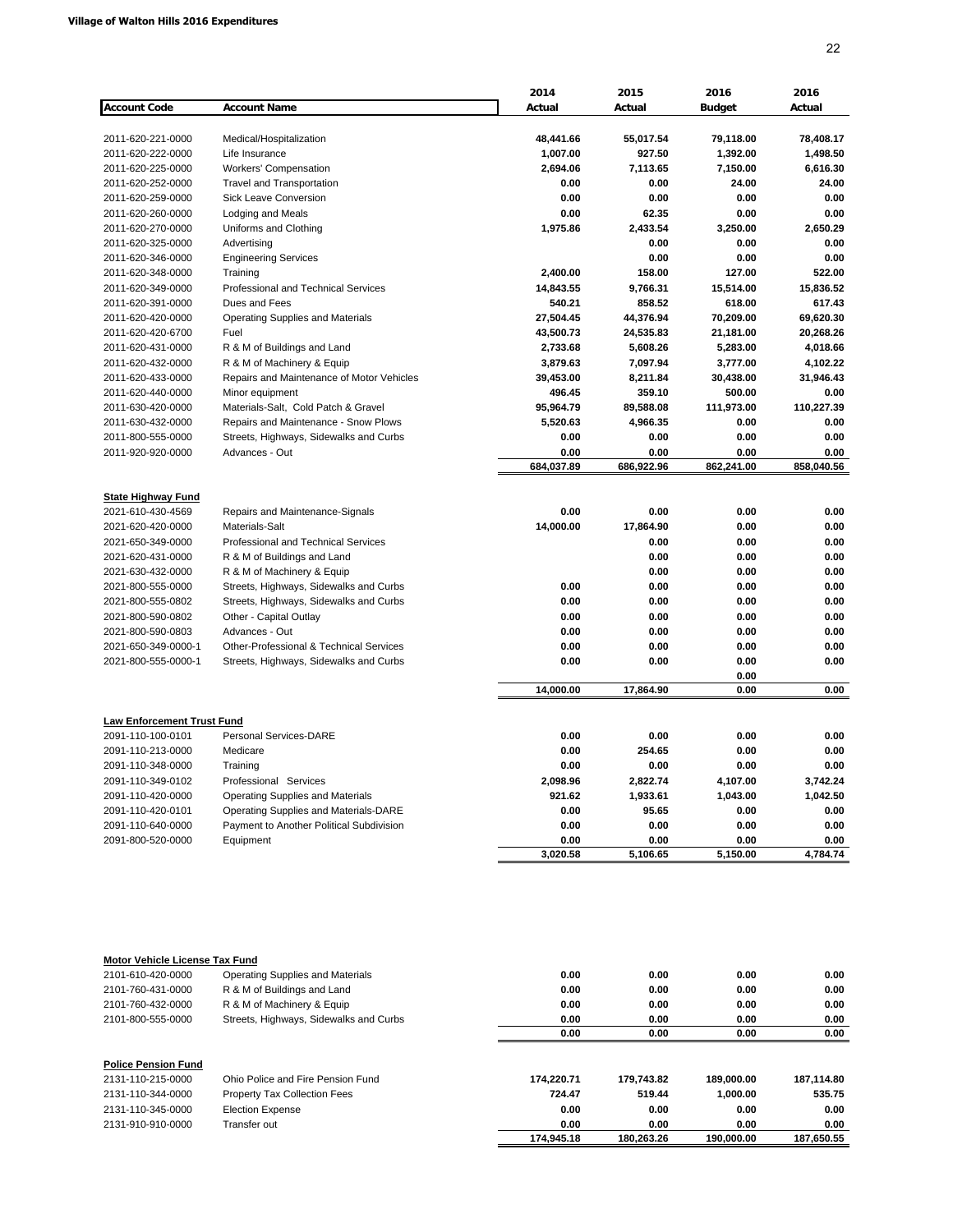| <b>Account Code</b>                 | <b>Account Name</b>                     | 2014<br>Actual | 2015<br>Actual | 2016<br><b>Budget</b> | 2016<br>Actual |
|-------------------------------------|-----------------------------------------|----------------|----------------|-----------------------|----------------|
|                                     |                                         |                |                |                       |                |
| Water Meter & Repair Fund           |                                         |                |                |                       |                |
| 2901-539-312-0000                   | Water and Sewage                        | 0.00           | 0.00           | 0.00                  | 0.00           |
| 2901-539-431-0000                   | R & M of Buildings and Land             | 0.00           | 0.00           | 0.00                  | 0.00           |
| 2901-800-560-0000                   | Utility Distribution Systems            | 8,701.21       | 8,847.36       | 9,000.00              | 8,847.36       |
| <b>FEMA Fund</b>                    |                                         | 8,701.21       | 8,847.36       | 9,000.00              | 8,847.36       |
| 2902-110-420-0000                   | <b>Operating Supplies and Materials</b> |                | 0.00           | 0.00                  | 0.00           |
|                                     |                                         | 0.00           | 0.00           | 0.00                  | 0.00           |
| <b>Mayor's Court Computer Fund</b>  |                                         |                |                |                       |                |
| 2903-720-340-0000                   | Pro and Tech Services                   | 0.00           | 0.00           | 0.00                  | 0.00           |
| 2903-720-340-0853                   | <b>Technical &amp; Software</b>         | 0.00           | 0.00           | 0.00                  | 0.00           |
| 2903-720-394-0000                   | Machinery, Equipment & Furniture        | 0.00           | 0.00           | 0.00                  | 0.00           |
| 2903-720-410-0000                   | <b>Office Supplies</b>                  | 131.98         | 0.00           | 0.00                  | 0.00           |
| 2903-720-420-0001                   | Operating Supplies - Comm Diversion     | 0.00           | 0.00           | 0.00                  | 0.00           |
| 2903-720-600-0852                   | <b>Computers &amp; Supplies</b>         | 2,468.07       | 1,910.00       | 3,000.00              | 1,948.00       |
| 2903-800-520-0000                   | Equipment                               | 0.00           | 0.00           | 0.00                  | 0.00           |
|                                     |                                         | 2,600.05       | 1,910.00       | 3,000.00              | 1,948.00       |
| <b>Special Bond Retirement Fund</b> |                                         |                |                |                       |                |
| 3101-740-344-0000                   | Property Tax Collection Fees            | 0.00           | 0.00           | 0.00                  | 0.00           |
| 3101-800-346-4905                   | Eng services -Dunham san sewer          | 0.00           | 0.00           | 0.00                  | 0.00           |
| 3101-850-710-0000                   | Principal                               |                | 0.00           | 0.00                  | 0.00           |
| 3101-850-710-4905-1                 | Principal                               |                | 0.00           | 0.00                  | 0.00           |
| 3101-850-720-0000                   | Interest                                |                | 0.00           | 0.00                  | 0.00           |
| 3101-850-710-4905                   | Principal-Dunham Rd Sanitary Sewer      | 32,222.00      | 425,000.00     | 1,275,000.00          | 1,275,000.00   |
| 3101-850-710-4906                   | Principal- Dunham Rd Water Main Rehab   | 0.00           | 32,534.49      | 34,703.00             | 34,702.80      |
| 3101-850-720-4906                   | <b>Interest</b>                         | 4,249.69       | 16,687.20      | 22,542.00             | 20,893.88      |
| 3101-850-790-0000                   | Other - Debt Service                    | 0.00           | 0.00           | 4,727.00              | 4,726.26       |
| 3101-850-790-0000-1                 | Other - Debt Service                    | 0.00           | 0.00           | 0.00                  | 0.00           |
| 3101-850-790-4905                   | Other - Debt service                    | 0.00           | 0.00           | 0.00                  | 0.00           |
|                                     | <b>Walton Road</b>                      | 0.00           | 0.00           | 0.00                  | 0.00           |
|                                     | Alex/Dunham Traffic                     | 0.00           | 0.00           | 0.00                  | 0.00           |
|                                     |                                         | 36,471.69      | 474,221.69     | 1,336,972.00          | 1,335,322.94   |
| <b>Third Party Services</b>         |                                         |                |                |                       |                |
| 4101-790-620-3110                   | Senior Lawn Care & Benevolent Events    | 0.00           | 0.00           | 0.00                  | 0.00           |
| 4101-800-610-6589                   | <b>Deposits Refunded</b>                | 0.00           | 0.00           | 0.00                  | 0.00           |
| 4101-800-620-0000                   | Deposits Applied                        | 0.00           | 0.00           | 0.00                  | 0.00           |
|                                     |                                         | 0.00           | 0.00           | 0.00                  | 0.00           |
|                                     |                                         |                |                |                       |                |
| <b>Issue I and II Capital Funds</b> |                                         |                |                |                       |                |
| 4201-800-555-0000                   | Streets, Highways, Sidewalks and Curbs  | 0.00           | 0.00           | 0.00                  | 0.00           |
| 4201-800-560-4905                   | Utility Distribution Systems            | 0.00           | 0.00           | 0.00                  | 0.00           |
| 4201-800-560-4906                   | <b>Utility Distribution Systems</b>     | 0.00           | 0.00           | 0.00                  | 0.00           |
| 4201-920-920-0000                   | <b>Advances Out</b>                     | 0.00           | 0.00           | 0.00                  | 0.00           |
|                                     |                                         | 0.00           | 0.00           | 0.00                  | 0.00           |
|                                     |                                         |                |                |                       |                |
| <b>Capital Improvements Fund</b>    |                                         |                |                |                       |                |
| 4901-410-610-0000                   | Deposits Refunded                       |                | 0.00           | 0.00                  | 0.00           |
| 4901-800-312-0000                   | Water & sewage                          |                | 0.00           | 0.00                  | 0.00           |
| 4901-800-325-0000                   | Advertising                             | 231.66         | 1,001.00       | 1,523.00              | 1,522.41       |
| 4901-800-346-0000                   | <b>Engineering Services</b>             |                | 0.00           | 0.00                  | 0.00           |
| 4901-800-349-0000                   | Other- Pro services                     | 95,636.03      | 251,396.71     | 243,622.00            | 242,479.88     |
| 4901-800-420-0480                   | Advertising                             | 0.00           | 0.00           | 0.00                  | 0.00           |
| 4901-800-433-0000                   | Repairs and Main. Of Motor Vehicles     | 0.00           | 0.00           | 0.00                  | 0.00           |
| 4901-800-510-0000                   | Land and Land Improvements              | 37,176.11      | 3,072,671.09   | 45,956.00             | 379,182.97     |
| 4901-800-510-0489                   | Land and Land Imp Sagamore Creek        | 0.00           | 0.00           | 0.00                  | 0.00           |
| 4901-800-510-0491                   | Land and Land Improvements-Egbert Rd    | 0.00           | 0.00           | 0.00                  | 0.00           |
| 4901-800-520-0000                   | Equipment                               | 0.00           | 3,783.00       | 13,316.00             | 13,315.23      |
| 4901-800-520-0480                   | Equipment                               | 0.00           | 0.00           | 0.00                  | 0.00           |
| 4901-800-520-0481                   | Equipment-Police                        | 0.00           | 0.00           | 0.00                  | 0.00           |
| 4901-800-520-0483                   | Equipment                               | 0.00           | 0.00           | 0.00                  | 0.00           |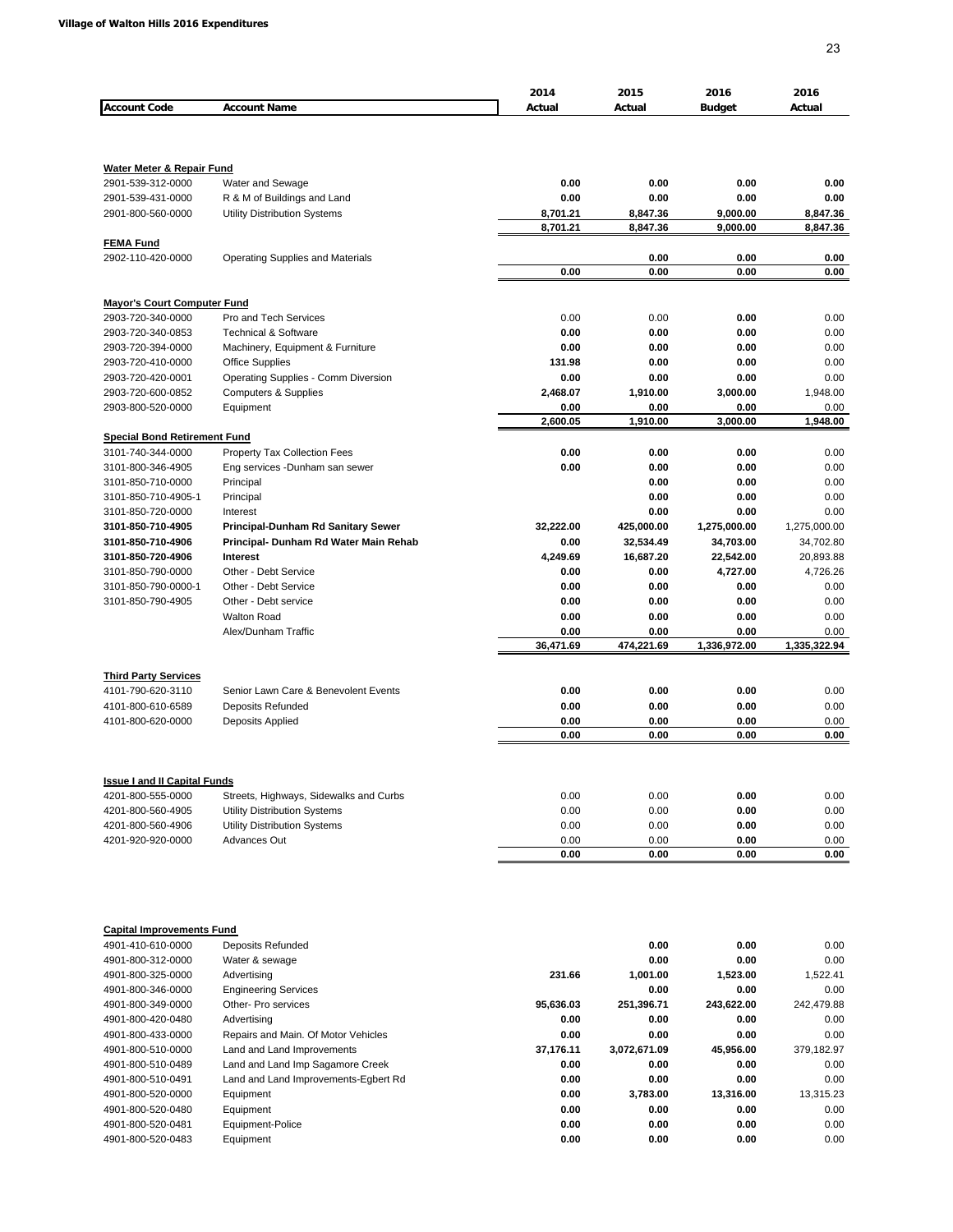|                                         |                                                                                 | 2014                   | 2015                | 2016               | 2016                   |
|-----------------------------------------|---------------------------------------------------------------------------------|------------------------|---------------------|--------------------|------------------------|
| <b>Account Code</b>                     | <b>Account Name</b>                                                             | Actual                 | Actual              | <b>Budget</b>      | Actual                 |
|                                         |                                                                                 |                        |                     |                    |                        |
| 4901-800-520-0484<br>4901-800-520-0487  | Equipment-Service Dept                                                          | 0.00<br>0.00           | 0.00<br>0.00        | 0.00<br>0.00       | 0.00<br>0.00           |
| 4901-800-530-0000                       | Equipment- Finance Computer Upgrade<br>Buildings & Structures- Toiletry & Sinks | 54,179.19              | 5,928.00            | 469,906.00         | 463,805.50             |
| 4901-800-530-0000-1                     | <b>Buildings and Other Structures</b>                                           | 0.00                   | 0.00                | 0.00               | 0.00                   |
| 4901-800-530-5896                       | <b>Buildings and Other Structures</b>                                           | 0.00                   | 0.00                | 0.00               | 0.00                   |
| 4901-800-540-0000                       | Machinery, and Equip-                                                           | 5,529.78               | 2,847.87            | 0.00               | 0.00                   |
| 4901-800-540-0487                       | Equipment- Finance Computer Upgrade                                             | 0.00                   | 0.00                | 0.00               | 0.00                   |
| 4901-800-550-0000                       | Motor Vehicles - Recreation                                                     | 0.00                   | 18,698.87           | 105,896.00         | 5,819.12               |
| 4901-800-550-0000-1                     | Motor Vehicles - Road Dept                                                      | 321,322.43             | 0.00                | 0.00               | 0.00                   |
| 4901-800-550-0488<br>4901-800-555-0000  | Motor Vehicles- POLICE<br>Streets, Highways, Sidewalks and Curbs                | 0.00<br>274,918.96     | 0.00<br>13,115.11   | 0.00<br>252,559.00 | 0.00<br>219,069.82     |
| 4901-800-555-6202                       | Streets, Highways, Sidewalks and Curbs (Storm Sewers)                           | 12,498.89              | 21,581.83           | 0.00               | 0.00                   |
| 4901-800-560-0000                       | Utility Distribution Systems                                                    | 19,170.28              | 1,802.88            | 0.00               | 147.50                 |
| 4901-800-560-0803                       | Utility Systems-Alexander Storm Sewer                                           | 0.00                   | 0.00                | 0.00               | 0.00                   |
| 4901-800-560-4905                       | Utility Systems-Dunham Rd Sanitary                                              | 0.00                   | 0.00                | 0.00               | 0.00                   |
| 4901-800-560-4906                       | Utility Systems-Dunham Rd Water Main                                            | 0.00                   | 0.00                | 0.00               | 0.00                   |
| 4901-800-560-4908                       | Utility Systems-Dunham Rd Resurfacing                                           | 0.00                   | 0.00                | 0.00               | 0.00                   |
| 4901-800-690-0000                       | Other - Engineering                                                             | 1,154.75               | 0.00                | 0.00               | 0.00                   |
| 4901-800-690-0801                       | <b>Other Capital</b><br>Culvert                                                 | 0.00                   | 0.00                | 0.00               | 0.00                   |
| 4901-800-690-6523<br>4901-990-990-0000  | Other-Storm damage<br>Other - Other Financing Uses                              | 0.00<br>0.00           | 0.00<br>0.00        | 0.00<br>2,222.00   | 0.00<br>2,221.74       |
| 4901-910-910-0000                       | Transfers - Out (Debt Service)                                                  | 36,000.00              | 100,000.00          | 170,000.00         | 170,000.00             |
| 4901-920-920-0000                       | Advances Out (capital Lease)                                                    | 0.00                   | 0.00                | 0.00               | 0.00                   |
|                                         |                                                                                 | 857,818.08             | 3,492,826.36        | 1,305,000.00       | 1,497,564.17           |
| <b>Veteran's Memorial Fund</b>          |                                                                                 |                        |                     |                    |                        |
| 4902-800-349-0000                       | <b>Professional Services</b>                                                    | 360.00                 | 2,067.99            | 573.00             | 573.00                 |
| 4902-800-530-0000                       | <b>Buildings and Other Structures</b>                                           | 0.00<br>360.00         | 937.48              | 3,927.00           | 1,237.50               |
|                                         |                                                                                 |                        | 3,005.47            | 4,500.00           | 1,810.50               |
| <u>Building Bond Fund</u>               |                                                                                 |                        |                     |                    |                        |
| 7001-410-610-0000                       | Deposits Refunded                                                               | 0.00                   | 0.00                | 0.00               | 0.00                   |
| 7001-910-910-0000                       | Transfers - Out                                                                 |                        | 0.00                | 0.00               | 0.00                   |
|                                         |                                                                                 | 0.00                   | 0.00                | 0.00               | 0.00                   |
|                                         |                                                                                 |                        |                     |                    |                        |
| <b>Unclaimed Monies Fund</b>            |                                                                                 |                        |                     |                    |                        |
| 9101-790-690-0000                       | Other - Other                                                                   | 0.00                   | 0.00                | 0.00               | 0.00                   |
|                                         |                                                                                 | 0.00                   | 0.00                | 0.00               | 0.00                   |
| <b>Unclaimed Monies Fund</b>            |                                                                                 |                        |                     |                    |                        |
| 9901-410-610-0000                       | Deposits Refunded                                                               | 14,400.00              | 0.00                | 0.00               | 7,545.76               |
| 9901-410-620-0000                       | Deposits Applied                                                                | 0.00                   | 0.00                | 0.00               | 0.00                   |
| 9901-790-690-0000                       | Other - Other                                                                   | 0.00                   | 0.00                | 0.00               | 0.00                   |
| 9901-790-690-3110                       | <b>Other- Senior Services</b>                                                   | 0.00                   | 0.00                | 0.00               | $0.00\,$               |
|                                         |                                                                                 | 14,400.00              | 0.00                | 0.00               | 0.00                   |
| <b>Mayor's Court</b>                    |                                                                                 |                        | 0.00                | 0.00               | 0.00                   |
| 9902-720-620-0000                       | Deposits Applied                                                                | 284,098.81             | 0.00                | 0.00               | 300,544.31             |
|                                         |                                                                                 |                        |                     |                    |                        |
| <b>Second Party Service</b>             |                                                                                 |                        |                     |                    |                        |
| 9903-110-349-0013                       | Professional Serv - Animal Fund                                                 | 1,085.90               | 200.00              | 0.00               | 520.00                 |
| 9903-310-420-0007                       | Operating Exp. Benevolent Fund General                                          | 456.18                 | 433.81              | 0.00               | 731.99                 |
| 9903-310-420-0008<br>9903-730-620-3110  | Operating Exp. Benevolent Fund Events<br>Deposits Applied (Senior Services)     |                        | 455.46<br>38,686.50 | 0.00<br>0.00       | 0.00                   |
|                                         |                                                                                 | 27,733.00<br>29,275.08 | 39,775.77           | 0.00               | 32,244.00<br>33,495.99 |
|                                         |                                                                                 |                        |                     |                    |                        |
| <b>Walton Hills/Sagamore Hills JEDD</b> |                                                                                 |                        |                     |                    |                        |
| 9904-790-640-0000                       | Payment to another political subdivision                                        |                        |                     |                    | 368,751.61             |
| 9904-910-910-0000                       | Transfers - Out                                                                 |                        |                     | 693,000.00         | 391,560.99             |
|                                         |                                                                                 |                        |                     | 693,000.00         | 760,312.60             |
|                                         | <b>TOTALS</b>                                                                   | 6,827,233.02           | 10,600,583.12       | 10,198,843.00      | 10,722,720.84          |
|                                         |                                                                                 |                        |                     |                    |                        |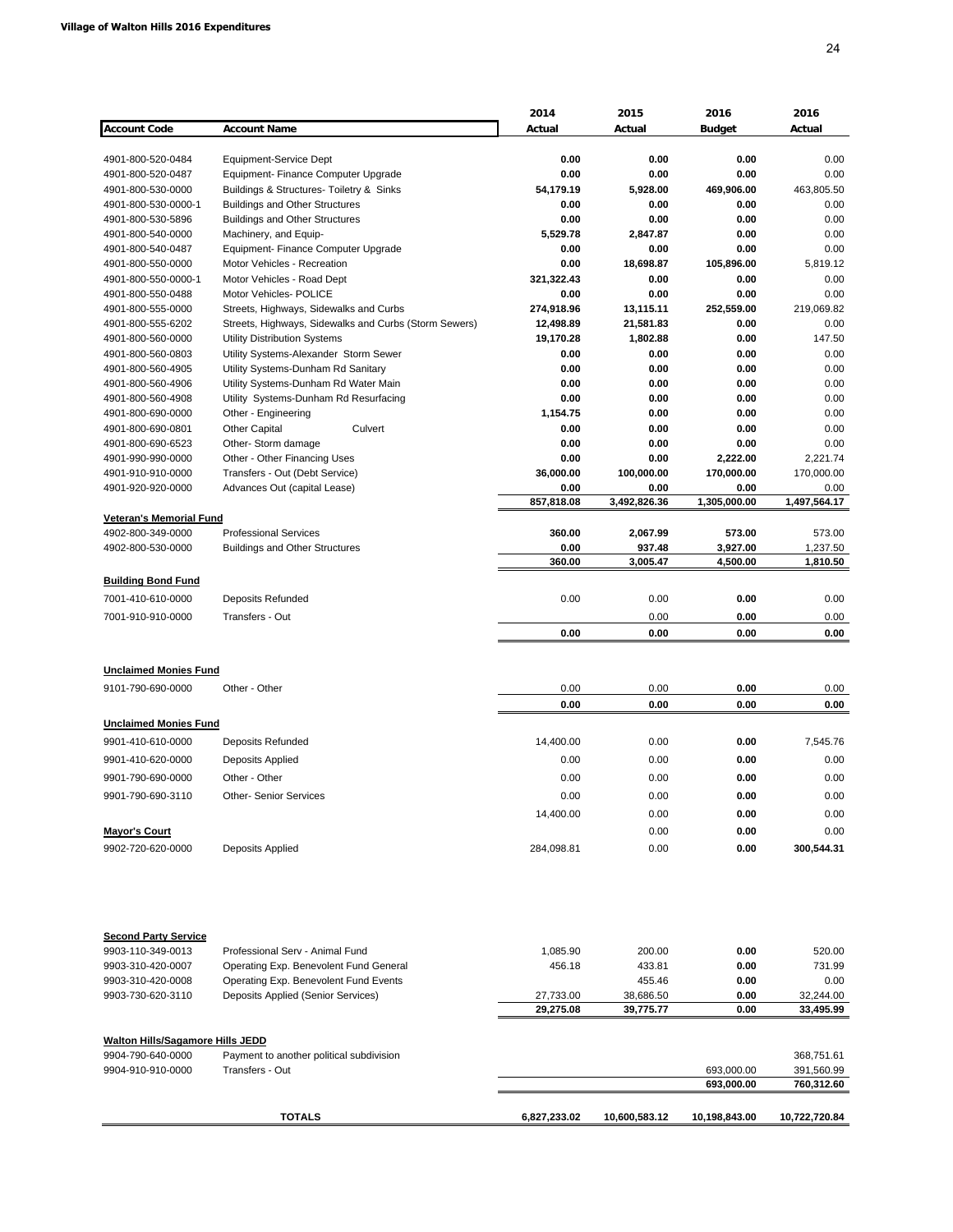# Payment Listing

| Payment<br>Advice # | Post Date  | Transaction<br>Date | Type | Vendor / Payee                          | Amount         | <b>Status</b> |
|---------------------|------------|---------------------|------|-----------------------------------------|----------------|---------------|
| 809-2016            | 07/31/2016 | 08/03/2016 CH       |      | <b>WALTON HILLS PAYROLL</b>             | \$210,598.41 * | C             |
| 809-2016            | 12/29/2016 | 12/29/2016 POS ADJ  |      | <b>WALTON HILLS PAYROLL</b>             | \$113.69       | C             |
| 809-2016            | 12/31/2016 | 01/05/2017 NEG ADJ  |      | <b>WALTON HILLS PAYROLL</b>             | $-$113.69$     | $\mathsf C$   |
| 1079-2016           | 10/20/2016 | 10/20/2016 CH       |      | EXPENSE - M. CARANO                     | \$57.48 *      | $\mathsf C$   |
| 1079-2016           | 12/08/2016 | 12/08/2016 NEG ADJ  |      | EXPENSE - M. CARANO                     | $-$57.48$      | $\mathsf C$   |
| 1218-2016           | 12/01/2016 | 11/30/2016 CH       |      | <b>Walton Hills Debt Administration</b> | \$1,294,125.00 | $\mathsf C$   |
| 1235-2016           | 11/30/2016 | 12/02/2016 CH       |      | <b>OFFICE MAX</b>                       | \$135.44 *     | $\mathsf C$   |
| 1235-2016           | 12/09/2016 | 12/09/2016 NEG ADJ  |      | <b>OFFICE MAX</b>                       | $-$7.21$       | $\mathsf C$   |
| 1240-2016           | 11/30/2016 | 12/02/2016 CH       |      | <b>GARMENT SPECIALTIES, INC.</b>        | \$85.76 *      | $\mathsf C$   |
| 1240-2016           | 12/30/2016 | 12/30/2016 NEG ADJ  |      | <b>GARMENT SPECIALTIES, INC.</b>        | $-$ \$85.76    | $\mathsf C$   |
| 1244-2016           | 12/08/2016 | 12/08/2016 CH       |      | QUALITY RIBBONS & SUPPLIES, CO.         | \$56.21        | $\mathsf C$   |
| 1245-2016           | 12/08/2016 | 12/08/2016 CH       |      | <b>METAL STORE</b>                      | \$177.44       | $\mathsf C$   |
| 1246-2016           | 12/08/2016 | 12/08/2016 CH       |      | LOWES                                   | \$883.16       | $\mathsf C$   |
| 1247-2016           | 12/08/2016 | 12/08/2016 CH       |      | <b>WB MASON</b>                         | \$266.96       | $\mathsf C$   |
| 1248-2016           | 12/08/2016 | 12/08/2016 CH       |      | <b>Factory Direct Filters</b>           | \$95.47        | $\mathsf C$   |
| 1249-2016           | 12/08/2016 | 12/08/2016 CH       |      | QUILL                                   | \$153.84       | $\mathsf C$   |
| 1250-2016           | 12/08/2016 | 12/08/2016 CH       |      | HOME DEPOT                              | \$204.60       | C             |
| 1251-2016           | 12/08/2016 | 12/08/2016 CH       |      | MARS ELECTRIC CO.                       | \$3.71         | $\mathsf C$   |
| 1252-2016           | 12/08/2016 | 12/08/2016 CH       |      | <b>GIANT EAGLE</b>                      | \$223.47       | $\mathsf C$   |
| 1253-2016           | 12/08/2016 | 12/08/2016 CH       |      | <b>TARGET</b>                           | \$154.34       | $\mathsf C$   |
| 1254-2016           | 12/08/2016 | 12/08/2016 CH       |      | Expense - C. Zidlicky                   | \$191.97       | $\mathsf C$   |
| 1255-2016           | 12/08/2016 | 12/08/2016 CH       |      | BEI SUPPLY & RENTAL, INC                | \$55.53        | $\mathsf C$   |
| 1256-2016           | 12/08/2016 | 12/08/2016 CH       |      | <b>GUARDIAN ALARM</b>                   | \$74.12        | $\mathsf C$   |
| 1257-2016           | 12/08/2016 | 12/08/2016 CH       |      | OAKWOOD VILLAGE HARDWARE                | \$333.71       | $\mathsf C$   |
| 1257-2016           | 12/08/2016 | 12/08/2016 NEG ADJ  |      | OAKWOOD VILLAGE HARDWARE                | $-$2.00$       | $\mathsf C$   |
| 1258-2016           | 12/08/2016 | 12/08/2016 CH       |      | FED EX - KINKOS                         | \$18.70        | $\mathsf C$   |
| 1259-2016           | 12/08/2016 | 12/08/2016 CH       |      | Prezi                                   | \$20.00        | $\mathsf C$   |
| 1260-2016           | 12/08/2016 | 12/08/2016 CH       |      | Expense - C. Zidlicky                   | \$77.00        | $\mathsf C$   |
| 1261-2016           | 12/08/2016 | 12/08/2016 CH       |      | <b>WATCH GUARD VIDEO</b>                | \$174.00       | $\mathsf C$   |
| 1262-2016           | 12/08/2016 | 12/08/2016 CH       |      | AMAZON .COM                             | \$620.64       | $\mathsf C$   |
| 1263-2016           | 12/08/2016 | 12/08/2016 CH       |      | <b>Triad Technologies</b>               | \$130.35       | $\mathsf C$   |
| 1264-2016           | 12/08/2016 | 12/08/2016 CH       |      | Expense - D. Chatal                     | \$59.97        | C             |
| 1265-2016           | 12/08/2016 | 12/08/2016 CH       |      | <b>EXPENSE - S. DAVIS</b>               | \$184.93       | C             |
| 1266-2016           | 12/08/2016 | 12/08/2016 CH       |      | EXPENSE - D. GASPER                     | \$41.98        | C             |
| 1267-2016           | 12/08/2016 | 12/08/2016 CH       |      | Expense - J. Haba                       | \$101.98       | $\mathsf C$   |
| 1268-2016           | 12/08/2016 | 12/08/2016 CH       |      | <b>Irrigation Supply</b>                | \$225.50       | C             |
| 1269-2016           | 12/08/2016 | 12/08/2016 CH       |      | EXPENSE - D. KWIATKOWSKI                | \$153.96       | C             |
| 1270-2016           | 12/08/2016 | 12/08/2016 CH       |      | APEX PEST CONTROL SERVICE, INC.         | \$80.00        | C             |
| 1271-2016           | 12/08/2016 | 12/08/2016 CH       |      | <b>LIBERTY NEWS &amp; VIEWS</b>         | \$700.00       | C             |
| 1272-2016           | 12/08/2016 | 12/08/2016 CH       |      | <b>KEVIN HURST</b>                      | \$76.85        | C             |
| 1273-2016           | 12/08/2016 | 12/08/2016 CH       |      | DUNKIN DONUTS                           | \$33.97        | C             |
| 1274-2016           | 12/08/2016 | 12/08/2016 CH       |      | <b>OFFICE MAX</b>                       | \$61.76        | C             |
| 1275-2016           | 12/08/2016 | 12/08/2016 CH       |      | AT&T                                    | \$310.89       | C             |
| 1276-2016           | 12/08/2016 | 12/08/2016 CH       |      | AMAZON .COM                             | \$36.55        | C             |
| 1277-2016           | 12/08/2016 | 12/08/2016 CH       |      | <b>LEXISNEXIS</b>                       | \$50.00        | C             |
| 1278-2016           | 12/08/2016 | 12/08/2016 CH       |      | <b>EXPENSE - E. SULLINS</b>             | \$57.48        | $\mathsf C$   |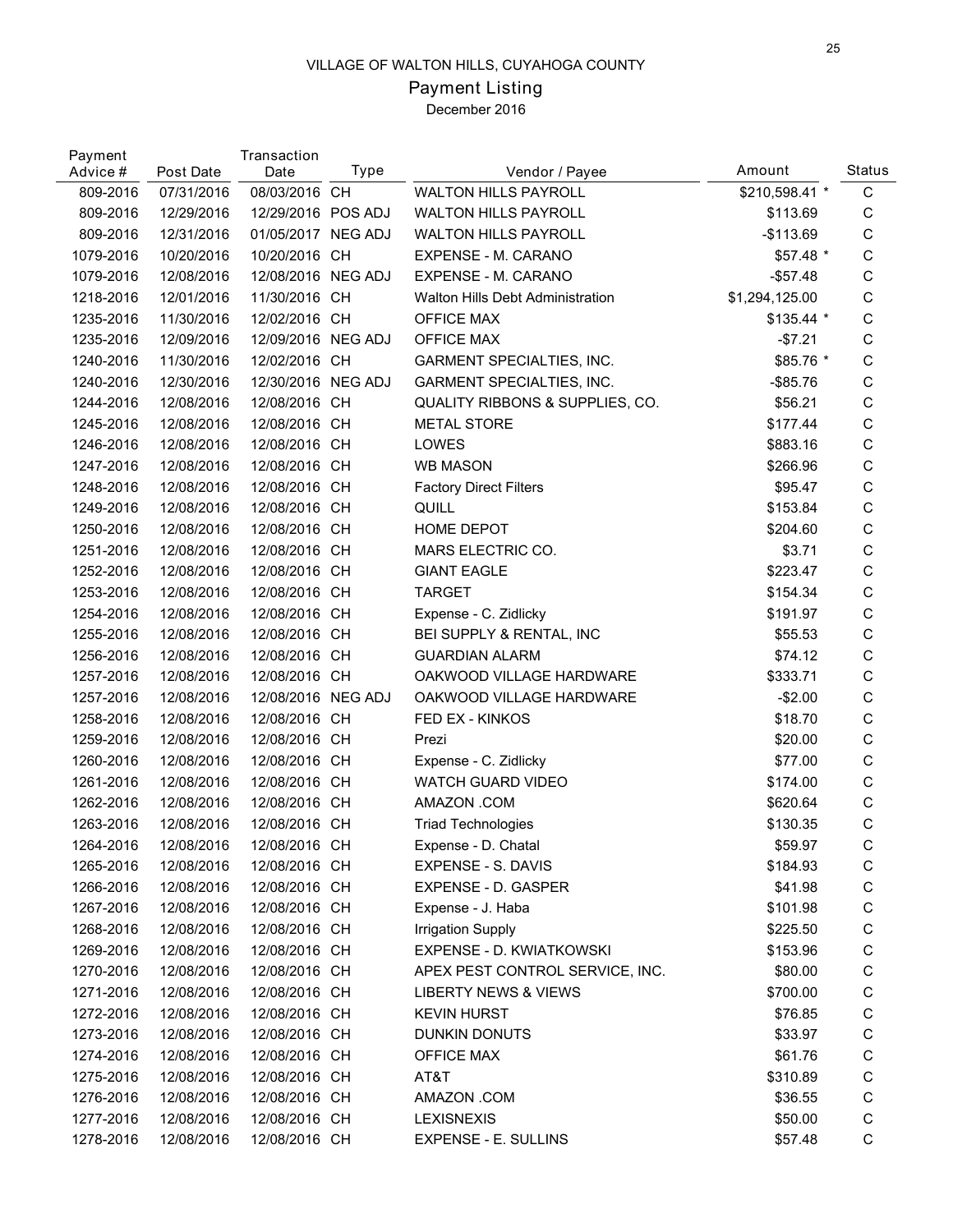# Payment Listing

| Payment<br>Advice # | Post Date  | Transaction<br>Date | Type | Vendor / Payee                    | Amount       | Status      |
|---------------------|------------|---------------------|------|-----------------------------------|--------------|-------------|
| 1279-2016           | 12/09/2016 | 12/09/2016 CH       |      | AlwaysCare                        | \$2,013.06   | $\mathsf C$ |
| 1280-2016           | 12/09/2016 | 12/09/2016 CH       |      | Sandra Roveri                     | \$350.00     | $\mathsf C$ |
| 1281-2016           | 12/09/2016 | 12/09/2016 CH       |      | SafeBuilt                         | \$1,718.00   | $\mathsf C$ |
| 1282-2016           | 12/09/2016 | 12/09/2016 CH       |      | Bricker & Eckler                  | \$6,500.00   | $\mathsf C$ |
| 1283-2016           | 12/09/2016 | 12/09/2016 CH       |      | CHAGRIN VALLEY ENGINEERING, LTD.  | \$21,683.25  | $\mathsf C$ |
| 1284-2016           | 12/09/2016 | 12/09/2016 CH       |      | Dollar Bank                       | \$400,628.06 | $\mathsf C$ |
| 1285-2016           | 12/09/2016 | 12/09/2016 CH       |      | <b>WESTERN RESERVE BATTERY</b>    | \$72.00      | $\mathsf C$ |
| 1286-2016           | 12/09/2016 | 12/09/2016 CH       |      | TIME WARNER CABLE                 | \$293.95     | $\mathsf C$ |
| 1287-2016           | 12/09/2016 | 12/09/2016 CH       |      | <b>KEVIN HURST</b>                | \$43.83      | $\mathsf C$ |
| 1288-2016           | 12/09/2016 | 12/09/2016 CH       |      | VETERINARY ALLERGY & DERMATOLOGY  | \$146.00     | $\mathsf C$ |
| 1289-2016           | 12/09/2016 | 12/09/2016 CH       |      | Fast Signs                        | \$822.94     | $\mathsf C$ |
| 1290-2016           | 12/09/2016 | 12/09/2016 CH       |      | EXPENSE - J. WENDL                | \$322.37     | $\mathsf C$ |
| 1291-2016           | 12/09/2016 | 12/09/2016 CH       |      | AT&T                              | \$91.81      | $\mathsf C$ |
| 1292-2016           | 12/12/2016 | 12/12/2016 CH       |      | KIMBLE RECYCLING & DISPOSAL       | \$12,053.40  | $\mathsf C$ |
| 1293-2016           | 12/12/2016 | 12/12/2016 CH       |      | TIME WARNER CABLE                 | \$139.93     | $\mathsf C$ |
| 1294-2016           | 12/12/2016 | 12/12/2016 CH       |      | AMAZON .COM                       | \$50.70      | $\mathsf C$ |
| 1295-2016           | 12/13/2016 | 12/13/2016 CH       |      | <b>Triad Technologies</b>         | \$95.44      | $\mathsf C$ |
| 1296-2016           | 12/13/2016 | 12/13/2016 CH       |      | <b>WALTON HILLS DELI</b>          | \$304.28     | $\mathsf C$ |
| 1297-2016           | 12/13/2016 | 12/13/2016 CH       |      | <b>WB MASON</b>                   | \$83.93      | $\mathsf C$ |
| 1298-2016           | 12/13/2016 | 12/13/2016 CH       |      | BEI SUPPLY & RENTAL, INC          | \$39.98      | $\mathsf C$ |
| 1299-2016           | 12/16/2016 | 12/16/2016 CH       |      | AT&T                              | \$130.23     | $\mathsf C$ |
| 1300-2016           | 12/16/2016 | 12/16/2016 CH       |      | <b>VERIZON WIRELESS</b>           | \$448.21     | $\mathsf C$ |
| 1301-2016           | 12/16/2016 | 12/16/2016 CH       |      | <b>EXPENSE - K. HURST</b>         | \$87.15      | $\mathsf C$ |
| 1302-2016           | 12/16/2016 | 12/16/2016 CH       |      | Cosco                             | \$196.12     | $\mathsf C$ |
| 1303-2016           | 12/16/2016 | 12/16/2016 CH       |      | <b>EXPENSE - T. BRILL</b>         | \$236.90     | $\mathsf C$ |
| 1304-2016           | 12/16/2016 | 12/16/2016 CH       |      | <b>Rush Truck Centers</b>         | \$958.29     | $\mathsf C$ |
| 1305-2016           | 12/16/2016 | 12/16/2016 CH       |      | <b>BEST BUY</b>                   | \$99.99      | $\mathsf C$ |
| 1306-2016           | 12/16/2016 | 12/16/2016 CH       |      | HOME DEPOT                        | \$16.24      | $\mathsf C$ |
| 1307-2016           | 12/16/2016 | 12/16/2016 CH       |      | <b>Triad Technologies</b>         | \$354.85     | $\mathsf C$ |
| 1308-2016           | 12/16/2016 | 12/16/2016 CH       |      | STREICHER'S                       | \$269.77     | $\mathsf C$ |
| 1308-2016           | 12/16/2016 | 12/16/2016 NEG ADJ  |      | STREICHER'S                       | $-$0.02$     | $\mathsf C$ |
| 1309-2016           | 12/19/2016 | 12/19/2016 CH       |      | AMAZON .COM                       | \$140.15     | $\mathsf C$ |
| 1310-2016           | 12/19/2016 | 12/19/2016 CH       |      | Adobe                             | \$53.99      | C           |
| 1311-2016           | 12/20/2016 | 12/21/2016 CH       |      | <b>LEXISNEXIS</b>                 | \$118.00     | C           |
| 1312-2016           | 12/21/2016 | 12/21/2016 CH       |      | Als Electric                      | \$232.79     | C           |
| 1313-2016           | 12/21/2016 | 12/21/2016 CH       |      | <b>TARGET</b>                     | \$119.06     | C           |
| 1314-2016           | 12/21/2016 | 12/21/2016 CH       |      | <b>IACP</b>                       | \$150.00     | $\mathsf C$ |
| 1315-2016           | 12/21/2016 | 12/21/2016 CH       |      | <b>KAYLINE COMPANY</b>            | \$623.91     | $\mathsf C$ |
| 1316-2016           | 12/21/2016 | 12/21/2016 CH       |      | AFFIRMED FIRST AID & SAFETY, Inc. | \$260.55     | $\mathsf C$ |
| 1317-2016           | 12/21/2016 | 12/21/2016 CH       |      | Apple                             | \$0.99       | $\mathsf C$ |
| 1318-2016           | 12/21/2016 | 12/21/2016 CH       |      | BEI SUPPLY & RENTAL, INC          | \$41.86      | $\mathsf C$ |
| 1319-2016           | 12/21/2016 | 12/21/2016 CH       |      | <b>Conexo Communications</b>      | \$1,291.84   | $\mathsf C$ |
| 1320-2016           | 12/21/2016 | 12/21/2016 CH       |      | EXPENSE - R. VODILA               | \$113.74     | C           |
| 1321-2016           | 12/21/2016 | 12/21/2016 CH       |      | <b>OFFICE MAX</b>                 | \$59.99      | C           |
| 1322-2016           | 12/21/2016 | 12/21/2016 CH       |      | QUILL                             | \$95.98      | $\mathsf C$ |
| 1323-2016           | 12/21/2016 | 12/21/2016 CH       |      | <b>Tactical Medical</b>           | \$110.59     | C           |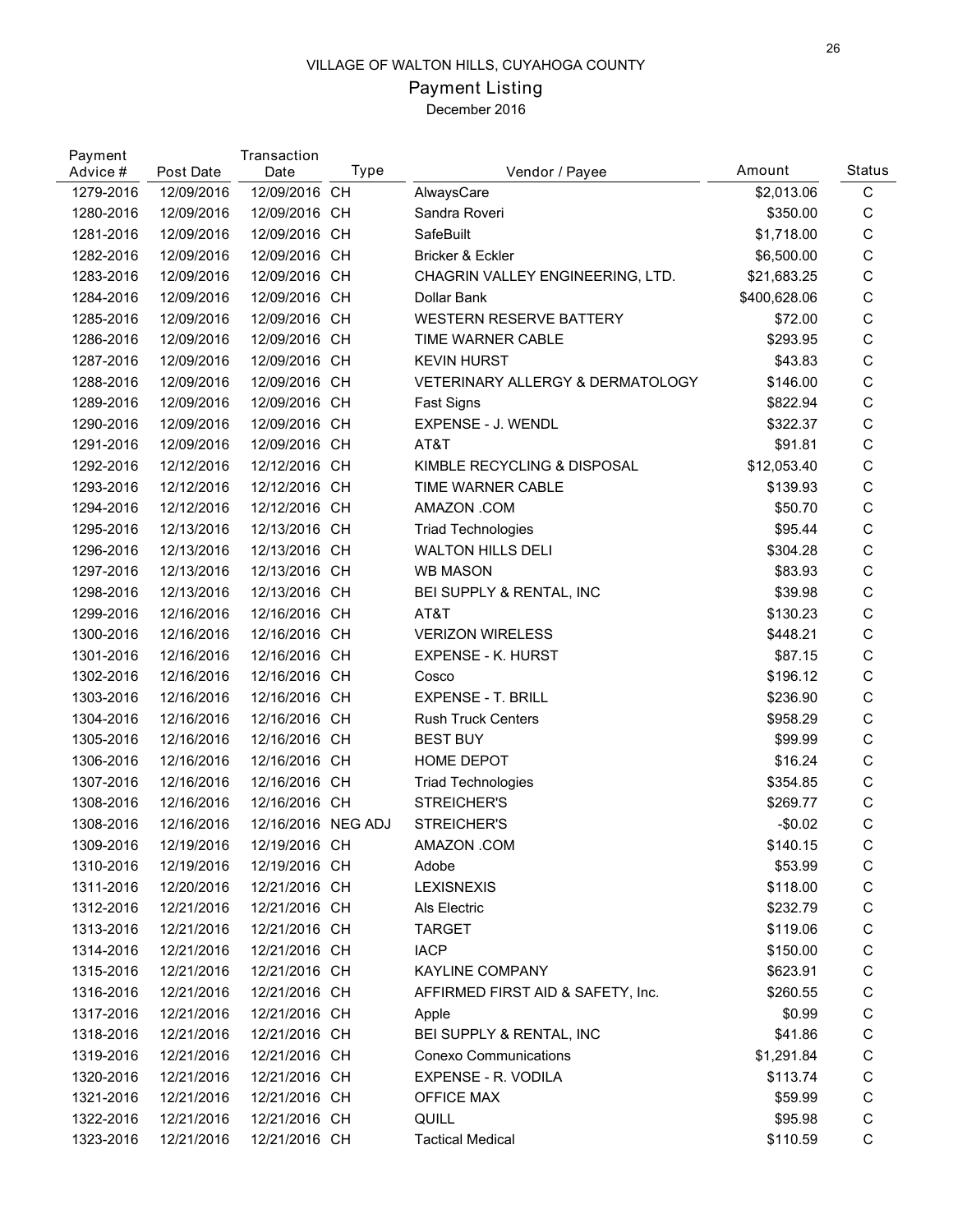# Payment Listing

| Payment<br>Advice # | Post Date  | Transaction<br>Date | Type      | Vendor / Payee                        | Amount       | <b>Status</b> |
|---------------------|------------|---------------------|-----------|---------------------------------------|--------------|---------------|
| 1324-2016           | 12/21/2016 | 12/21/2016 CH       |           | AKRON BAR ASSOCIATION                 | \$70.00      | C             |
| 1325-2016           | 12/21/2016 | 12/21/2016 CH       |           | HOME DEPOT                            | \$786.34     | C             |
| 1326-2016           | 12/21/2016 | 12/21/2016          | <b>CH</b> | TCC TECHNOLOGY SOLUTIONS              | \$750.00     | C             |
| 1327-2016           | 12/21/2016 | 12/21/2016 CH       |           | <b>EXPENSE - D. GRAMS</b>             | \$35.42      | C             |
| 1328-2016           | 12/21/2016 | 12/21/2016 CH       |           | EXPENSE - R. VODILA                   | \$220.17     | C             |
| 1329-2016           | 12/21/2016 | 12/21/2016 CH       |           | USA CUSTOM PAD CORP.                  | \$93.68      | C             |
| 1330-2016           | 12/22/2016 | 12/22/2016 CH       |           | <b>CHAIN SAW SALES</b>                | \$11.90      | $\mathsf C$   |
| 1331-2016           | 12/22/2016 | 12/22/2016 CH       |           | <b>BEST BUY</b>                       | \$755.99     | C             |
| 1332-2016           | 12/22/2016 | 12/22/2016 CH       |           | Hardrock Rocksino                     | \$2,052.82   | C             |
| 1332-2016           | 12/22/2016 | 12/22/2016 NEG ADJ  |           | Hardrock Rocksino                     | $-$1,475.00$ | $\mathsf C$   |
| 1333-2016           | 12/23/2016 | 12/23/2016 CH       |           | <b>CRAIN'S CLEVELAND BUSINESS</b>     | \$49.00      | $\mathsf C$   |
| 1334-2016           | 12/23/2016 | 12/23/2016 CH       |           | <b>WESTERN RESERVE BATTERY</b>        | \$72.00      | C             |
| 1335-2016           | 12/23/2016 | 12/23/2016 CH       |           | TREASURER OF STATE (FUND 83F)         | \$600.00     | C             |
| 1336-2016           | 12/23/2016 | 12/23/2016 CH       |           | CHAGRIN VALLEY ENGINEERING, LTD.      | \$40,904.82  | $\mathsf C$   |
| 1337-2016           | 12/23/2016 | 12/23/2016 CH       |           | <b>SAM'S CLUB</b>                     | \$796.18     | C             |
| 1337-2016           | 12/23/2016 | 12/23/2016 NEG ADJ  |           | <b>SAM'S CLUB</b>                     | $-$ \$31.76  | C             |
| 1338-2016           | 12/23/2016 | 12/23/2016 CH       |           | ARROW UNIFORM                         | \$1,116.97   | C             |
| 1339-2016           | 12/23/2016 | 12/23/2016 CH       |           | MARATHON ASHLAND PETROLEUM LLC        | \$1,173.30   | $\mathsf C$   |
| 1340-2016           | 12/23/2016 | 12/23/2016          | <b>CH</b> | <b>First Merit</b>                    | \$604.82     | C             |
| 1341-2016           | 12/23/2016 | 12/23/2016 CH       |           | <b>SUNOCO</b>                         | \$1,454.84   | C             |
| 1342-2016           | 12/23/2016 | 12/23/2016 CH       |           | <b>Pitney Bowes</b>                   | \$200.00     | C             |
| 1343-2016           | 12/23/2016 | 12/23/2016 CH       |           | Vision Service Plan                   | \$465.46     | $\mathsf C$   |
| 1344-2016           | 12/29/2016 | 12/29/2016          | <b>CH</b> | OAKWOOD VILLAGE HARDWARE              | \$227.28     | C             |
| 1345-2016           | 12/29/2016 | 12/29/2016 CH       |           | APEX PEST CONTROL SERVICE, INC.       | \$80.00      | C             |
| 1346-2016           | 12/29/2016 | 12/29/2016          | <b>CH</b> | UNIQUE PAVING MATERIALS CORPORATION   | \$200.00     | C             |
| 1347-2016           | 12/29/2016 | 12/29/2016          | <b>CH</b> | <b>METAL STORE</b>                    | \$85.42      | C             |
| 1348-2016           | 12/29/2016 | 12/29/2016          | <b>CH</b> | QUALITY RIBBONS & SUPPLIES, CO.       | \$326.41     | C             |
| 1349-2016           | 12/29/2016 | 12/29/2016          | <b>CH</b> | AT&T                                  | \$402.70     | С             |
| 1350-2016           | 12/29/2016 | 12/29/2016          | <b>CH</b> | EXPENSE - M. CARANO                   | \$42.06      | С             |
| 1351-2016           | 12/29/2016 | 12/29/2016          | <b>CH</b> | EXPENSE - M. HOY                      | \$285.55     | С             |
| 1352-2016           | 12/29/2016 | 12/29/2016 CH       |           | LOWES                                 | \$131.45     | $\mathsf C$   |
| 1353-2016           | 12/29/2016 | 12/29/2016 CH       |           | <b>HOME DEPOT</b>                     | \$878.72     | С             |
| 1354-2016           | 12/29/2016 | 12/29/2016 CH       |           | LOWES                                 | \$18.38      | C             |
| 1355-2016           | 12/29/2016 | 12/29/2016 CH       |           | <b>MEDICARE &amp; SOCIAL SECURITY</b> | \$4,023.72   | С             |
| 1355-2016           | 12/29/2016 | 12/29/2016 POS ADJ  |           | <b>MEDICARE &amp; SOCIAL SECURITY</b> | \$0.02       | C             |
| 1356-2016           | 12/29/2016 | 12/29/2016 CH       |           | <b>WALTON HILLS PAYROLL</b>           | \$308,131.00 | С             |
| 1356-2016           | 12/31/2016 | 01/09/2017 NEG ADJ  |           | <b>WALTON HILLS PAYROLL</b>           | -\$693.00    | C             |
| 1356-2016           | 12/31/2016 | 01/09/2017 POS ADJ  |           | <b>WALTON HILLS PAYROLL</b>           | \$693.00     | C             |
| 1357-2016           | 12/29/2016 | 12/29/2016 CH       |           | OHIO POLICE & FIRE PENSION FUND       | \$16,082.36  | С             |
| 1358-2016           | 12/29/2016 | 12/29/2016 CH       |           | OHIO PUBLIC EMPLOYEES RETIREMENT S    | \$16,843.72  | С             |
| 1359-2016           | 12/30/2016 | 12/30/2016 CH       |           | EXPENSE - SHARON SZCZEPANSKI          | \$49.56      | C             |
| 1360-2016           | 12/30/2016 | 12/30/2016 CH       |           | EXPENSE - S. CARTIER                  | \$164.75     | C             |
| 1361-2016           | 12/30/2016 | 12/30/2016 CH       |           | Expense - Bryant, Z                   | \$157.44     | C             |
| 1362-2016           | 12/30/2016 | 12/30/2016 CH       |           | Expense - Kotar, Patrick              | \$49.96      | C             |
| 1363-2016           | 12/30/2016 | 12/30/2016 CH       |           | EXPENSE - M. CARANO                   | \$68.36      | $\mathsf C$   |
| 1364-2016           | 12/30/2016 | 12/30/2016 CH       |           | Expense - A. Hansen                   | \$31.98      | C             |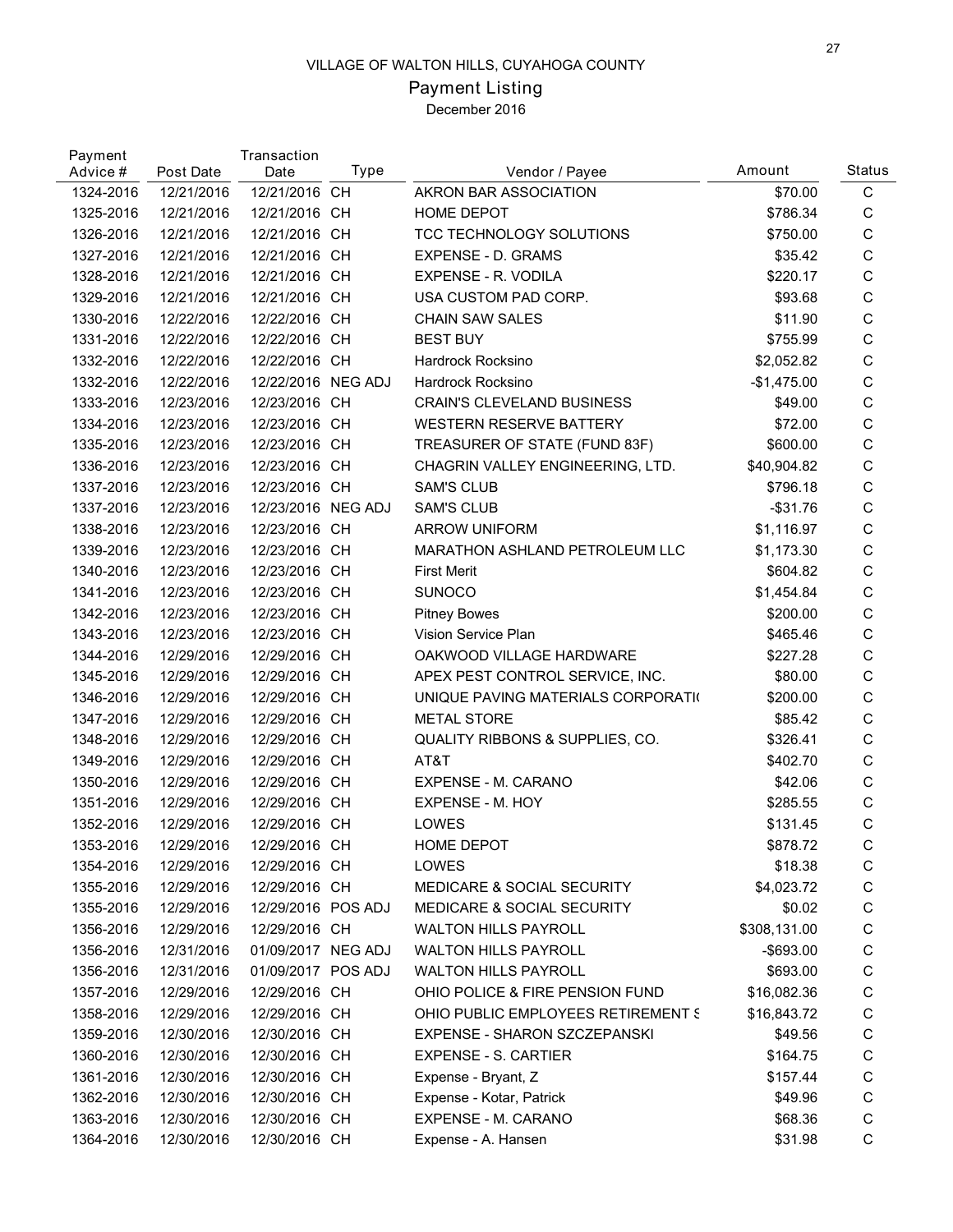# Payment Listing

| Payment<br>Advice # | Post Date  | Transaction<br>Date | Type      | Vendor / Payee                      | Amount             | <b>Status</b> |
|---------------------|------------|---------------------|-----------|-------------------------------------|--------------------|---------------|
| 1365-2016           | 12/30/2016 | 12/30/2016 CH       |           | <b>EXPENSE - S. CARTIER</b>         | \$85.76            | C             |
| 1366-2016           | 12/30/2016 | 12/30/2016 CH       |           | AMAZON .COM                         | \$19.99            | C             |
| 1367-2016           | 12/30/2016 | 12/30/2016          | <b>CH</b> | Fast Signs                          | \$449.98           | C             |
| 1368-2016           | 12/30/2016 | 12/30/2016 CH       |           | AMAZON .COM                         | \$482.54           | C             |
| 1369-2016           | 12/30/2016 | 12/30/2016 CH       |           | HOME DEPOT                          | \$118.41           | C             |
| 1370-2016           | 12/30/2016 | 12/30/2016          | <b>CH</b> | Sandra Roveri                       | \$280.00           | C             |
| 1371-2016           | 12/31/2016 | 01/03/2017          | <b>CH</b> | Expense - J. Haba                   | \$42.64            | C             |
| 1372-2016           | 12/31/2016 | 01/03/2017          | <b>CH</b> | UNIQUE PAVING MATERIALS CORPORATION | \$126.00           | C             |
| 1373-2016           | 12/31/2016 | 01/03/2017 CH       |           | DUNKIN DONUTS                       | \$49.96            | C             |
| 1374-2016           | 12/31/2016 | 01/03/2017          | <b>CH</b> | Prezi                               | \$20.00            | C             |
| 1375-2016           | 12/31/2016 | 01/03/2017          | <b>CH</b> | <b>EXPENSE - T. CERCEK</b>          | \$186.51           | C             |
| 1376-2016           | 12/31/2016 | 01/03/2017          | <b>CH</b> | <b>EXPENSE - D. GRAMS</b>           | \$148.97           | C             |
| 1377-2016           | 12/31/2016 | 01/03/2017          | <b>CH</b> | Apple                               | \$0.99             | C             |
| 1378-2016           | 12/31/2016 | 01/03/2017          | <b>CH</b> | <b>MAYOR'S COURT ACTIVITY</b>       | \$27,617.70        | C             |
| 1379-2016           | 12/31/2016 | 01/03/2017          | <b>CH</b> | DOMINION EAST OHIO                  | \$2,455.87         | C             |
| 1380-2016           | 12/31/2016 | 01/03/2017 CH       |           | <b>ILLUMINATING COMPANY</b>         | \$6,625.57         | C             |
| 1381-2016           | 12/31/2016 | 01/03/2017          | <b>CH</b> | <b>EXPENSE - K. HURST</b>           | \$81.51            | C             |
| 1382-2016           | 12/31/2016 | 01/03/2017          | <b>CH</b> | SPA-K9                              | \$28.00            | C             |
| 1383-2016           | 12/31/2016 | 01/03/2017          | <b>CH</b> | THE FAMILY PET CLINIC               | \$464.60           | C             |
| 1384-2016           | 12/31/2016 | 01/03/2017 CH       |           | EXPENSE - R. VODILA                 | \$365.45           | C             |
| 1385-2016           | 12/31/2016 | 01/03/2017 CH       |           | AMAZON .COM                         | \$229.16           | C             |
| 1385-2016           | 12/31/2016 | 01/09/2017 NEG ADJ  |           | AMAZON .COM                         | $-$229.16$         | C             |
| 38225               | 03/02/2016 | 03/02/2016 AW       |           | <b>CDL - Training Consultants</b>   | \$1,600.00 *       | C             |
| 38225               | 04/21/2016 | 04/21/2016 NEG ADJ  |           | <b>CDL - Training Consultants</b>   | $-$100.00*$        | C             |
| 38225               | 12/31/2016 | 01/05/2017 NEG ADJ  |           | <b>CDL - Training Consultants</b>   | $-$1,100.00$       | C             |
| 38518               | 07/13/2016 | 07/13/2016 AW       |           | Noce Enterprises, Inc.              | \$326,035.00 *     | C             |
| 38518               | 12/09/2016 | 12/09/2016 NEG ADJ  |           | Noce Enterprises, Inc.              | -\$326,035.00      | C             |
| 38600               | 08/17/2016 | 08/17/2016 AW       |           | <b>CUYAHOGA COUNTY TREASURER</b>    | \$32,738.72 *      | C             |
| 38600               | 08/31/2016 | 09/07/2016 NEG ADJ  |           | <b>CUYAHOGA COUNTY TREASURER</b>    | $-$ \$3,228.51 $*$ | C             |
| 38600               | 12/31/2016 | 01/05/2017 NEG ADJ  |           | <b>CUYAHOGA COUNTY TREASURER</b>    | $-$113.59$         | $\mathsf C$   |
| 38633               | 08/30/2016 | 08/30/2016 AW       |           | Expense - C. Tokarcik               | \$251.76 *         | C             |
| 38633               | 12/31/2016 | 01/05/2017 NEG ADJ  |           | Expense - C. Tokarcik               | -\$251.76          | С             |
| 38649               | 09/08/2016 | 09/08/2016 AW       |           | Walton Hills Collision Center, Inc. | \$6,823.22 *       | C             |
| 38649               | 11/23/2016 | 11/23/2016 NEG ADJ  |           | Walton Hills Collision Center, Inc. | $-$1,667.88$ *     | C             |
| 38649               | 12/31/2016 | 01/06/2017 NEG ADJ  |           | Walton Hills Collision Center, Inc. | -\$2,834.95        | C             |
| 38649               | 12/31/2016 | 01/06/2017 NEG ADJ  |           | Walton Hills Collision Center, Inc. | $-$415.00$         | C             |
| 38656               | 09/08/2016 | 09/08/2016 AW       |           | CUYAHOGA COUNTY TREASURER           | \$32,738.72 *      | C             |
| 38656               | 09/30/2016 | 10/10/2016 NEG ADJ  |           | CUYAHOGA COUNTY TREASURER           | $-$ \$3,114.92 $*$ | C             |
| 38656               | 12/31/2016 | 01/05/2017 NEG ADJ  |           | CUYAHOGA COUNTY TREASURER           | $-$227.18$         | C             |
| 38680               | 09/22/2016 | 09/22/2016 AW       |           | Noce Enterprises, Inc.              | \$165,683.20 *     | C             |
| 38680               | 12/09/2016 | 12/09/2016 NEG ADJ  |           | Noce Enterprises, Inc.              | $-$135,820.66$     | C             |
| 38723               | 10/07/2016 | 10/07/2016 AW       |           | CUYAHOGA COUNTY TREASURER           | \$32,261.94 *      | C             |
| 38723               | 10/31/2016 | 11/03/2016 NEG ADJ  |           | CUYAHOGA COUNTY TREASURER           | $-$ \$3,114.92 $*$ | C             |
| 38723               | 12/31/2016 | 01/05/2017 NEG ADJ  |           | CUYAHOGA COUNTY TREASURER           | $-$ \$227.18       | C             |
| 38784               | 11/01/2016 | 11/01/2016 AW       |           | <b>CUYAHOGA COUNTY TREASURER</b>    | \$32,791.69 *      | C             |
| 38784               | 11/30/2016 | 12/05/2016 NEG ADJ  |           | CUYAHOGA COUNTY TREASURER           | $-$ \$3,141.41 $*$ | C             |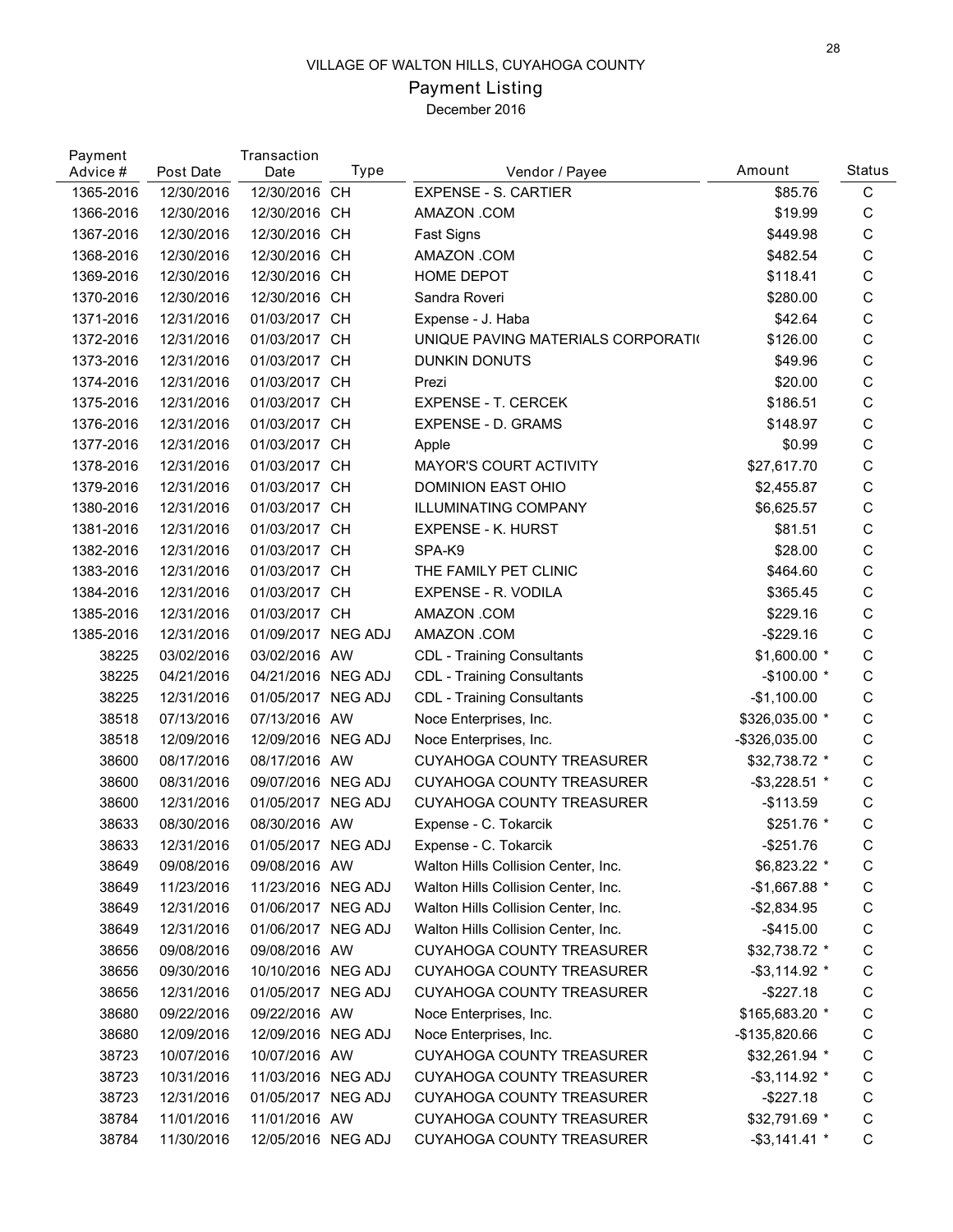# Payment Listing

| Payment<br>Advice # | Post Date  | Transaction<br>Date | Type | Vendor / Payee                               | Amount       | <b>Status</b> |
|---------------------|------------|---------------------|------|----------------------------------------------|--------------|---------------|
| 38784               | 12/31/2016 | 01/05/2017 NEG ADJ  |      | <b>CUYAHOGA COUNTY TREASURER</b>             | $-$229.34$   | C             |
| 38835               | 12/08/2016 | 12/08/2016 AW       |      | GREAT LAKES TELECOM & ELECTRIC, LLC          | \$1,165.00   | C             |
| 38836               | 12/08/2016 | 12/08/2016 AW       |      | <b>TruckPro Holding Corporation</b>          | \$511.02     | C             |
| 38837               | 12/08/2016 | 12/08/2016 AW       |      | Cerni Autoparts                              | \$323.21     | $\mathsf C$   |
| 38838               | 12/08/2016 | 12/08/2016 AW       |      | OHIO MUNICIPAL LEAGUE                        | \$50.00      | $\mathsf C$   |
| 38839               | 12/08/2016 | 12/08/2016 AW       |      | PETTY CASH - RECREATION DEPARTMEN            | \$149.18     | $\mathsf C$   |
| 38840               | 12/08/2016 | 12/08/2016 AW       |      | DR. ARNOLD FELTOON, M.D.                     | \$350.00     | $\mathbf C$   |
| 38841               | 12/08/2016 | 12/08/2016 AW       |      | ATWELL'S POLICE & FIRE EQUIPMENT CO          | \$196.42     | $\mathsf C$   |
| 38842               | 12/08/2016 | 12/08/2016 AW       |      | EXPENSE - D. KWIATKOWSKI                     | \$205.20     | $\mathsf C$   |
| 38843               | 12/08/2016 | 12/08/2016 AW       |      | GovPilot                                     | \$3,750.00   | $\mathsf C$   |
| 38844               | 12/08/2016 | 12/08/2016 AW       |      | CUYAHOGA COUNTY TREASURER                    | \$32,791.69  | $\mathbf C$   |
| 38844               | 12/29/2016 | 12/29/2016 NEG ADJ  |      | <b>CUYAHOGA COUNTY TREASURER</b>             | $-$4,751.85$ | $\mathsf C$   |
| 38844               | 12/31/2016 | 01/05/2017 NEG ADJ  |      | <b>CUYAHOGA COUNTY TREASURER</b>             | $-$ \$347.25 | $\mathsf C$   |
| 38845               | 12/08/2016 | 12/08/2016 AW       |      | Fisher Auto Parts, Inc.                      | \$95.40      | $\mathsf{C}$  |
| 38846               | 12/08/2016 | 12/08/2016 AW       |      | Coverall North America, Inc.                 | \$2,020.00   | $\mathbf C$   |
| 38847               | 12/08/2016 | 12/08/2016 AW       |      | K & K MEAT SHOPPE, INC.                      | \$419.30     | $\mathsf C$   |
| 38848               | 12/08/2016 | 12/08/2016 AW       |      | Bricker & Eckler                             | \$15,725.00  | $\mathsf C$   |
| 38849               | 12/08/2016 | 12/08/2016 AW       |      | MELLING, BLAIR N.                            | \$3,270.00   | $\mathsf C$   |
| 38850               | 12/08/2016 | 12/08/2016 AW       |      | JOHN L. POINDEXTER                           | \$1,625.00   | $\mathbf C$   |
| 38851               | 12/08/2016 | 12/08/2016 AW       |      | Heritage-Crystal Clean, LLC                  | \$95.00      | $\mathsf C$   |
| 38852               | 12/08/2016 | 12/08/2016 AW       |      | CALCULATED CUSTOM METAL WORKS                | \$138.00     | $\mathsf C$   |
| 38853               | 12/08/2016 | 12/08/2016 AW       |      | <b>GABLE ELEVATOR &amp; LIFT CO.</b>         | \$135.00     | $\mathsf C$   |
| 38854               | 12/08/2016 | 12/08/2016 AW       |      | CUYAHOGA LANDMARK, INC                       | \$1,285.50   | $\mathbf C$   |
| 38855               | 12/08/2016 | 12/08/2016 AW       |      | VALLEY FORD TRUCK SALES, INC.                | \$265.22     | C             |
| 38856               | 12/08/2016 | 12/08/2016 AW       |      | 360 Transcription Corporation                | \$243.70     | $\mathsf C$   |
| 38857               | 12/08/2016 | 12/08/2016 AW       |      | TREASURER OF STATE-FINANCE                   | \$1,074.00   | $\mathsf C$   |
| 38858               | 12/08/2016 | 12/08/2016 AW       |      | Jordan, Thomas                               | \$2,000.00   | $\mathbf C$   |
| 38859               | 12/08/2016 | 12/08/2016 AW       |      | SPECIALIZED CONSTRUCTION                     | \$58,850.00  | C             |
| 38860               | 12/08/2016 | 12/08/2016 AW       |      | Associates in Lifestyle Management           | \$693.75     | $\mathsf C$   |
| 38861               | 12/08/2016 | 12/08/2016 AW       |      | LIBERTY FORD SOLON, INC.                     | \$415.96     | $\mathsf C$   |
| 38862               | 12/08/2016 | 12/08/2016 AW       |      | <b>KIMBALL MIDWEST</b>                       | \$112.90     | $\mathsf{C}$  |
| 38863               | 12/08/2016 | 12/08/2016 AW       |      | TREASURER, STATE OF OHIO-OPWC                | \$18,235.84  | C             |
| 38864               | 12/16/2016 | 12/16/2016 RW       |      | Dutch Heritage Homes, Inc.                   | \$2,000.00   | C             |
| 38865               | 12/16/2016 | 12/16/2016 AW       |      | DOMINION EAST OHIO                           | \$1,248.75   | V             |
| 38865               | 12/30/2016 | 12/30/2016 AW       |      | DOMINION EAST OHIO                           | $-$1,248.75$ | V             |
| 38866               | 12/16/2016 | 12/16/2016 AW       |      | HD SUPPLY WATER WORKS                        | \$40.93      | C             |
| 38867               | 12/16/2016 | 12/16/2016 AW       |      | American Kinetic Environmental Consulting    | \$585.00     | C             |
| 38868               | 12/16/2016 | 12/16/2016 AW       |      | Fisher Auto Parts, Inc.                      | \$83.46      | C             |
| 38869               | 12/16/2016 | 12/16/2016 AW       |      | MARYMOUNT HOSPITAL                           | \$96.00      | C             |
| 38870               | 12/16/2016 | 12/16/2016 AW       |      | <b>LEXISNEXIS</b>                            | \$118.00     | V             |
| 38870               | 12/16/2016 | 12/16/2016 AW       |      | <b>LEXISNEXIS</b>                            | $-$118.00$   | V             |
| 38871               | 12/16/2016 | 12/16/2016 AW       |      | <b>GOODYEAR COMMERCIAL TIRE &amp; SERVIC</b> | \$769.00     | C             |
| 38872               | 12/16/2016 | 12/16/2016 AW       |      | RelMec Mechanical LLC                        | \$2,820.18   | C             |
| 38873               | 12/16/2016 | 12/16/2016 AW       |      | SANDER PHOTO                                 | \$268.10     | С             |
| 38874               | 12/16/2016 | 12/16/2016 AW       |      | Ohio Environmental Protection Agency         | \$690.00     | $\mathsf C$   |
| 38875               | 12/16/2016 | 12/16/2016 AW       |      | LIBERTY FORD SOLON, INC.                     | \$2,199.54   | C             |
|                     |            |                     |      |                                              |              |               |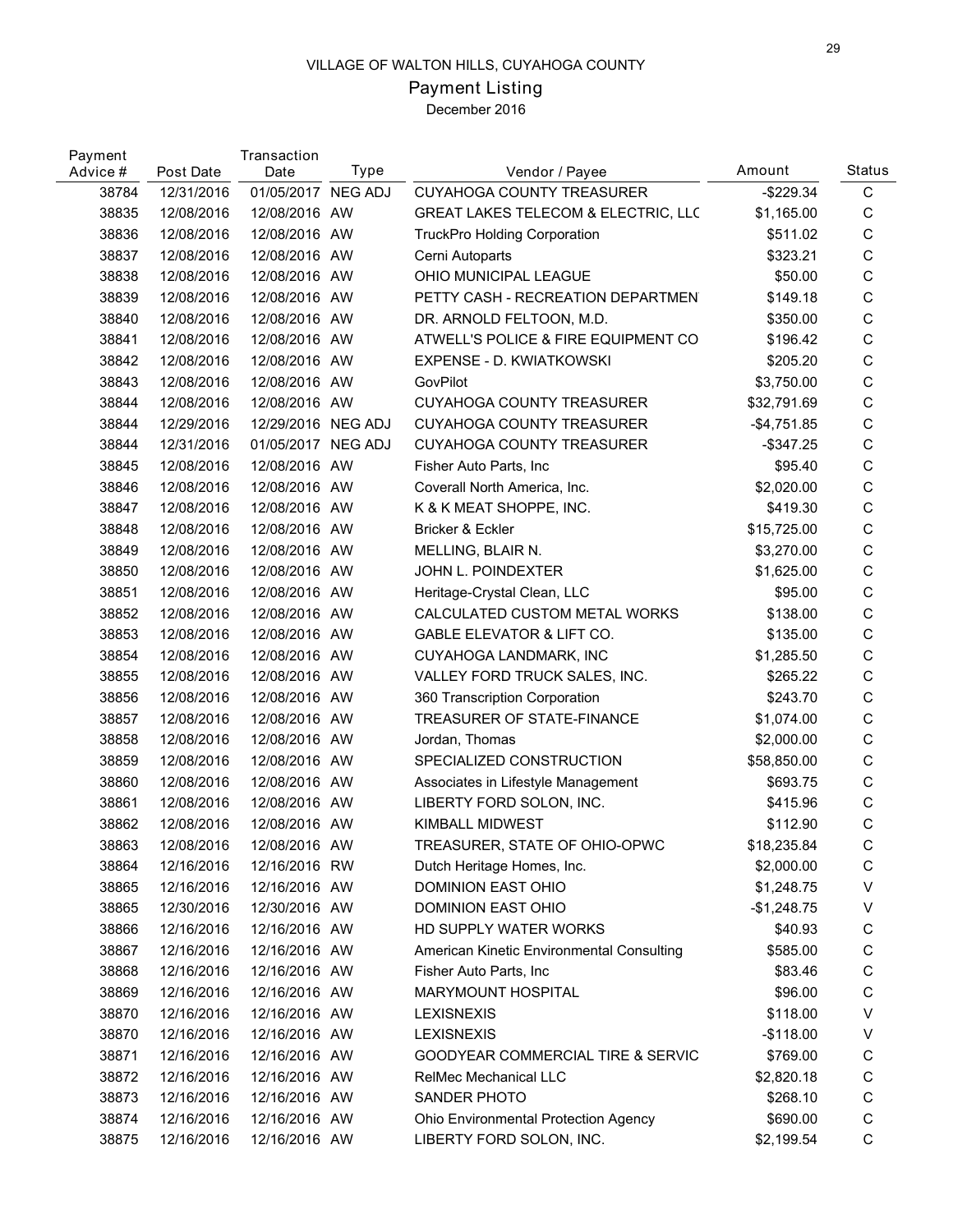# Payment Listing

| Payment<br>Advice # | Post Date  | Transaction<br>Date | Type | Vendor / Payee                                 | Amount         | Status       |
|---------------------|------------|---------------------|------|------------------------------------------------|----------------|--------------|
| 38876               | 12/16/2016 | 12/16/2016 AW       |      | KIMBLE RECYCLING & DISPOSAL                    | \$71.00        | C            |
| 38877               | 12/16/2016 | 12/16/2016 AW       |      | AFFIRMED FIRST AID & SAFETY, Inc.              | \$260.55       | C            |
| 38878               | 12/16/2016 | 12/16/2016 AW       |      | Walton Hills Collision Center, Inc.            | \$4,137.85     | $\mathsf C$  |
| 38878               | 12/19/2016 | 12/19/2016 NEG ADJ  |      | Walton Hills Collision Center, Inc.            | $-$1,566.37$   | $\mathsf C$  |
| 38879               | 12/16/2016 | 12/16/2016 AW       |      | MUNICIPAL INCOME TAX SOLUTIONS                 | \$1,735.00     | $\mathsf{C}$ |
| 38880               | 12/16/2016 | 12/16/2016 AW       |      | CAROL JAMES FLORIST (SEE THERESE CI            | \$573.00       | $\mathsf C$  |
| 38881               | 12/19/2016 | 12/19/2016 AW       |      | BEDFORD CITY SCHOOL DISTRICT                   | \$44,476.64    | $\mathsf C$  |
| 38882               | 12/20/2016 | 12/20/2016 AW       |      | Rainbow Cleaning Professionals                 | \$1,200.00     | $\mathsf C$  |
| 38883               | 12/20/2016 | 12/20/2016 AW       |      | <b>Nature Stone</b>                            | \$3,000.00     | $\mathsf C$  |
| 38884               | 12/22/2016 | 12/22/2016 AW       |      | BASS SECURITY SERVICES, INC.                   | \$203.05       | $\mathsf C$  |
| 38885               | 12/22/2016 | 12/22/2016 AW       |      | Fisher Auto Parts, Inc.                        | \$38.50        | $\mathsf C$  |
| 38886               | 12/22/2016 | 12/22/2016 AW       |      | THE STANDARD INSURANCE COMPANY                 | \$657.84       | O            |
| 38887               | 12/22/2016 | 12/22/2016 AW       |      | <b>GREAT LAKES TELECOM &amp; ELECTRIC, LLC</b> | \$7,221.00     | $\mathsf C$  |
| 38888               | 12/22/2016 | 12/22/2016 AW       |      | K & K MEAT SHOPPE, INC.                        | \$329.45       | $\mathsf{C}$ |
| 38889               | 12/22/2016 | 12/22/2016 AW       |      | <b>EXPENSE - S. CARTIER</b>                    | \$13.00        | $\mathsf C$  |
| 38890               | 12/22/2016 | 12/22/2016 AW       |      | SHARPSCAPES, INC.                              | \$168.00       | $\mathsf C$  |
| 38891               | 12/22/2016 | 12/22/2016 AW       |      | <b>ODOT</b>                                    | \$138.00       | V            |
| 38891               | 12/29/2016 | 12/29/2016 AW       |      | ODOT                                           | $-$138.00$     | V            |
| 38892               | 12/22/2016 | 12/22/2016 AW       |      | OIL PRODUCTS, INC.                             | \$328.90       | $\mathsf C$  |
| 38893               | 12/22/2016 | 12/22/2016 AW       |      | CUYAHOGA LANDMARK, INC                         | \$1,145.39     | C            |
| 38894               | 12/22/2016 | 12/22/2016 AW       |      | TREASURER, STATE OF OHIO / BBS                 | \$13.03        | O            |
| 38895               | 12/28/2016 | 12/28/2016 AW       |      | Aladdin's                                      | \$500.00       | V            |
| 38895               | 12/28/2016 | 12/28/2016 AW       |      | Aladdin's                                      | $-$500.00$     | V            |
| 38896               | 12/28/2016 | 12/28/2016 AW       |      | Aladdin's                                      | \$400.00       | C            |
| 38897               | 12/29/2016 | 12/29/2016 AW       |      | Ohio Department of Public Safety               | \$138.00       | O            |
| 38898               | 12/29/2016 | 12/29/2016 AW       |      | <b>GASPAR SERVICES, LLC</b>                    | \$1,389.23     | O            |
| 38899               | 12/29/2016 | 12/29/2016 AW       |      | OHIO CAT                                       | \$416.69       | O            |
| 38900               | 12/29/2016 | 12/29/2016 AW       |      | <b>EXPENSE - LICKER</b>                        | \$46.98        | O            |
| 38901               | 12/29/2016 | 12/29/2016 AW       |      | TC Construction Co, Inc.                       | \$18,400.00    | O            |
| 38902               | 12/29/2016 | 12/29/2016 AW       |      | Bricker & Eckler                               | \$5,000.00     | O            |
| 38903               | 12/29/2016 | 12/29/2016 AW       |      | GREAT LAKES TELECOM & ELECTRIC, LLC            | \$3,960.00     | O            |
| 38904               | 12/29/2016 | 12/29/2016 AW       |      | Bricker & Eckler                               | \$6,500.00     | O            |
| 38905               | 12/30/2016 | 12/30/2016 AW       |      | Ohio Edison Company                            | \$1,248.75     | O            |
|                     |            |                     |      | <b>Total Payments:</b>                         | \$1,977,261.15 |              |
|                     |            |                     |      | <b>Total Conversion Vouchers:</b>              | \$0.00         |              |
|                     |            |                     |      | <b>Total Less Conversion Vouchers:</b>         | \$1,977,261.15 |              |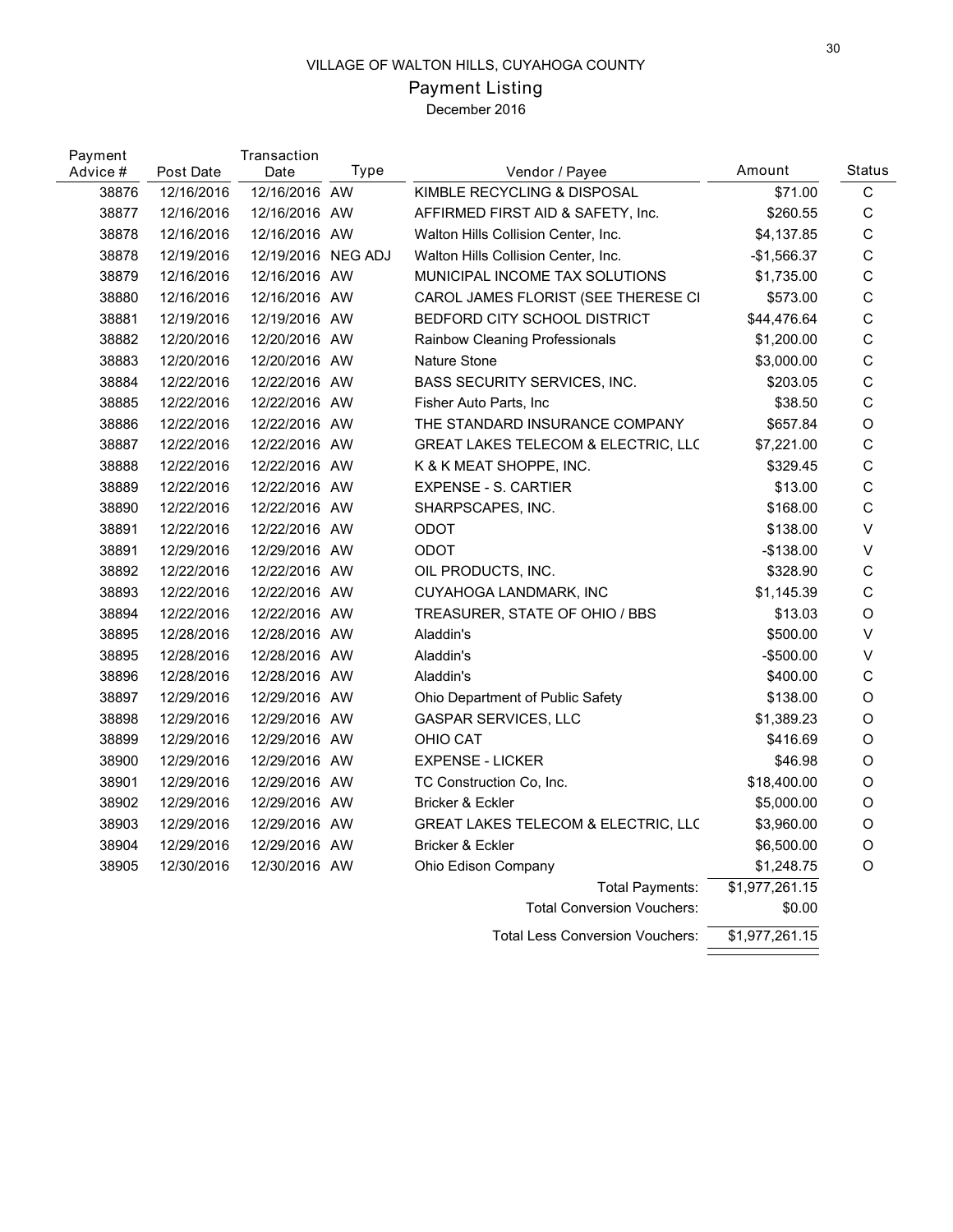| Interest Earnings & Investments<br>Village of Walton Hills |                            |                                                              | VISA Rebate >>>      |                     | \$880.14               | \$2,228.39             | \$2,307.71             | \$1,985.85             | \$1,844.42             | \$1,104.65  | \$1,887.00 | 2,025.46 | 2,178.40 | 1949.44   |           |
|------------------------------------------------------------|----------------------------|--------------------------------------------------------------|----------------------|---------------------|------------------------|------------------------|------------------------|------------------------|------------------------|-------------|------------|----------|----------|-----------|-----------|
| 1/17/2017 11:40                                            |                            |                                                              |                      |                     |                        |                        |                        |                        |                        |             |            |          |          |           |           |
| <b>Closed Investments</b>                                  |                            | Investment                                                   | Issue                | Maturity            |                        |                        |                        |                        |                        |             |            |          |          |           |           |
| Bank                                                       | Description                | Rate<br>Amount                                               | Date                 | Date                | 2006                   | 2007                   | 2008                   | 2009                   | 2010                   | <b>2011</b> | 2012       | 2013     | 2014     | 2015      | 2016      |
| Fed Home Loan Bonds<br>Fed Home Loan Bonds                 | \$1 million<br>\$1 million | 3.75%<br>4.20%<br>\$1,003,242.33<br>\$1,000,000.00           | 09/26/05<br>10/18/05 | 01/16/07<br>1020/06 | 35,609.56<br>42,000.00 | 18,750.00              |                        |                        |                        |             |            |          |          |           |           |
| Fed Home Loan Bonds                                        | million<br>ຈົ              | 4.26%<br>\$999,200.00                                        | 09/28/05             | 10/82/07            | 42,600.00              | 42,600.00              |                        |                        |                        |             |            |          |          |           |           |
| Fed Nat'l Mort Assn                                        | \$1 million                | 4.00%<br>\$1,009,656.67                                      | 09/26/05             | 15/23/07            | 40,000.00              | 20,000.00              |                        |                        |                        |             |            |          |          |           |           |
| FHLMC Medium Term                                          | \$1 million                | 2.14%<br>\$992,830.00                                        | 09/26/05             | 02/24/06            | 10,700.00              |                        |                        |                        |                        |             |            |          |          |           |           |
| FNMA B'mark Notes                                          | \$1 million                | 2.50%<br>\$989,087.00                                        | 09/26/05             | 06/15/06            | 12,500.00              |                        |                        |                        |                        |             |            |          |          |           |           |
| Charter One                                                | CD 52 days                 | 5.28%<br>\$2,000,000.00                                      | 06/08/06             | 17/31/06            | 15,253.33              |                        |                        |                        |                        |             |            |          |          |           |           |
| Charter One                                                | CD 180 days                | 5.28%<br>\$1,000,000.00                                      | 12/19/06             | 0/13/07             |                        | 26,400.00              |                        |                        |                        |             |            |          |          |           |           |
| Charter One<br>Keybank                                     | CD 180 days<br>CD 360 days | 5.26%<br>5.20%<br>\$1,000,000.00<br>\$1,000,000.00           | 12/19/06<br>05/25/07 | 1/21/07<br>2/18/07  |                        | 26,300.00<br>52,000.00 |                        |                        |                        |             |            |          |          |           |           |
| Fifth Third                                                | CD 360 days                | 5.20%<br>\$1,000,000.00                                      | 12/19/06             | 2/18/07             |                        | 52,577.78              |                        |                        |                        |             |            |          |          |           |           |
| Keybank                                                    | CD 270 days                | 5.27%<br>\$1,000,000.00                                      | 05/25/07             | 2/19/08             |                        |                        | 39,525.00              |                        |                        |             |            |          |          |           |           |
| Keybank                                                    | CD 180 days                | 4.83%<br>\$500,000.00                                        | 10/01/07             | 03/31/08            |                        |                        | 12, 142.08             |                        |                        |             |            |          |          |           |           |
| Keybank                                                    | CD 360 days                | 5.23%<br>\$1,000,000.00                                      | 05/25/07             | 5/19/08             |                        |                        | 52,300.00              |                        |                        |             |            |          |          |           |           |
| Charter One                                                | CD 360 days                | 5.28%<br>\$1,000,000.00                                      | 06/19/07             | 06/13/08            |                        |                        | 52,800.00              |                        |                        |             |            |          |          |           |           |
| Keybank                                                    | CD 270 days                | 4.70%<br>\$500,000.00                                        | 10/01/07             | 00/27/08            |                        |                        | 17,559.72              |                        |                        |             |            |          |          |           |           |
| Charter One                                                | CD 77 days                 | 2.67%<br>\$900,000.00                                        | 04/17/08             | 07/03/08            |                        |                        | 5,139.75               |                        |                        |             |            |          |          |           |           |
| Charter One                                                | CD 360 days                | 4.10%<br>\$1,000,000.00                                      | 12/31/07             | 2/26/08             |                        |                        | 41,113.89              |                        |                        |             |            |          |          |           |           |
| Huntington                                                 | CD 363 days                | 3.12%<br>\$1,000,000.00                                      | 02/20/08             | 07/17/09            |                        |                        |                        | 31,460.00              |                        |             |            |          |          |           |           |
| Charter One                                                | CD 183 days                | 1.37%<br>\$1,000,000.00                                      | 02/17/09             | 8/19/09             |                        |                        |                        | 6,964.17               |                        |             |            |          |          |           |           |
| Keybank                                                    | CD 721 days                | 4.12%<br>\$1,000,000.00                                      | 12/31/07             | 2/20/09             |                        |                        | 31,357.77              | 51,156.67              |                        |             |            |          |          |           |           |
| Keybank                                                    | CD 721 days                | 4.37%<br>\$1,052,300.00                                      | 05/19/08             | 5/10/10             |                        |                        | 23,503.70              | 46,623.93              | 21,970.85              |             |            |          |          |           |           |
| Keybank<br>Keybank                                         | CD 721 days<br>CD 721 days | 4.40%<br>5.17%<br>\$1,000,000.00<br>\$1,500,000.00           | 05/21/08<br>06/16/08 | 5/11/10<br>06/07/10 |                        |                        | 33,733.33<br>26,280.83 | 52,418.05<br>66,916.67 | 31,350.00<br>24,844.73 |             |            |          |          |           |           |
|                                                            |                            |                                                              |                      |                     |                        |                        |                        |                        |                        |             |            |          |          |           |           |
| Village of Walton Hills                                    | Muni Note                  | 2.00%<br>\$200,000.00                                        | 06/20/12             | 2/01/13             |                        |                        |                        |                        |                        |             |            | 5,797.26 |          |           |           |
| Village of Walton Hills                                    | Muni Note                  | 1.50%<br>\$425,000.00                                        | 12/01/13             | 2/01/15             |                        |                        |                        |                        |                        |             |            |          |          | 12,750.00 |           |
| Village of Walton Hills                                    | Muni Note                  | 1.50%<br>\$1,275,000.00                                      | 12/01/15             | 2/01/16             |                        |                        |                        |                        |                        |             |            |          |          |           | 19,125.00 |
| <b>Bank Accounts</b>                                       |                            | Current                                                      |                      |                     |                        |                        |                        |                        |                        |             |            |          |          |           |           |
|                                                            |                            | Month End                                                    |                      |                     |                        |                        |                        |                        |                        |             |            |          |          |           |           |
| Bank                                                       | Description                | Amount                                                       |                      |                     | 2006                   | 2007                   | 2008                   | 2009                   | 2010                   | 2011        | 2012       | 2013     | 2014     | 2015      | 2016      |
| <b>CHARTER One</b>                                         |                            | 00.0\$                                                       |                      |                     | 42,676.35              | 81,515.94              | 7,495.82               | 2,175.43               | 2,566.69               | 884.73      |            |          |          |           |           |
| PNC Sweep<br>Petty Cash                                    |                            | \$1,250.00<br>\$0.00                                         |                      |                     | 64,293.51              | 40,785.26              | 7,495.80               | 47.79                  |                        |             |            |          |          |           |           |
| Star Ohio                                                  |                            | 234,868.54                                                   |                      |                     | 160,831.63             | 57,104.61              | 40,772.64              | 1,327.65               | 521.78                 | 271.02      | 367.92     | 184.30   | 76.99    | 249.07    | 1244.66   |
| StarPlus Ohio                                              |                            | 252,002.21                                                   |                      |                     |                        |                        |                        |                        |                        |             |            | 45.17    | 500.08   |           | 869.06    |
| <b>First Merit</b>                                         |                            | \$1,701,958.12                                               |                      |                     |                        |                        |                        |                        |                        |             | 462.96     | 1,099.91 | 748.42   | 505.28    | 560.9     |
| Court Bank Accounts                                        |                            | \$29,182.33                                                  |                      |                     |                        |                        |                        |                        |                        |             |            |          |          |           |           |
| Huntington                                                 |                            | \$0.00                                                       |                      |                     |                        |                        | 0.82                   |                        |                        |             |            |          |          |           |           |
| Month end invested balance                                 |                            | \$2,219,261.20                                               |                      |                     |                        |                        |                        |                        |                        |             |            |          |          |           |           |
|                                                            |                            |                                                              |                      |                     | 466,464.38             | 418,033.59             | 391,221.15             | 259,090.36             | 81,254.05              | 1,155.75    | 830.88     | 7,126.64 | 1,325.49 | 14,226.56 | 21,799.62 |
|                                                            |                            | Interest earned in previous year, received in current year   |                      |                     | (45,980.99)            | (5,226.67)             | (111, 430.83)          | (25,063.46)            | (17,578.56)            | 0.00        | 0.00       | 0.00     | 0.00     | 0.00      | 0.00      |
|                                                            |                            | Interest received In subsequent year, earned in current year |                      |                     | 5,226.67               | 111,430.83             | 25,063.46              | 17,578.56              | 0.00                   | 0.00        | 0.00       | 0.00     | 0.00     | 0.00      | 0.00      |
|                                                            |                            |                                                              |                      |                     | 425,710.06             | 524,237.75             | 304,853.78             | 251,605.46             | 63,675.49              | 1,155.75    | 830.88     | 7,126.64 | 1,325.49 | 14,226.56 | 21,799.62 |
|                                                            |                            |                                                              |                      |                     |                        |                        |                        |                        |                        |             |            |          |          |           |           |

31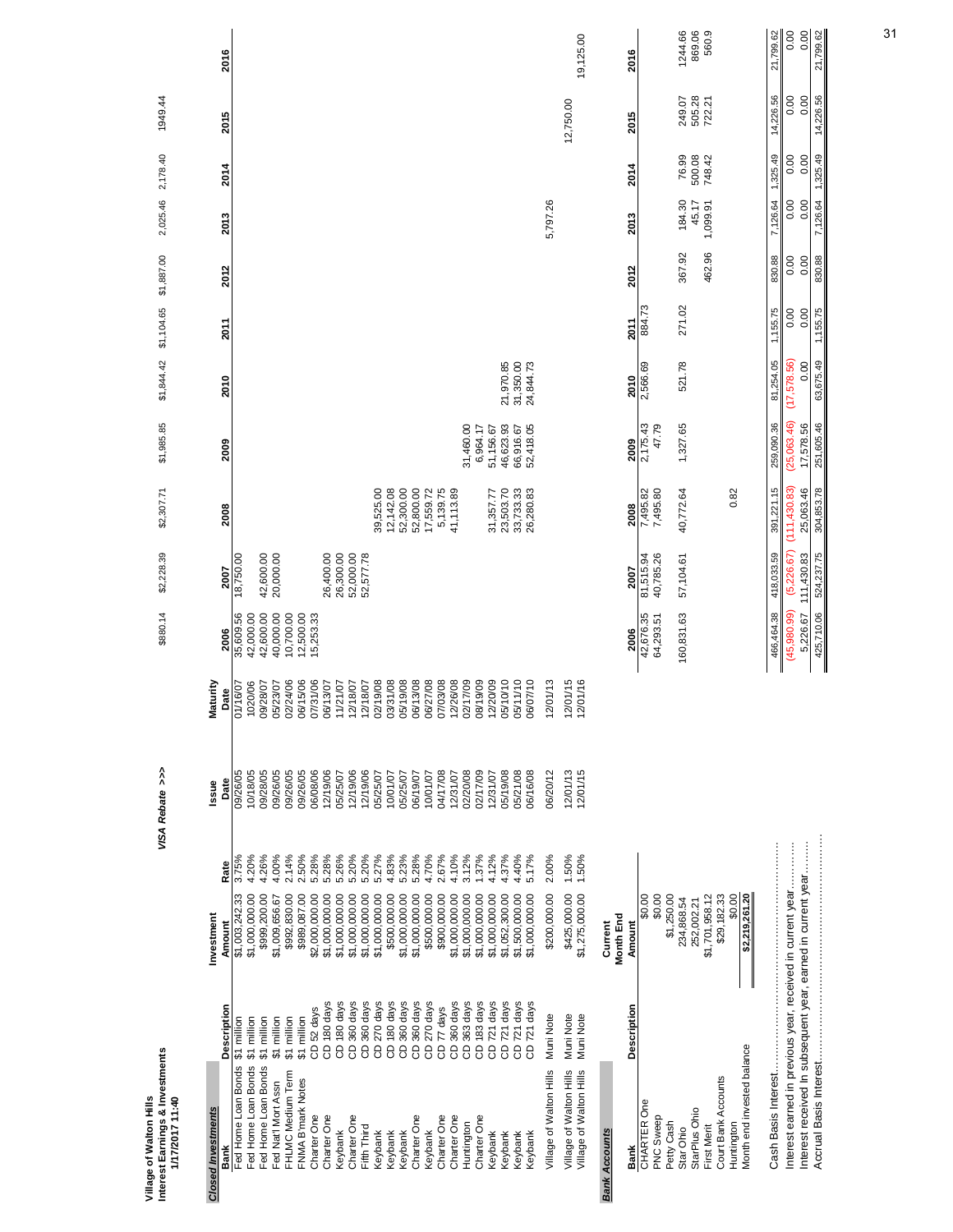| 2014      |              |                   |                   | <b>Detailed Breakdown</b> |                             |              |              |              | <b>Summary</b> |                   |              |
|-----------|--------------|-------------------|-------------------|---------------------------|-----------------------------|--------------|--------------|--------------|----------------|-------------------|--------------|
|           |              |                   |                   |                           | <b>Walton Hills Portion</b> |              |              |              |                |                   |              |
|           | W Hills W/H  | W Hills           | <b>Pub Util</b>   | <b>W</b> Hills            | <b>JEDD</b>                 | <b>JEDD</b>  |              |              |                |                   |              |
| Month     | W/H          | <b>Net Profit</b> | <b>Net Profit</b> | Individual                | <b>WH</b>                   | <b>INDIV</b> | Total        | W/H          | Individual     | <b>Net Profit</b> | Total        |
| January   | 395,582.64   | 42,107.65         |                   | 8,364.86                  | 0.00                        | 0.00         | 446.055.15   | 395,582.64   | 8,364.86       | 42,107.65         | 446,055.15   |
| February  | 345,865.73   | 5.101.17          |                   | 8,331.33                  | 0.00                        | 0.00         | 359,298.23   | 345,865.73   | 8,331.33       | 5,101.17          | 359,298.23   |
| March     | 251,119.06   | 71.620.58         | 0.07              | 16.927.97                 | 0.00                        | 0.00         | 339.667.68   | 251.119.06   | 16,927.97      | 71,620.65         | 339,667.68   |
| April     | 317,863.20   | 210,223.49        |                   | 54.759.18                 | 0.00                        | 0.00         | 582,845.87   | 317,863.20   | 54,759.18      | 210.223.49        | 582,845.87   |
| May       | 265.477.48   | 2,889.89          | 359.82            | 59.889.99                 | 0.00                        | 0.00         | 328,617.18   | 265.477.48   | 59,889.99      | 3.249.71          | 328,617.18   |
| June      | 286,181.33   | 19,751.00         |                   | 6,638.84                  | 0.00                        | 0.00         | 312,571.17   | 286,181.33   | 6,638.84       | 19,751.00         | 312,571.17   |
| July      | 293,926.88   | 83,960.27         |                   | 39,332.96                 | 0.00                        | 0.00         | 417,220.11   | 293,926.88   | 39,332.96      | 83,960.27         | 417,220.11   |
| August    | 317,956.14   | 3,431.87          | 184.33            | 6,955.57                  | 0.00                        | 0.00         | 328,527.91   | 317,956.14   | 6,955.57       | 3,616.20          | 328,527.91   |
| September | 292.761.49   | 48,469.00         |                   | 9.777.89                  | 0.00                        | 0.00         | 351,008.38   | 292.761.49   | 9.777.89       | 48,469.00         | 351,008.38   |
| October   | 245,308.99   | 69,077.00         |                   | 43,236.51                 | 0.00                        | 0.00         | 357,622.50   | 245,308.99   | 43,236.51      | 69,077.00         | 357,622.50   |
| November  | 339,036.29   | 10,742.75         |                   | 11.346.09                 | 0.00                        | 0.00         | 361,125.13   | 339,036.29   | 11,346.09      | 10,742.75         | 361,125.13   |
| December  | 233,223.10   | 123,524.83        | 344.09            | 18,790.06                 | 0.00                        | 0.00         | 375,882.08   | 233,223.10   | 18,790.06      | 123,868.92        | 375,882.08   |
| Refunds   |              | (12,218.56)       | (604.00)          | (10, 261.67)              | 0.00                        | 0.00         | (23,084.23)  | 0.00         | (10, 261.67)   | (12, 822.56)      | (23,084.23)  |
|           | 3.584.302.33 | 678,680.94        | 284.31            | 274,089.58                | 0.00                        | 0.00         | 4,537,357.16 | 3,584,302.33 | 274,089.58     | 678,965.25        | 4,537,357.16 |

| 2015      |              |                   |                   | <b>Detailed Breakdown</b> |                             |              | <b>Summary</b> |              |             |                   |              |  |
|-----------|--------------|-------------------|-------------------|---------------------------|-----------------------------|--------------|----------------|--------------|-------------|-------------------|--------------|--|
|           |              |                   |                   |                           | <b>Walton Hills Portion</b> |              |                |              |             |                   |              |  |
|           | W Hills W/H  | W Hills           | <b>Pub Util</b>   | <b>W</b> Hills            | JEDD                        | <b>JEDD</b>  |                |              |             |                   |              |  |
| Month     | W/H          | <b>Net Profit</b> | <b>Net Profit</b> | Individual                | <u>WН</u>                   | <b>INDIV</b> | Total          | W/H          | Individual  | <b>Net Profit</b> | Total        |  |
| January   | 359,226.59   | 78.578.00         |                   | 10.882.45                 | 0.00                        | 0.00         | 448.687.04     | 359,226.59   | 10,882.45   | 78,578.00         | 448,687.04   |  |
| February  | 293,885.03   | 45.794.76         | 24.75             | 16.049.70                 | 0.00                        | 0.00         | 355.754.24     | 293.885.03   | 16,049.70   | 45,819.51         | 355.754.24   |  |
| March     | 180,768.71   | 158.960.92        |                   | 17.142.27                 | 0.00                        | 0.00         | 356.871.90     | 180,768.71   | 17,142.27   | 158,960.92        | 356,871.90   |  |
| April     | 289,828.01   | 289.106.85        |                   | 110.742.75                | 0.00                        | 0.00         | 689.677.61     | 289,828.01   | 110.742.75  | 289,106.85        | 689,677.61   |  |
| May       | 248.762.04   | 6.612.93          |                   | 74.128.79                 | 0.00                        | 0.00         | 329,503.76     | 248.762.04   | 74.128.79   | 6,612.93          | 329,503.76   |  |
| June      | 211,740.52   | 39,170.25         | 214.91            | 9,525.96                  | 0.00                        | 0.00         | 260,651.64     | 211,740.52   | 9,525.96    | 39,385.16         | 260,651.64   |  |
| July      | 220,861.26   | 28,148.71         |                   | 36,265.85                 | 0.00                        | 0.00         | 285,275.82     | 220.861.26   | 36,265.85   | 28,148.71         | 285,275.82   |  |
| August    | 327,895.25   | 7,620.68          |                   | 9,255.58                  | 0.00                        | 0.00         | 344,771.51     | 327,895.25   | 9,255.58    | 7,620.68          | 344,771.51   |  |
| September | 172,505.37   | 94.158.57         | 455.20            | 4,744.91                  | 0.00                        | 0.00         | 271.864.05     | 172.505.37   | 4.744.91    | 94.613.77         | 271.864.05   |  |
| October   | 262,146.67   | 71,899.48         |                   | 31,813.65                 | 26,193.80                   | 0.00         | 392,053.60     | 288,340.47   | 31,813.65   | 71,899.48         | 392,053.60   |  |
| November  | 240,521.87   | 16,691.55         |                   | 14,131.27                 | 27,256.30                   | 0.00         | 298,600.99     | 267.778.17   | 14,131.27   | 16,691.55         | 298,600.99   |  |
| December  | 249,595.51   | 76,387.79         | 168.37            | 11,430.88                 | 28,805.78                   | 0.00         | 366,388.33     | 278,401.29   | 11,430.88   | 76,556.16         | 366,388.33   |  |
| Refunds   | 0.00         | (2,877.84)        | (909.00)          | (18,663.66)               | 0.00                        | 0.00         | (22, 450.50)   | 0.00         | (18,663.66) | (3,786.84)        | (22, 450.50) |  |
|           | 3.057.736.83 | 910.252.65        | (45.77)           | 327,450.40                | 82,255.88                   | 0.00         | 4,377,649.99   | 3,139,992.71 | 327.450.40  | 910,206.88        | 4,377,649.99 |  |

*Refunds do not include \$50,000 payment to Bedford Schools*

| 2016      |              |                   |                   | <b>Detailed Breakdown</b> |                                            |                   | <b>Summary</b> |              |              |                   |              |
|-----------|--------------|-------------------|-------------------|---------------------------|--------------------------------------------|-------------------|----------------|--------------|--------------|-------------------|--------------|
|           | W Hills W/H  | W Hills           | <b>Pub Util</b>   | W Hills                   | <b>Walton Hills Portion</b><br><b>JEDD</b> | <b>JEDD</b>       |                |              |              |                   |              |
| Month     | W/H          | <b>Net Profit</b> | <b>Net Profit</b> | Individual                | WH (Yr)                                    | <b>INDIV (Yr)</b> | Total          | W/H          | Individual   | <b>Net Profit</b> | Total        |
| January   | 395,163.94   | 90,634.47         | 0.00              | 16,345.52                 | 42,636.97                                  | 0.00              | 544.780.90     | 437.800.91   | 16.345.52    | 90,634.47         | 544,780.90   |
| February  | 256.656.68   | 11.039.98         | 0.00              | 13,079.48                 | 26.690.65                                  | 0.00              | 307.466.79     | 283.347.33   | 13,079.48    | 11.039.98         | 307,466.79   |
| March     | 188.638.40   | 142.452.48        | 48.32             | 26,292.98                 | 27.457.57                                  | 0.00              | 384.889.75     | 216.095.97   | 26,292.98    | 142,500.80        | 384,889.75   |
| April     | 322.406.87   | 226.988.67        | 0.00              | 129,160.61                | 28.174.17                                  | 0.00              | 706.730.32     | 350.581.04   | 129,160.61   | 226.988.67        | 706.730.32   |
| May       | 206,070.59   | 21,826.40         | 0.00              | 34,220.50                 | 42,267.28                                  | 63.00             | 304,447.77     | 248,337.87   | 34,283.50    | 21,826.40         | 304,447.77   |
| June      | 233,840.56   | 47,307.82         | 1,205.58          | 9,656.69                  | 29,340.24                                  | 0.00              | 321,350.89     | 263,180.80   | 9,656.69     | 48,513.40         | 321,350.89   |
| July      | 216.976.33   | 36.817.29         | 0.00              | 2,947.27                  | 29.141.31                                  | 0.00              | 285,882.20     | 246.117.64   | 2,947.27     | 36.817.29         | 285,882.20   |
| August    | 248,013.23   | 31,376.38         | 0.00              | 33,163.39                 | 28,709.28                                  | 28.66             | 341,290.93     | 276,722.51   | 33,192.05    | 31,376.38         | 341,290.93   |
| September | 151,418.73   | 75,288.25         | 1,095.90          | 14,246.69                 | 43,426.97                                  | 0.00              | 285,476.54     | 194.845.70   | 14,246.69    | 76,384.15         | 285,476.54   |
| October   | 241,636.03   | 10,169.94         | 0.00              | 30,884.68                 | 14,656.88                                  | 28.84             | 297,376.37     | 256,292.91   | 30,913.52    | 10,169.94         | 297,376.37   |
| November  | 172.261.86   | 45,289.46         | 0.00              | 12,087.78                 | 43.737.58                                  | 28.84             | 273,405.52     | 215.999.44   | 12,116.62    | 45,289.46         | 273,405.52   |
| December  | 165,454.45   | 50,059.87         | 3,224.64          | 40,676.66                 | 31,218.86                                  | 0.00              | 290,634.48     | 196,673.31   | 40,676.66    | 53,284.51         | 290,634.48   |
| Refunds*  | (1,644.35)   | (84,792.43)       | 0.00              | (17,585.31)               | 0.00                                       | 0.00              | (104, 022.09)  | (1,644.35)   | (17, 585.31) | (84, 792.43)      | (104,022.09) |
|           | 2.796.893.32 | 704.458.58        | 5,574.44          | 345.176.94                | 387.457.73                                 | 149.33            | 4,239,710.34   | 3,184,351.05 | 345.326.27   | 710,033.02        | 4,239,710.34 |

*Refunds do not include \$144,867.40 payments to Bedford Schools*

| <b>Prior Year Comparison</b> |               |                   |                   |                   |             |                   |                |           |                   |                   |              |
|------------------------------|---------------|-------------------|-------------------|-------------------|-------------|-------------------|----------------|-----------|-------------------|-------------------|--------------|
|                              |               |                   | Pub Util          |                   | <b>JEDD</b> | <b>JEDD</b>       |                |           |                   |                   |              |
| <u>Year</u>                  | W/H           | <b>Net Profit</b> | <b>Net Profit</b> | <b>Individual</b> | WH (Yr)     | <b>INDIV (Yr)</b> | <u>Total</u>   | W/H       | <b>Individual</b> | <b>Net Profit</b> | <u>Total</u> |
| 2006/2007                    | 214.199.79    | (277,395.33)      |                   | (64, 778.71)      | 0.00        | 0.00              | (63, 195.54)   | 6.30%     | -45.59%           | $-28.32%$         | $-2.83%$     |
| 2007/2008                    | (512,680.55)  | (53, 249.37)      |                   | 26.869.87         | 0.00        | 0.00              | (565, 929.92)  | $-14.19%$ | 34.76%            | $-7.58%$          | $-12.28%$    |
| 2008/2009                    | (623.169.01)  | (475, 982.80)     |                   | 11.832.11         | 0.00        | 0.00              | (1,099,151.81) | $-20.11%$ | 11.36%            | -73.35%           | $-28.23%$    |
| 2009/2010                    | 120.595.63    | 231.814.69        |                   | (474.58)          | 0.00        | 0.00              | 352.410.32     | 4.87%     | $-0.41%$          | 134.05%           | 12.73%       |
| 2010/2011                    | 196.022.48    | 38.228.70         |                   | 14.982.10         | 0.00        | 0.00              | 234.251.18     | 7.55%     | 12.97%            | 9.45%             | 8.00%        |
| 2011/2012                    | (36,061.07)   | 11.775.64         |                   | (16,094.17)       | 0.00        | 0.00              | (24, 285.43)   | $-1.29%$  | $-12.33%$         | 2.66%             | $-1.20%$     |
| 2012/2013                    | 247.583.23    | 81.851.20         | (12,064.79)       | 46.729.49         | 0.00        | 0.00              | 364.099.13     | 8.98%     | 40.84%            | 15.35%            | 10.95%       |
| 2013/2014                    | 580.272.75    | 153.263.09        | 1.169.39          | 12.945.45         | 0.00        | 0.00              | 847.650.68     | 19.32%    | 70.09%            | 29.44%            | 22.97%       |
| 2014/2015                    | (526, 565.50) | 231,571.71        | (330.08)          | 53.360.82         | 82,255.88   | 0.00              | (159, 707.17)  | $-12.40%$ | 19.47%            | 34.06%            | $-3.52%$     |
| 2015/2016                    | (260.843.51)  | (205.794.07)      | 5.620.21          | 17.726.54         | 305.201.85  | 149.33            | (137, 939.65)  | 1.41%     | 5.46%             | $-21.99%$         | $-3.15%$     |

| W/H          | <b>Individual</b> | <b>Net Profit</b> | Total        |
|--------------|-------------------|-------------------|--------------|
| 395.582.64   | 8,364.86          | 42.107.65         | 446.055.15   |
| 345.865.73   | 8.331.33          | 5.101.17          | 359.298.23   |
| 251.119.06   | 16.927.97         | 71.620.65         | 339.667.68   |
| 317.863.20   | 54.759.18         | 210.223.49        | 582.845.87   |
| 265.477.48   | 59.889.99         | 3.249.71          | 328.617.18   |
| 286.181.33   | 6.638.84          | 19.751.00         | 312.571.17   |
| 293.926.88   | 39.332.96         | 83.960.27         | 417,220.11   |
| 317.956.14   | 6.955.57          | 3.616.20          | 328.527.91   |
| 292.761.49   | 9.777.89          | 48.469.00         | 351.008.38   |
| 245.308.99   | 43.236.51         | 69,077.00         | 357.622.50   |
| 339.036.29   | 11,346.09         | 10.742.75         | 361.125.13   |
| 233.223.10   | 18.790.06         | 123.868.92        | 375.882.08   |
| 0.00         | (10.261.67)       | (12.822.56)       | (23,084.23)  |
| 3.584.302.33 | 274.089.58        | 678.965.25        | 4.537.357.16 |

| W/H          | Individual  | <b>Net Profit</b> | Total        |
|--------------|-------------|-------------------|--------------|
| 359.226.59   | 10.882.45   | 78.578.00         | 448.687.04   |
| 293.885.03   | 16.049.70   | 45,819.51         | 355,754.24   |
| 180.768.71   | 17.142.27   | 158.960.92        | 356.871.90   |
| 289.828.01   | 110,742.75  | 289.106.85        | 689.677.61   |
| 248.762.04   | 74.128.79   | 6.612.93          | 329.503.76   |
| 211,740.52   | 9.525.96    | 39.385.16         | 260.651.64   |
| 220.861.26   | 36.265.85   | 28.148.71         | 285.275.82   |
| 327.895.25   | 9.255.58    | 7.620.68          | 344,771.51   |
| 172.505.37   | 4.744.91    | 94.613.77         | 271.864.05   |
| 288,340.47   | 31,813.65   | 71,899.48         | 392,053.60   |
| 267.778.17   | 14.131.27   | 16.691.55         | 298.600.99   |
| 278.401.29   | 11.430.88   | 76.556.16         | 366.388.33   |
| 0.00         | (18.663.66) | (3,786.84)        | (22,450.50)  |
| 3,139,992.71 | 327.450.40  | 910.206.88        | 4.377.649.99 |

**Summary** 

| W/H          | Individual   | <b>Net Profit</b> | Total         |
|--------------|--------------|-------------------|---------------|
| 437,800.91   | 16,345.52    | 90.634.47         | 544,780.90    |
| 283.347.33   | 13.079.48    | 11.039.98         | 307.466.79    |
| 216.095.97   | 26.292.98    | 142.500.80        | 384.889.75    |
| 350.581.04   | 129,160.61   | 226.988.67        | 706,730.32    |
| 248.337.87   | 34.283.50    | 21.826.40         | 304,447.77    |
| 263.180.80   | 9.656.69     | 48.513.40         | 321.350.89    |
| 246.117.64   | 2.947.27     | 36.817.29         | 285.882.20    |
| 276.722.51   | 33.192.05    | 31.376.38         | 341,290.93    |
| 194.845.70   | 14.246.69    | 76.384.15         | 285.476.54    |
| 256.292.91   | 30.913.52    | 10.169.94         | 297.376.37    |
| 215.999.44   | 12,116.62    | 45.289.46         | 273.405.52    |
| 196,673.31   | 40,676.66    | 53.284.51         | 290.634.48    |
| (1,644.35)   | (17, 585.31) | (84, 792.43)      | (104, 022.09) |
| 3,184,351.05 | 345.326.27   | 710.033.02        | 4,239,710.34  |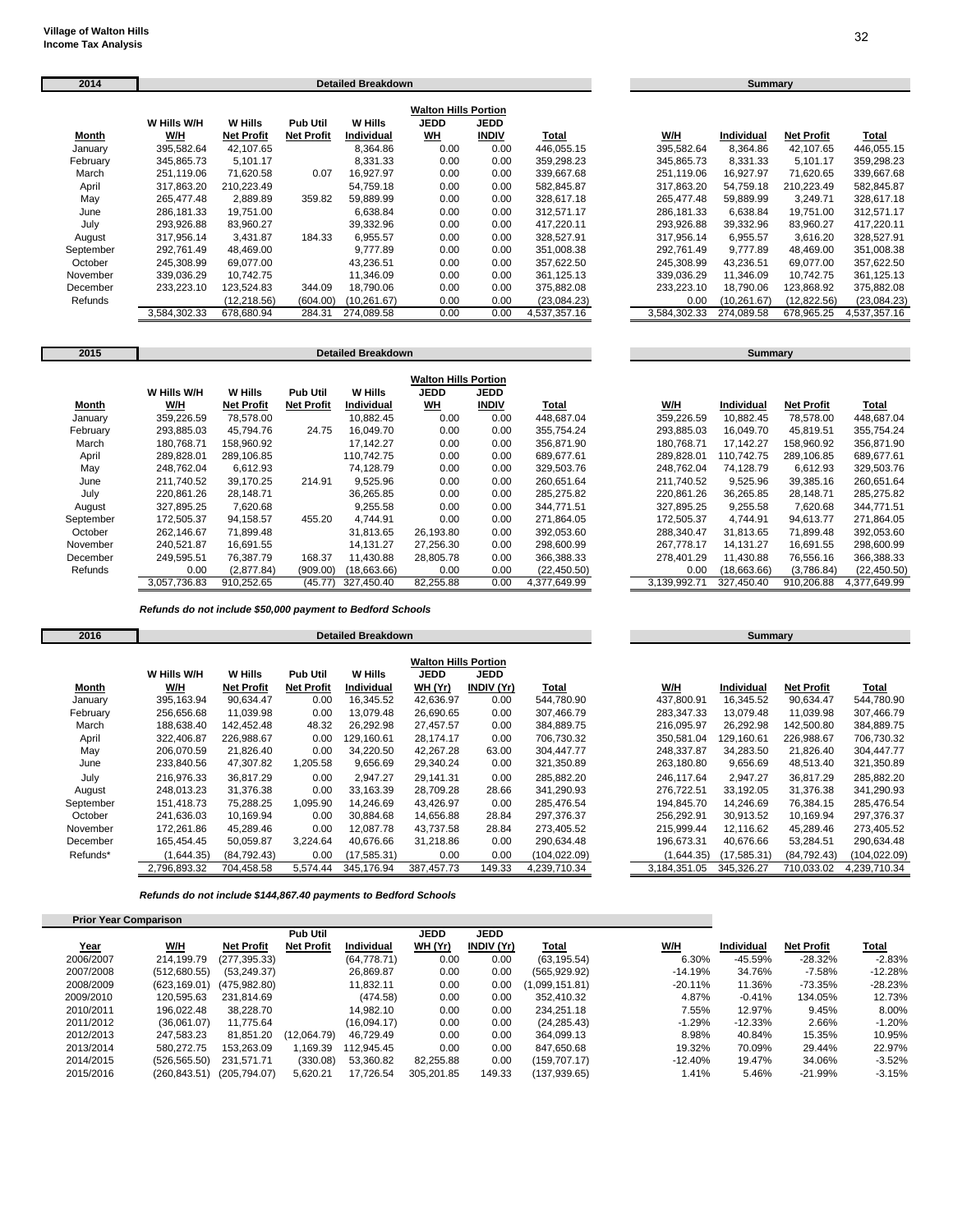#### **PURCHASE ORDER (By Account) VILLAGE OF WALTON HILLS, CUYAHOGA COUNTY December 2016**

| PO Type   | <b>PO Number</b> | <b>Issue Date</b> | <b>Account Code</b>        | <b>Account Amount</b> | <b>Current Balance</b> | <b>Vendor</b>                                        |
|-----------|------------------|-------------------|----------------------------|-----------------------|------------------------|------------------------------------------------------|
| <b>PR</b> | 275-2016         |                   | 3/8/16 1000-110-221-0000   | \$8,421.84            |                        | \$1,403.64 AlwaysCare                                |
| <b>PR</b> | 275-2016         |                   | 3/8/16 1000-110-221-0011   | \$2,129.52            |                        | \$301.20 AlwaysCare                                  |
| PR        | 253-2016         |                   | 3/2/16 1000-110-222-0000   | \$4,770.00            |                        | \$196.30 THE STANDARD INSURANCE COMPANY              |
| <b>PR</b> | 253-2016         |                   | 3/2/16 1000-110-222-0011   | \$795.00              |                        | \$0.00 THE STANDARD INSURANCE COMPANY                |
| <b>PR</b> | 3-2016           |                   | 1/11/16 1000-110-270-0000  | \$1,100.00            |                        | \$34.43 EXPENSE - D. GASPER                          |
| <b>PR</b> | 6-2016           |                   | 1/11/16 1000-110-270-0000  | \$1,100.00            |                        | \$204.78 EXPENSE - P. KANJUKA                        |
| PR        | 8-2016           |                   | 1/11/16 1000-110-270-0000  | \$1,100.00            |                        | \$90.45 EXPENSE - D. KWIATKOWSKI                     |
| PR        | 9-2016           |                   | 1/11/16 1000-110-270-0000  | \$1,100.00            |                        | \$7.57 EXPENSE - J. PAULIN                           |
| <b>PR</b> | 10-2016          |                   | 1/11/16 1000-110-270-0000  | \$1,100.00            |                        | \$56.98 EXPENSE - K. THELLMANN                       |
| <b>PR</b> | 12-2016          |                   | 1/11/16 1000-110-270-0000  | \$1,100.00            |                        | \$64.73 EXPENSE - M. WALSH                           |
| <b>PR</b> | 14-2016          |                   | 1/11/16 1000-110-270-0000  | \$550.00              |                        | \$3.52 EXPENSE - M. HOY                              |
| <b>PR</b> | 15-2016          |                   | 1/11/16 1000-110-270-0000  | \$550.00              |                        | \$213.90 Expense - B. Mowery                         |
| PR        | 19-2016          |                   | 1/11/16 1000-110-270-0000  | \$500.00              |                        | \$8.15 EXPENSE - S. CARTIER                          |
| PR        | 20-2016          |                   | 1/11/16 1000-110-270-0000  | \$500.00              |                        | \$65.80 EXPENSE - A. FREJOFSKY                       |
| PR        | 22-2016          |                   | 1/11/16 1000-110-270-0000  | \$500.00              |                        | \$89.28 EXPENSE - M. PILAT                           |
| <b>PR</b> | 23-2016          |                   | 1/11/16 1000-110-270-0000  | \$500.00              |                        | \$122.67 EXPENSE - SHARON SZCZEPANSKI                |
| PR        | 24-2016          |                   | 1/11/16 1000-110-270-0000  | \$320.00              |                        | \$19.90 EXPENSE - T. BRILL                           |
| PR        | 25-2016          |                   | 1/11/16 1000-110-270-0000  | \$320.00              |                        | \$162.56 Expense - Bryant, Z                         |
| <b>PR</b> | 26-2016          |                   | 1/11/16 1000-110-270-0000  | \$320.00              |                        | \$49.94 EXPENSE - M. CARANO                          |
| <b>PR</b> | 27-2016          |                   | 1/11/16 1000-110-270-0000  | \$320.00              |                        | \$293.75 EXPENSE - V. GRIMINGER                      |
| PR        | 28-2016          |                   | 1/11/16 1000-110-270-0000  | \$320.00              |                        | \$191.03 Expense - A. Hansen                         |
| <b>PR</b> | 29-2016          |                   | 1/11/16 1000-110-270-0000  | \$320.00              |                        | \$320.00 EXPENSE - J. KELLY                          |
| PR        | 30-2016          |                   | 1/11/16 1000-110-270-0000  | \$320.00              |                        | \$9.61 Expense - Kotar, Patrick                      |
| <b>PR</b> | 31-2016          |                   | 1/11/16 1000-110-270-0000  | \$320.00              |                        | \$320.00 EXPENSE - D. MUELLER                        |
| PR        | 32-2016          |                   | 1/11/16 1000-110-270-0000  | \$320.00              |                        | \$20.12 EXPENSE - F. ROVERI                          |
| <b>PR</b> | 33-2016          |                   | 1/11/16 1000-110-270-0000  | \$320.00              |                        | \$320.00 Expense - C. Kotarcik                       |
| <b>PR</b> | 41-2016          |                   | 1/11/16 1000-110-270-0000  | \$320.00              |                        | \$320.00 Expense - S. Schwartz                       |
| PR        | 995-2016         |                   | 10/18/16 1000-110-270-0000 | \$550.00              |                        | \$35.06 Expense - C. Zidlicky                        |
| <b>PR</b> | 996-2016         |                   | 10/18/16 1000-110-270-0000 | \$550.00              |                        | \$133.49 EXPENSE - T. CERCEK                         |
| <b>PR</b> | 1022-2016        |                   | 10/20/16 1000-110-270-0000 | \$320.00              |                        | \$70.60 EXPENSE - E. SULLINS                         |
| <b>PR</b> | 1178-2016        |                   | 12/7/16 1000-110-324-0000  | \$1,883.83            |                        | \$190.00 ACE BUSINESS SOLUTIONS                      |
| PR        | 51-2016          |                   | 1/14/16 1000-110-349-0000  | \$4,500.00            |                        | \$50.00 LEXISNEXIS                                   |
| PR        | 1241-2016        |                   | 12/14/16 1000-110-410-0000 | \$110.00              |                        | \$16.32 USA CUSTOM PAD CORP.                         |
| PT        | 899-2016         |                   | 9/13/16 1000-110-420-0000  | \$200.00              |                        | \$24.08 TATTLETALE, INC.                             |
| <b>PR</b> | 1153-2016        |                   | 11/30/16 1000-110-420-0000 | \$1,500.00            |                        | \$335.00 GREAT LAKES TELECOM & ELECTRIC, LLC         |
| PR        | 1277-2016        |                   | 12/22/16 1000-110-420-0000 | \$283.03              |                        | \$0.00 QUALITY RIBBONS & SUPPLIES, CO.               |
| PR        | 1047-2016        |                   | 10/24/16 1000-110-420-6700 | \$2,700.00            |                        | \$371.76 MARATHON ASHLAND PETROLEUM LLC              |
| PR        | 1080-2016        |                   | 11/7/16 1000-110-420-6700  | \$1,000.00            |                        | \$58.49 MARATHON ASHLAND PETROLEUM LLC               |
| PR        | 1081-2016        |                   | 11/7/16 1000-110-420-6700  | \$4,500.00            | \$1,699.38 SUNOCO      |                                                      |
| PR        | 1233-2016        |                   | 12/13/16 1000-110-420-6700 | \$1,500.00            |                        | \$995.70 MARATHON ASHLAND PETROLEUM LLC              |
| PR        | 1139-2016        |                   | 11/22/16 1000-110-432-0000 | \$419.00              |                        | \$419.00 NORTH COAST TWO-WAY RADIO, INC,             |
| PR        | 62-2016          |                   | 1/14/16 1000-110-490-0003  | \$4,200.00            |                        | \$350.00 DR. ARNOLD FELTOON, M.D.                    |
| PR        | 1236-2016        |                   | 12/13/16 1000-310-420-0000 | \$796.18              |                        | \$31.76 SAM'S CLUB                                   |
| <b>PR</b> | 1277-2016        |                   | 12/22/16 1000-310-420-0000 | \$12.33               |                        | \$0.00 QUALITY RIBBONS & SUPPLIES, CO.               |
| <b>PR</b> | 1233-2016        |                   | 12/13/16 1000-310-420-6700 | \$450.00              |                        | \$299.67 MARATHON ASHLAND PETROLEUM LLC              |
| PT        | 1125-2016        |                   | 11/21/16 1000-410-349-0000 | \$6,000.00            | \$2,122.00 SafeBuilt   |                                                      |
| PT        | 1120-2016        |                   | 11/18/16 1000-410-410-0000 | \$500.00              |                        | \$19.30 VERIZON WIRELESS                             |
| PR        | 1073-2016        |                   | 10/31/16 1000-410-420-0000 | \$5.00                |                        | \$1.04 Apple                                         |
| PR        | 240-2016         |                   | 2/29/16 1000-539-312-0000  | \$3,000.00            |                        | \$1,479.82 CITY OF CLEVELAND                         |
| <b>PR</b> | 183-2016         |                   | 2/12/16 1000-569-398-0000  | \$135,000.00          |                        | \$4,642.23 KIMBLE RECYCLING & DISPOSAL               |
| <b>PR</b> | 1210-2016        |                   | 12/9/16 1000-569-398-0000  | \$9,500.00            |                        | \$9,429.00 KIMBLE RECYCLING & DISPOSAL               |
| PR        | 125-2016         |                   | 1/31/16 1000-599-321-0000  | \$15,500.00           |                        | \$16.29 Conexo Communications                        |
| PT        | 1119-2016        |                   | 11/18/16 1000-599-321-0000 | \$500.00              | \$33.72 AT&T           |                                                      |
| PR        | 1214-2016        |                   | 12/9/16 1000-599-321-0000  | \$650.00              | \$247.30 AT&T          |                                                      |
| PR        | 1232-2016        |                   | 12/13/16 1000-599-321-0000 | \$250.00              | \$119.77 AT&T          |                                                      |
| PR        | 160-2016         |                   | 2/10/16 1000-599-329-0000  | \$9,900.00            |                        | \$1,650.00 OneCommunity                              |
| PR        | 1212-2016        |                   | 12/9/16 1000-599-329-0000  | \$600.00              |                        | \$224.93 TIME WARNER CABLE                           |
| PR        | 275-2016         |                   | 3/8/16 1000-620-221-0000   | \$3,090.48            |                        | \$515.08 AlwaysCare                                  |
| PR        | 253-2016         |                   | 3/2/16 1000-620-222-0000   | \$318.00              |                        | \$0.00 THE STANDARD INSURANCE COMPANY                |
| PR        | 1143-2016        |                   | 11/23/16 1000-620-420-0000 | \$1,000.00            |                        | \$273.45 HOME DEPOT                                  |
| BR        | 18-2016          |                   | 11/14/16 1000-620-431-0000 | \$3,000.00            | \$35.32                |                                                      |
| PR        | 1242-2016        |                   | 12/14/16 1000-640-399-6201 | \$2,000.00            |                        | \$1,415.00 American Kinetic Environmental Consulting |
| PR        | 275-2016         |                   | 3/8/16 1000-710-221-0000   | \$1,162.56            |                        | \$193.76 AlwaysCare                                  |
| PR        | 253-2016         |                   | 3/2/16 1000-710-222-0000   | \$159.00              |                        | \$0.00 THE STANDARD INSURANCE COMPANY                |
| PR        | 1206-2016        |                   | 12/8/16 1000-710-260-0000  | \$554.27              |                        | \$554.27 NATIONAL LEAGUE OF CITIES                   |
| PR        | 1142-2016        |                   | 11/23/16 1000-760-690-0000 | \$20,000.00           |                        | \$6,813.66 INCOME TAX REFUNDS                        |
| PR        | 275-2016         |                   | 3/8/16 1000-790-221-0000   | \$4,575.36            |                        | \$1,731.36 AlwaysCare                                |
| PR        | 253-2016         |                   | 3/2/16 1000-790-222-0000   | \$636.00              |                        | \$0.00 THE STANDARD INSURANCE COMPANY                |
| PR        | 253-2016         |                   | 3/2/16 1000-790-222-1790   | \$73.68               |                        | \$0.00 THE STANDARD INSURANCE COMPANY                |
| PR        | 78-2016          |                   | 1/19/16 1000-790-323-0000  | \$696.00              |                        | \$15.03 Pitney Bowes                                 |
| PR        | 1179-2016        |                   | 12/7/16 1000-790-324-0000  | \$100.00              |                        | \$100.00 ACE BUSINESS SOLUTIONS                      |
| PR        | 195-2016         |                   | 2/17/16 1000-790-349-0000  | \$24,000.00           |                        | \$2,000.00 Jordan, Thomas                            |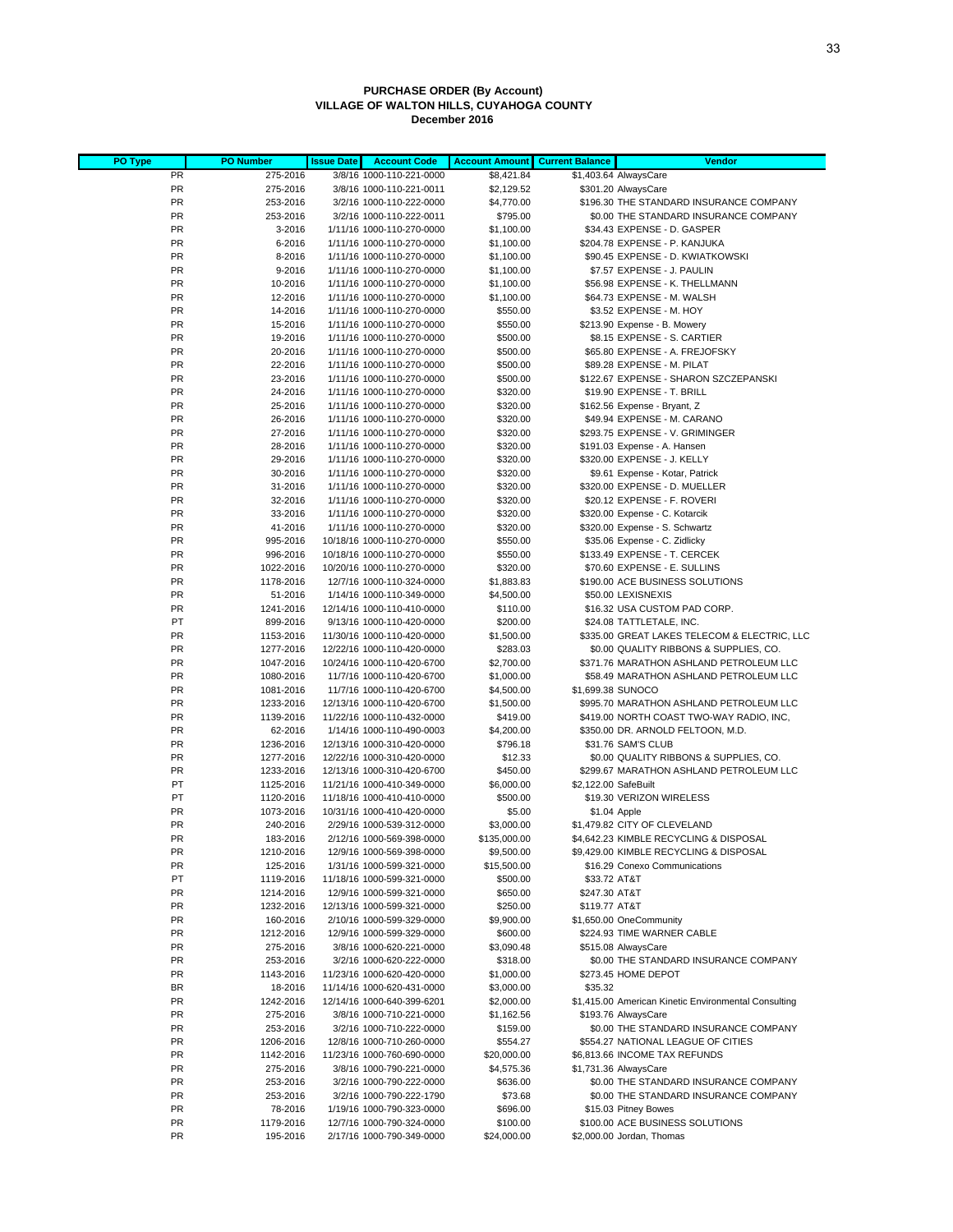#### **PURCHASE ORDER (By Account) VILLAGE OF WALTON HILLS, CUYAHOGA COUNTY December 2016**

| PO Type   | <b>PO Number</b> | <b>Issue Date</b> | <b>Account Code</b>        | <b>Account Amount</b> | <b>Current Balance</b> | <b>Vendor</b>                               |
|-----------|------------------|-------------------|----------------------------|-----------------------|------------------------|---------------------------------------------|
| <b>PR</b> | 1079-2016        |                   | 10/31/16 1000-790-349-0000 | \$4,000.00            |                        | \$2,212.04 ADP, LLC                         |
| PT        | 1154-2016        |                   | 11/30/16 1000-790-349-0000 | \$2,500.00            |                        | \$178.10 GASPAR SERVICES, LLC               |
| <b>PR</b> | 1169-2016        |                   | 11/30/16 1000-790-349-0000 | \$3,000.00            |                        | \$1,305.67 TCC TECHNOLOGY SOLUTIONS         |
| <b>PR</b> | 1191-2016        |                   | 12/8/16 1000-790-349-0000  | \$1,000.00            |                        | \$725.00 Associates in Lifestyle Management |
| <b>PR</b> | 1042-2016        |                   | 10/24/16 1000-790-391-0000 | \$1,500.00            |                        | \$395.87 First Merit                        |
| <b>PR</b> | 1255-2016        |                   | 12/19/16 1000-790-391-0000 | \$850.00              |                        | \$245.18 First Merit                        |
| <b>PR</b> | 333-2016         |                   | 4/1/16 1000-790-399-0000   | \$2,000.00            |                        | \$320.81 360 Transcription Corporation      |
| <b>PR</b> | 1277-2016        |                   | 12/22/16 1000-790-410-0000 | \$33.43               |                        | \$2.38 QUALITY RIBBONS & SUPPLIES, CO.      |
| <b>PR</b> | 275-2016         |                   | 3/8/16 2011-620-221-0000   | \$4,132.32            |                        | \$688.72 AlwaysCare                         |
| <b>PR</b> | 253-2016         |                   | 3/2/16 2011-620-222-0000   | \$1,113.00            |                        | \$0.00 THE STANDARD INSURANCE COMPANY       |
| <b>PR</b> | 34-2016          |                   | 1/11/16 2011-620-270-0000  | \$250.00              |                        | \$10.05 Expense - R. Kalman                 |
| <b>PR</b> | 35-2016          |                   | 1/11/16 2011-620-270-0000  | \$250.00              |                        | \$15.06 Expense - A. Canzoni                |
| <b>PR</b> | 38-2016          |                   | 1/11/16 2011-620-270-0000  | \$250.00              |                        | \$12.41 Expense - J. Haba                   |
| <b>PR</b> | 39-2016          |                   | 1/11/16 2011-620-270-0000  | \$250.00              |                        | \$5.08 Expense - J. Nutter                  |
| <b>PR</b> | 40-2016          |                   | 1/11/16 2011-620-270-0000  | \$250.00              |                        | \$3.08 Expense - B. Schroeder               |
| <b>PR</b> | 256-2016         |                   | 3/2/16 2011-620-270-0000   | \$250.00              |                        | \$5.02 Exp - B. Dziczkowski                 |
| <b>PR</b> | 72-2016          |                   | 1/15/16 2011-620-349-0000  | \$889.44              |                        | \$74.12 GUARDIAN ALARM                      |
| <b>BR</b> | 21-2016          |                   | 12/8/16 2011-620-420-0000  | \$4,500.00            | \$863.92               |                                             |
| <b>PR</b> | 1046-2016        |                   | 10/24/16 2011-620-420-6700 | \$2,000.00            |                        | \$681.35 MARATHON ASHLAND PETROLEUM LLC     |
| <b>PR</b> | 1233-2016        |                   | 12/13/16 2011-620-420-6700 | \$750.00              |                        | \$231.33 MARATHON ASHLAND PETROLEUM LLC     |
| <b>BR</b> | 13-2016          |                   | 8/8/16 2011-620-431-0000   | \$2,000.00            | \$1,264.31             |                                             |
| <b>BR</b> | 19-2016          |                   | 11/14/16 2011-620-433-0000 | \$3,000.00            | \$308.45               |                                             |
| <b>PR</b> | 932-2016         |                   | 9/27/16 2011-630-420-0000  | \$705.00              |                        | \$705.00 CHAGRIN PET & GARDEN SUPPLY        |
| <b>PR</b> | 1269-2016        |                   | 12/20/16 4901-800-349-0000 | \$1,500.00            |                        | \$1,500.00 Nature Stone                     |
| <b>PR</b> | 1278-2016        |                   | 12/22/16 4901-800-349-0000 | \$1,254.00            |                        | \$1,254.00 CHAGRIN VALLEY ENGINEERING, LTD. |
| <b>PR</b> | 1268-2016        |                   | 12/20/16 4901-800-530-0000 | \$6,000.00            |                        | \$6,000,00 Nature Stone                     |
| <b>PR</b> | 1281-2016        |                   | 12/28/16 4901-800-530-0000 | \$500.00              |                        | \$100.00 Aladdin's                          |
| <b>PR</b> | 1117-2016        |                   | 11/17/16 4901-800-550-0000 | \$100,000.00          |                        | \$100,000.00 LIBERTY FORD SOLON, INC.       |
| <b>PR</b> | 1149-2016        |                   | 11/23/16 4901-800-550-0000 | \$250.00              |                        | \$76.00 WATCH GUARD VIDEO                   |
| <b>PR</b> | 1028-2016        |                   | 10/21/16 4901-800-555-0000 | \$43,000.00           |                        | \$33,250.00 A & A Safety, Inc.              |
|           |                  |                   |                            |                       |                        |                                             |
|           |                  |                   |                            | <b>Total</b>          | \$196,035.90           |                                             |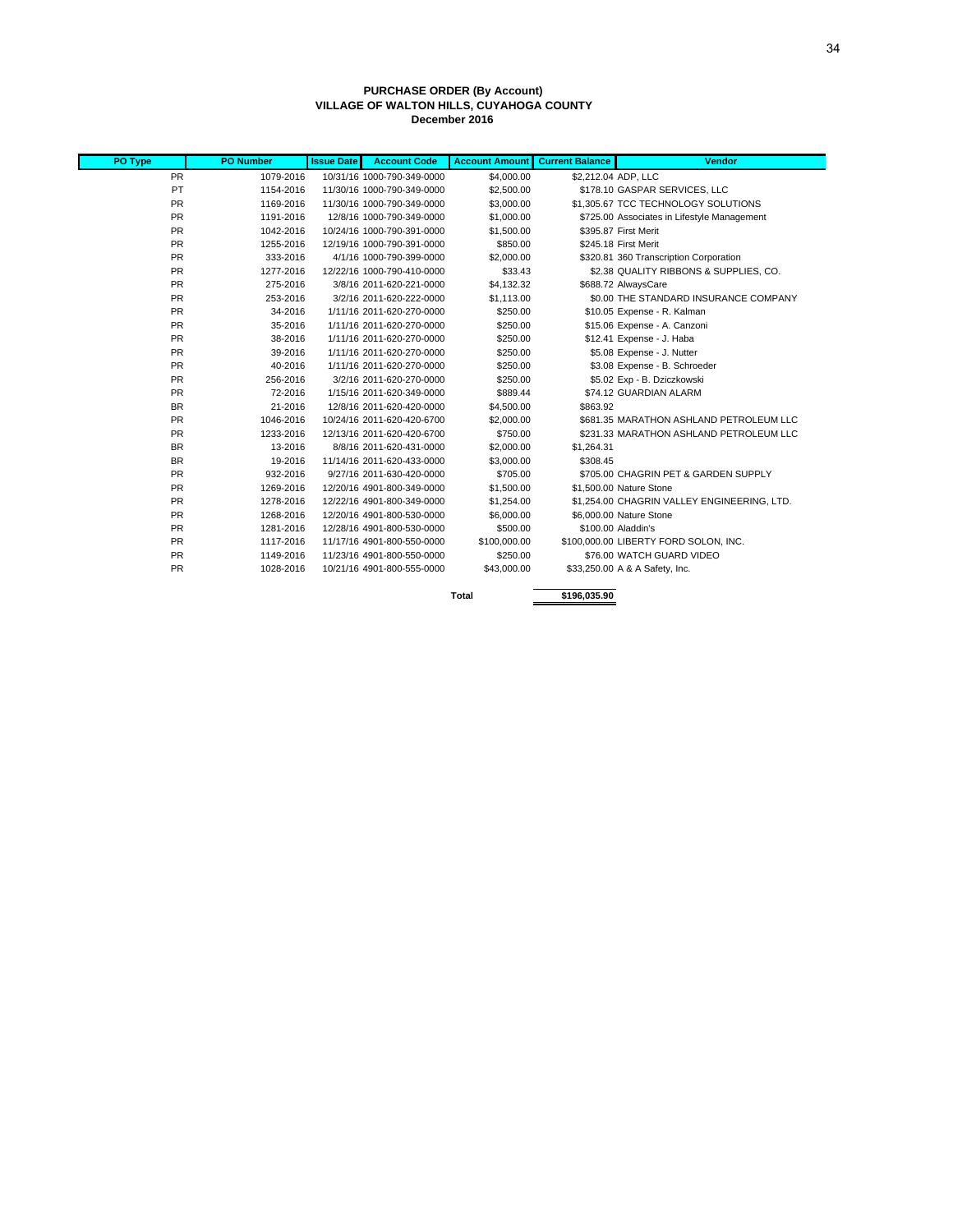#### **PURCHASE ORDER (By Vendor) VILLAGE OF WALTON HILLS, CUYAHOGA COUNTY December 2016**

| PO Type         | <b>PO Number</b>       | <b>Issue Date</b> | <b>Account Code</b>                                      | <b>Account Amount</b>      | <b>Current Balance</b> | Vendor                                                              |
|-----------------|------------------------|-------------------|----------------------------------------------------------|----------------------------|------------------------|---------------------------------------------------------------------|
| PR              | 333-2016               |                   | 4/1/16 1000-790-399-0000                                 | \$2,000.00                 |                        | \$320.81 360 Transcription Corporation                              |
| <b>PR</b>       | 1028-2016              |                   | 10/21/16 4901-800-555-0000                               | \$43,000.00                |                        | \$33,250.00 A & A Safety, Inc.                                      |
| <b>PR</b>       | 1178-2016              |                   | 12/7/16 1000-110-324-0000                                | \$1,883.83                 |                        | \$190.00 ACE BUSINESS SOLUTIONS                                     |
| <b>PR</b>       | 1179-2016              |                   | 12/7/16 1000-790-324-0000                                | \$100.00                   |                        | \$100.00 ACE BUSINESS SOLUTIONS                                     |
| PR<br><b>PR</b> | 1079-2016<br>1281-2016 |                   | 10/31/16 1000-790-349-0000<br>12/28/16 4901-800-530-0000 | \$4,000.00<br>\$500.00     |                        | \$2,212.04 ADP, LLC<br>\$100.00 Aladdin's                           |
| <b>PR</b>       | 275-2016               |                   | 3/8/16 1000-110-221-0000                                 | \$8,421.84                 |                        | \$1,403.64 AlwaysCare                                               |
| <b>PR</b>       | 275-2016               |                   | 3/8/16 1000-110-221-0011                                 | \$2,129.52                 |                        | \$301.20 AlwaysCare                                                 |
| PR              | 275-2016               |                   | 3/8/16 1000-620-221-0000                                 | \$3,090.48                 |                        | \$515.08 AlwaysCare                                                 |
| <b>PR</b>       | 275-2016               |                   | 3/8/16 1000-710-221-0000                                 | \$1,162.56                 |                        | \$193.76 AlwaysCare                                                 |
| PR              | 275-2016               |                   | 3/8/16 1000-790-221-0000                                 | \$4,575.36                 |                        | \$1,731.36 AlwaysCare                                               |
| <b>PR</b>       | 275-2016               |                   | 3/8/16 2011-620-221-0000                                 | \$4,132.32                 |                        | \$688.72 AlwaysCare                                                 |
| PR              | 1242-2016              |                   | 12/14/16 1000-640-399-6201                               | \$2,000.00                 |                        | \$1,415.00 American Kinetic Environmental Consulting                |
| PR              | 1073-2016              |                   | 10/31/16 1000-410-420-0000                               | \$5.00                     |                        | \$1.04 Apple                                                        |
| PR<br>PT        | 1191-2016<br>1119-2016 |                   | 12/8/16 1000-790-349-0000<br>11/18/16 1000-599-321-0000  | \$1,000.00<br>\$500.00     | \$33.72 AT&T           | \$725.00 Associates in Lifestyle Management                         |
| PR              | 1214-2016              |                   | 12/9/16 1000-599-321-0000                                | \$650.00                   | \$247.30 AT&T          |                                                                     |
| PR              | 1232-2016              |                   | 12/13/16 1000-599-321-0000                               | \$250.00                   | \$119.77 AT&T          |                                                                     |
| <b>PR</b>       | 932-2016               |                   | 9/27/16 2011-630-420-0000                                | \$705.00                   |                        | \$705.00 CHAGRIN PET & GARDEN SUPPLY                                |
| PR              | 1278-2016              |                   | 12/22/16 4901-800-349-0000                               | \$1,254.00                 |                        | \$1,254.00 CHAGRIN VALLEY ENGINEERING, LTD.                         |
| <b>PR</b>       | 240-2016               |                   | 2/29/16 1000-539-312-0000                                | \$3,000.00                 |                        | \$1,479.82 CITY OF CLEVELAND                                        |
| PR              | 125-2016               |                   | 1/31/16 1000-599-321-0000                                | \$15,500.00                |                        | \$16.29 Conexo Communications                                       |
| PR              | 62-2016                |                   | 1/14/16 1000-110-490-0003                                | \$4,200.00                 |                        | \$350.00 DR. ARNOLD FELTOON, M.D.                                   |
| PR              | 256-2016               |                   | 3/2/16 2011-620-270-0000                                 | \$250.00                   |                        | \$5.02 Exp - B. Dziczkowski                                         |
| PR<br>PR        | 35-2016<br>20-2016     |                   | 1/11/16 2011-620-270-0000<br>1/11/16 1000-110-270-0000   | \$250.00<br>\$500.00       |                        | \$15.06 Expense - A. Canzoni<br>\$65.80 EXPENSE - A. FREJOFSKY      |
| PR              | 28-2016                |                   | 1/11/16 1000-110-270-0000                                | \$320.00                   |                        | \$191.03 Expense - A. Hansen                                        |
| PR              | 15-2016                |                   | 1/11/16 1000-110-270-0000                                | \$550.00                   |                        | \$213.90 Expense - B. Mowery                                        |
| <b>PR</b>       | 40-2016                |                   | 1/11/16 2011-620-270-0000                                | \$250.00                   |                        | \$3.08 Expense - B. Schroeder                                       |
| PR              | 25-2016                |                   | 1/11/16 1000-110-270-0000                                | \$320.00                   |                        | \$162.56 Expense - Bryant, Z                                        |
| <b>PR</b>       | 33-2016                |                   | 1/11/16 1000-110-270-0000                                | \$320.00                   |                        | \$320.00 Expense - C. Kotarcik                                      |
| PR              | 995-2016               |                   | 10/18/16 1000-110-270-0000                               | \$550.00                   |                        | \$35.06 Expense - C. Zidlicky                                       |
| <b>PR</b>       | 3-2016                 |                   | 1/11/16 1000-110-270-0000                                | \$1,100.00                 |                        | \$34.43 EXPENSE - D. GASPER                                         |
| PR              | 8-2016                 |                   | 1/11/16 1000-110-270-0000                                | \$1,100.00                 |                        | \$90.45 EXPENSE - D. KWIATKOWSKI                                    |
| <b>PR</b><br>PR | 31-2016<br>1022-2016   |                   | 1/11/16 1000-110-270-0000<br>10/20/16 1000-110-270-0000  | \$320.00<br>\$320.00       |                        | \$320.00 EXPENSE - D. MUELLER<br>\$70.60 EXPENSE - E. SULLINS       |
| <b>PR</b>       | 32-2016                |                   | 1/11/16 1000-110-270-0000                                | \$320.00                   |                        | \$20.12 EXPENSE - F. ROVERI                                         |
| PR              | 38-2016                |                   | 1/11/16 2011-620-270-0000                                | \$250.00                   |                        | \$12.41 Expense - J. Haba                                           |
| PR              | 29-2016                |                   | 1/11/16 1000-110-270-0000                                | \$320.00                   |                        | \$320.00 EXPENSE - J. KELLY                                         |
| PR              | 39-2016                |                   | 1/11/16 2011-620-270-0000                                | \$250.00                   |                        | \$5.08 Expense - J. Nutter                                          |
| PR              | 9-2016                 |                   | 1/11/16 1000-110-270-0000                                | \$1,100.00                 |                        | \$7.57 EXPENSE - J. PAULIN                                          |
| <b>PR</b>       | 10-2016                |                   | 1/11/16 1000-110-270-0000                                | \$1,100.00                 |                        | \$56.98 EXPENSE - K. THELLMANN                                      |
| PR<br><b>PR</b> | 30-2016<br>26-2016     |                   | 1/11/16 1000-110-270-0000<br>1/11/16 1000-110-270-0000   | \$320.00<br>\$320.00       |                        | \$9.61 Expense - Kotar, Patrick<br>\$49.94 EXPENSE - M. CARANO      |
| PR              | 14-2016                |                   | 1/11/16 1000-110-270-0000                                | \$550.00                   |                        | \$3.52 EXPENSE - M. HOY                                             |
| PR              | 22-2016                |                   | 1/11/16 1000-110-270-0000                                | \$500.00                   |                        | \$89.28 EXPENSE - M. PILAT                                          |
| PR              | 12-2016                |                   | 1/11/16 1000-110-270-0000                                | \$1,100.00                 |                        | \$64.73 EXPENSE - M. WALSH                                          |
| <b>PR</b>       | 6-2016                 |                   | 1/11/16 1000-110-270-0000                                | \$1,100.00                 |                        | \$204.78 EXPENSE - P. KANJUKA                                       |
| PR              | 34-2016                |                   | 1/11/16 2011-620-270-0000                                | \$250.00                   |                        | \$10.05 Expense - R. Kalman                                         |
| PR              | 19-2016                |                   | 1/11/16 1000-110-270-0000                                | \$500.00                   |                        | \$8.15 EXPENSE - S. CARTIER                                         |
| PR              | 41-2016                |                   | 1/11/16 1000-110-270-0000                                | \$320.00                   |                        | \$320.00 Expense - S. Schwartz                                      |
| PR<br><b>PR</b> | 23-2016<br>24-2016     |                   | 1/11/16 1000-110-270-0000<br>1/11/16 1000-110-270-0000   | \$500.00<br>\$320.00       |                        | \$122.67 EXPENSE - SHARON SZCZEPANSKI<br>\$19.90 EXPENSE - T. BRILL |
| <b>PR</b>       | 996-2016               |                   | 10/18/16 1000-110-270-0000                               | \$550.00                   |                        | \$133.49 EXPENSE - T. CERCEK                                        |
| <b>PR</b>       | 27-2016                |                   | 1/11/16 1000-110-270-0000                                | \$320.00                   |                        | \$293.75 EXPENSE - V. GRIMINGER                                     |
| <b>PR</b>       | 1042-2016              |                   | 10/24/16 1000-790-391-0000                               | \$1,500.00                 |                        | \$395.87 First Merit                                                |
| <b>PR</b>       | 1255-2016              |                   | 12/19/16 1000-790-391-0000                               | \$850.00                   |                        | \$245.18 First Merit                                                |
| PT              | 1154-2016              |                   | 11/30/16 1000-790-349-0000                               | \$2,500.00                 |                        | \$178.10 GASPAR SERVICES, LLC                                       |
| <b>PR</b>       | 1153-2016              |                   | 11/30/16 1000-110-420-0000                               | \$1,500.00                 |                        | \$335.00 GREAT LAKES TELECOM & ELECTRIC, LLC                        |
| <b>PR</b>       | 72-2016                |                   | 1/15/16 2011-620-349-0000                                | \$889.44                   |                        | \$74.12 GUARDIAN ALARM                                              |
| <b>PR</b>       | 1143-2016              |                   | 11/23/16 1000-620-420-0000                               | \$1,000.00                 |                        | \$273.45 HOME DEPOT                                                 |
| <b>PR</b><br>PR | 1142-2016<br>195-2016  |                   | 11/23/16 1000-760-690-0000<br>2/17/16 1000-790-349-0000  | \$20,000.00<br>\$24,000.00 |                        | \$6,813.66 INCOME TAX REFUNDS<br>\$2,000.00 Jordan, Thomas          |
| <b>PR</b>       | 183-2016               |                   | 2/12/16 1000-569-398-0000                                | \$135,000.00               |                        | \$4,642.23 KIMBLE RECYCLING & DISPOSAL                              |
| <b>PR</b>       | 1210-2016              |                   | 12/9/16 1000-569-398-0000                                | \$9,500.00                 |                        | \$9,429.00 KIMBLE RECYCLING & DISPOSAL                              |
| <b>PR</b>       | 51-2016                |                   | 1/14/16 1000-110-349-0000                                | \$4,500.00                 |                        | \$50.00 LEXISNEXIS                                                  |
| <b>PR</b>       | 1117-2016              |                   | 11/17/16 4901-800-550-0000                               | \$100,000.00               |                        | \$100,000.00 LIBERTY FORD SOLON, INC.                               |
| PR              | 1047-2016              |                   | 10/24/16 1000-110-420-6700                               | \$2,700.00                 |                        | \$371.76 MARATHON ASHLAND PETROLEUM LLC                             |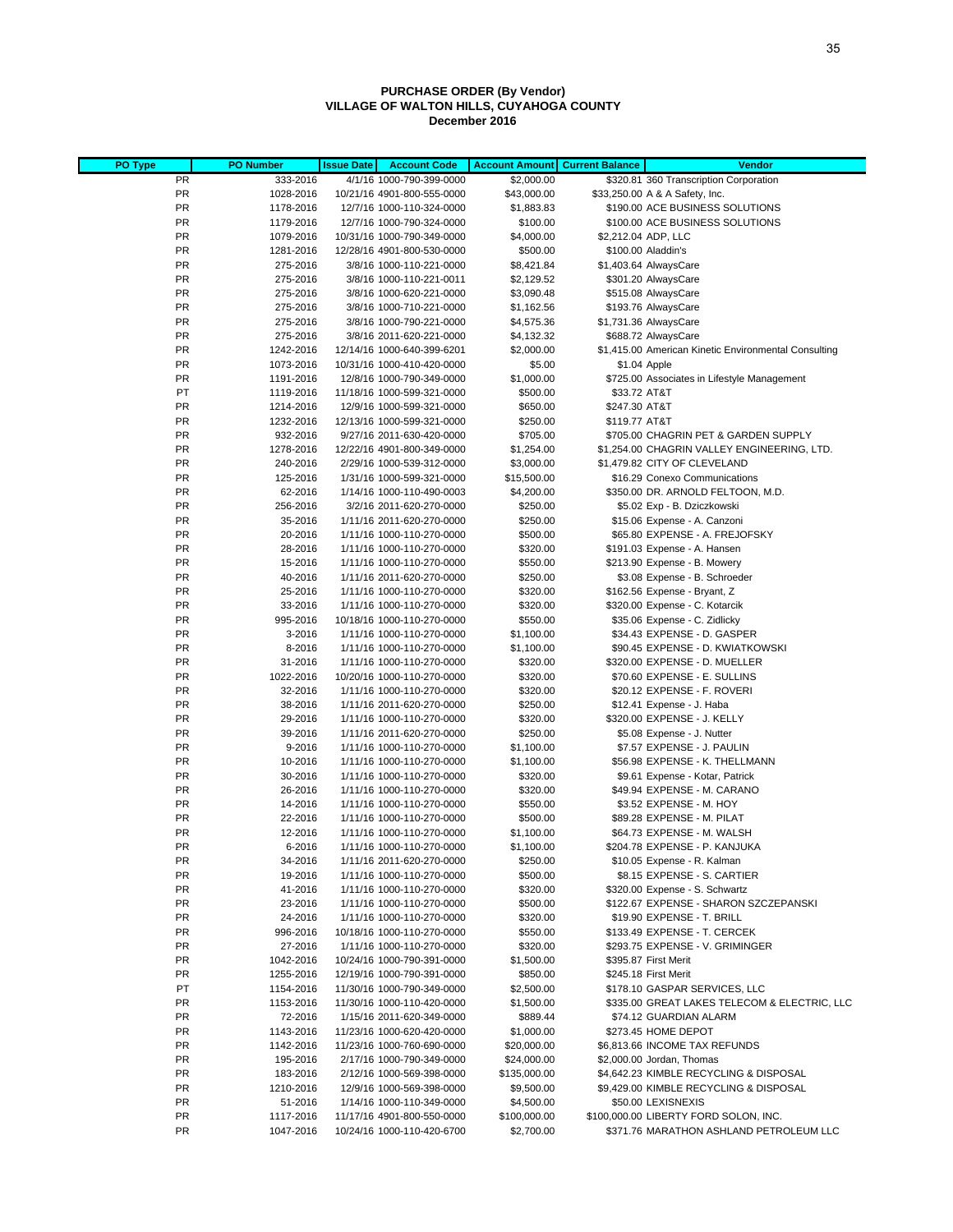#### **PURCHASE ORDER (By Vendor) VILLAGE OF WALTON HILLS, CUYAHOGA COUNTY December 2016**

| PO Type   | <b>PO Number</b> | <b>Issue Date</b> | <b>Account Code</b>        | <b>Account Amount</b> | <b>Current Balance</b> | <b>Vendor</b>                            |
|-----------|------------------|-------------------|----------------------------|-----------------------|------------------------|------------------------------------------|
| <b>PR</b> | 1080-2016        |                   | 11/7/16 1000-110-420-6700  | \$1,000.00            |                        | \$58.49 MARATHON ASHLAND PETROLEUM LLC   |
| PR        | 1233-2016        |                   | 12/13/16 1000-110-420-6700 | \$1,500.00            |                        | \$995.70 MARATHON ASHLAND PETROLEUM LLC  |
| PR        | 1233-2016        |                   | 12/13/16 1000-310-420-6700 | \$450.00              |                        | \$299.67 MARATHON ASHLAND PETROLEUM LLC  |
| PR        | 1046-2016        |                   | 10/24/16 2011-620-420-6700 | \$2,000.00            |                        | \$681.35 MARATHON ASHLAND PETROLEUM LLC  |
| PR        | 1233-2016        |                   | 12/13/16 2011-620-420-6700 | \$750.00              |                        | \$231.33 MARATHON ASHLAND PETROLEUM LLC  |
| PR        | 1206-2016        |                   | 12/8/16 1000-710-260-0000  | \$554.27              |                        | \$554.27 NATIONAL LEAGUE OF CITIES       |
| PR        | 1269-2016        |                   | 12/20/16 4901-800-349-0000 | \$1,500.00            |                        | \$1,500.00 Nature Stone                  |
| PR        | 1268-2016        |                   | 12/20/16 4901-800-530-0000 | \$6,000.00            |                        | \$6,000.00 Nature Stone                  |
| PR        | 1139-2016        |                   | 11/22/16 1000-110-432-0000 | \$419.00              |                        | \$419.00 NORTH COAST TWO-WAY RADIO, INC. |
| PR        | 160-2016         |                   | 2/10/16 1000-599-329-0000  | \$9,900.00            |                        | \$1,650.00 OneCommunity                  |
| PR        | 78-2016          |                   | 1/19/16 1000-790-323-0000  | \$696.00              |                        | \$15.03 Pitney Bowes                     |
| PR        | 1277-2016        |                   | 12/22/16 1000-110-420-0000 | \$283.03              |                        | \$0.00 QUALITY RIBBONS & SUPPLIES, CO.   |
| PR        | 1277-2016        |                   | 12/22/16 1000-310-420-0000 | \$12.33               |                        | \$0.00 QUALITY RIBBONS & SUPPLIES, CO.   |
| PR        | 1277-2016        |                   | 12/22/16 1000-790-410-0000 | \$33.43               |                        | \$2.38 QUALITY RIBBONS & SUPPLIES, CO.   |
| PT        | 1125-2016        |                   | 11/21/16 1000-410-349-0000 | \$6,000.00            | \$2.122.00 SafeBuilt   |                                          |
| PR        | 1236-2016        |                   | 12/13/16 1000-310-420-0000 | \$796.18              |                        | \$31.76 SAM'S CLUB                       |
| PR        | 1081-2016        |                   | 11/7/16 1000-110-420-6700  | \$4,500.00            |                        | \$1,699.38 SUNOCO                        |
| PT        | 899-2016         |                   | 9/13/16 1000-110-420-0000  | \$200.00              |                        | \$24.08 TATTLETALE, INC.                 |
| PR        | 1169-2016        |                   | 11/30/16 1000-790-349-0000 | \$3,000.00            |                        | \$1.305.67 TCC TECHNOLOGY SOLUTIONS      |
| PR        | 253-2016         |                   | 3/2/16 1000-110-222-0000   | \$4,770.00            |                        | \$196.30 THE STANDARD INSURANCE COMPANY  |
| PR        | 253-2016         |                   | 3/2/16 1000-110-222-0011   | \$795.00              |                        | \$0.00 THE STANDARD INSURANCE COMPANY    |
| PR        | 253-2016         |                   | 3/2/16 1000-620-222-0000   | \$318.00              |                        | \$0.00 THE STANDARD INSURANCE COMPANY    |
| PR        | 253-2016         |                   | 3/2/16 1000-710-222-0000   | \$159.00              |                        | \$0.00 THE STANDARD INSURANCE COMPANY    |
| PR        | 253-2016         |                   | 3/2/16 1000-790-222-0000   | \$636.00              |                        | \$0.00 THE STANDARD INSURANCE COMPANY    |
| PR        | 253-2016         |                   | 3/2/16 1000-790-222-1790   | \$73.68               |                        | \$0.00 THE STANDARD INSURANCE COMPANY    |
| PR        | 253-2016         |                   | 3/2/16 2011-620-222-0000   | \$1,113.00            |                        | \$0.00 THE STANDARD INSURANCE COMPANY    |
| PR        | 1212-2016        |                   | 12/9/16 1000-599-329-0000  | \$600.00              |                        | \$224.93 TIME WARNER CABLE               |
| PR        | 1241-2016        |                   | 12/14/16 1000-110-410-0000 | \$110.00              |                        | \$16.32 USA CUSTOM PAD CORP.             |
| PT        | 1120-2016        |                   | 11/18/16 1000-410-410-0000 | \$500.00              |                        | \$19.30 VERIZON WIRELESS                 |
| PR        | 1149-2016        |                   | 11/23/16 4901-800-550-0000 | \$250.00              |                        | \$76.00 WATCH GUARD VIDEO                |
| <b>BR</b> | 18-2016          |                   | 11/14/16 1000-620-431-0000 | \$3,000.00            | \$35.32                |                                          |
| <b>BR</b> | 21-2016          |                   | 12/8/16 2011-620-420-0000  | \$4,500.00            | \$863.92               |                                          |
| <b>BR</b> | 13-2016          |                   | 8/8/16 2011-620-431-0000   | \$2,000.00            | \$1,264.31             |                                          |
| <b>BR</b> | 19-2016          |                   | 11/14/16 2011-620-433-0000 | \$3,000.00            | \$308.45               |                                          |
|           |                  |                   |                            | <b>Total</b>          | \$196,035.90           |                                          |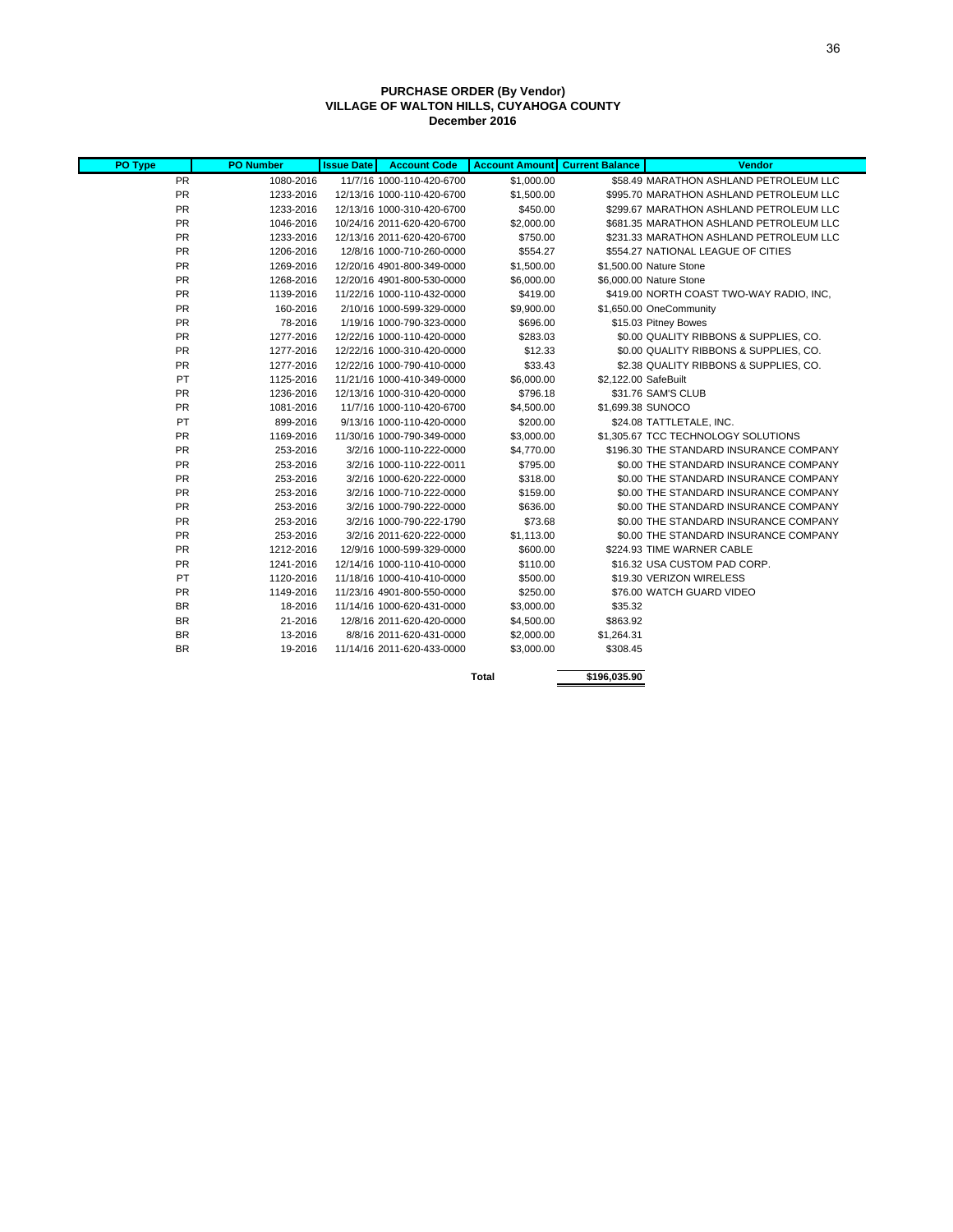## **Village of Walton Hills 9903 Fund Analysis**

|                                        | Benev't<br><b>Fund</b> | Animal<br><b>Fund</b> | Lawn<br>Care | Snow<br><b>Plowing</b> | UH<br><b>Health</b><br><b>Screen</b> | <b>Other</b> | <b>Total</b> |
|----------------------------------------|------------------------|-----------------------|--------------|------------------------|--------------------------------------|--------------|--------------|
| Beg Balance Jan 1, 2016                | 4,834.68               | 517.39                | (245.60)     |                        | $(179.00)$ 1,025.00                  | 0.00         | 5,952.47     |
| 2016 Revenues                          | 1,877.00               |                       | 23,174.70    | 9,744.00               |                                      | 10.00        | 34,805.70    |
| 2016 Expenditures                      |                        |                       |              |                        |                                      |              |              |
| <b>Benevolent</b>                      | 731.99                 |                       |              |                        |                                      |              | 731.99       |
| <u>Animal</u>                          |                        | 520.00                |              |                        |                                      |              | 520.00       |
| <b>Lawn Care</b>                       |                        |                       | 22,500.00    | 9,744.00               |                                      |              | 32,244.00    |
| <b>Snow Plowing</b>                    |                        |                       |              |                        |                                      |              | 0.00         |
| <b>Total Expenditures</b>              | 731.99                 | 520.00                | 22,500.00    | 9,744.00               | 0.00                                 | 0.00         | 33,495.99    |
| <b>Balance as of December 31, 2016</b> | 5,979.69               | (2.61)                | 429.10       |                        | $(179.00)$ 1,025.00                  | 10.00        | 7,262.18     |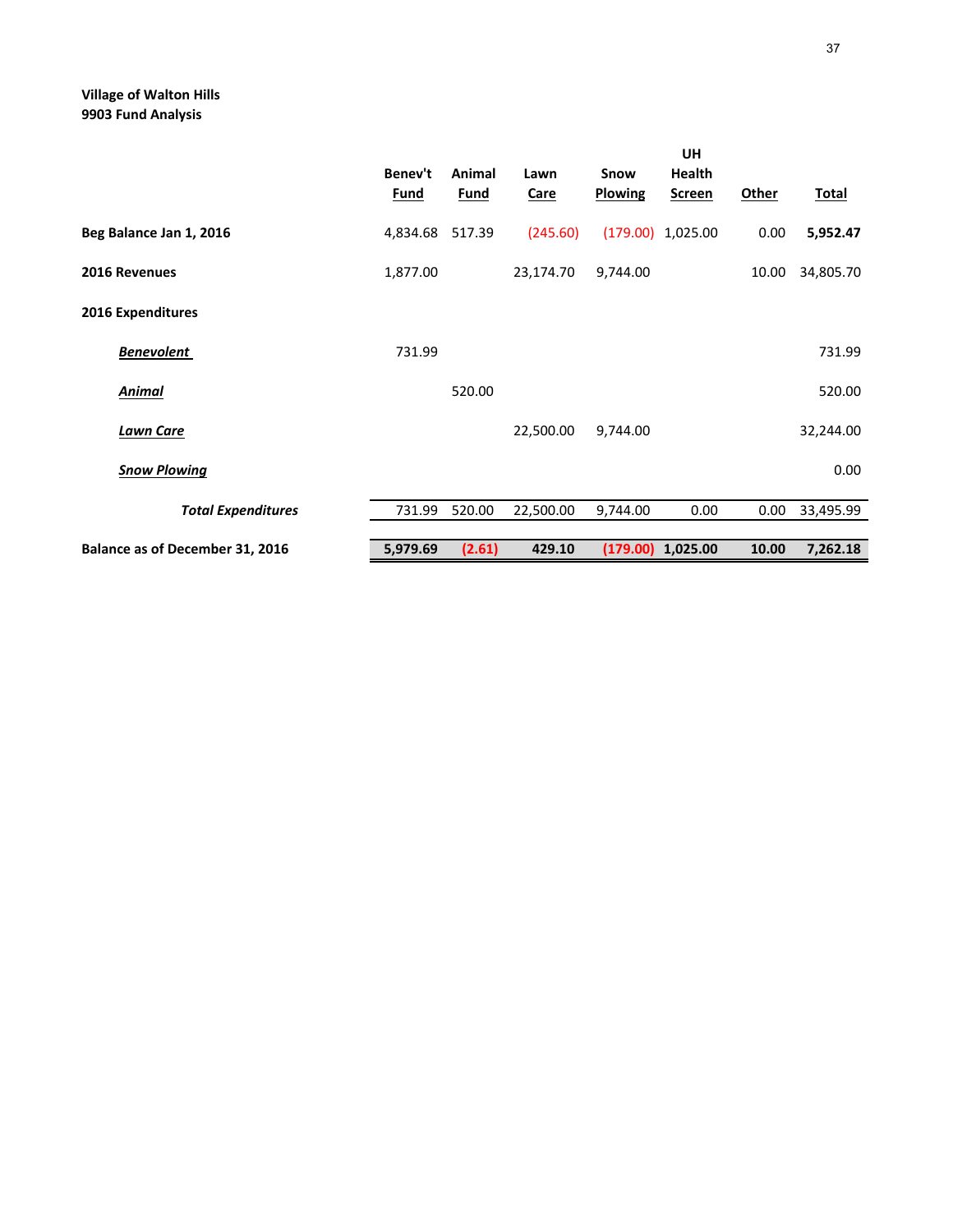### **Village of Walton Hills Benevolent Fund**

|                                                  |                               |                     | Warrant/  |                        |                 |                |
|--------------------------------------------------|-------------------------------|---------------------|-----------|------------------------|-----------------|----------------|
|                                                  |                               | Receipt #           | Charge #  | <u>Revenues</u>        | <b>Expenses</b> | <b>Balance</b> |
| <b>Event Related</b>                             |                               |                     |           |                        |                 |                |
| Irish Dinner<br>Irish Dinner                     | Gusti                         | 81-2012             | 28150     | \$1,238.00             | \$75.00         |                |
| Irish Dinner                                     | K & K Meats                   |                     | 28151     |                        | \$488.00        |                |
|                                                  | Sam's Club                    |                     | 28213     |                        | \$45.36         |                |
| Irish Dinner                                     |                               |                     |           |                        |                 |                |
| 50+ Christmas Luncheon                           |                               | 472-2012            |           | \$368.00               |                 |                |
| 50+ Christmas Luncheon<br>50+ Christmas Luncheon |                               | 77-2013<br>253-2013 |           | \$50.00                |                 |                |
| 50+ Christmas Luncheon                           |                               |                     |           | \$22.00<br>\$25.00     |                 |                |
| Violinist                                        | Mary Beth Ions                | 287-2013            | 29618     |                        | \$200.00        |                |
| Violinist                                        | Sam's Club                    |                     | 29674     |                        | \$93.84         |                |
| Violinist                                        |                               |                     |           | \$150.00               |                 |                |
|                                                  | <b>Various Deposits</b>       | 280-2013            |           | \$20.00                |                 |                |
| Violinist                                        |                               |                     |           |                        |                 |                |
| HoeDown<br>Amish Humor                           | Dale Godbey<br>K & K Meats    |                     |           |                        | \$100.00        |                |
| Amish Humor                                      |                               | 391-2015            |           |                        | \$391.59        |                |
|                                                  |                               |                     |           | \$506.00<br>\$2,379.00 | \$1,393.79      | \$985.21       |
|                                                  |                               |                     |           |                        |                 |                |
| <b>Non Event Related</b>                         |                               |                     |           |                        |                 |                |
| <b>Revenues</b>                                  |                               |                     |           |                        |                 |                |
|                                                  | 2012 Deposits                 | Various             |           | \$1,803.00             |                 |                |
|                                                  | 2013 Deposits                 | Various             |           | \$2,222.00             |                 |                |
|                                                  | 2014 Deposits                 | Various             |           | \$1,193.00             |                 |                |
|                                                  |                               | Adjust              |           | \$2.00                 |                 |                |
|                                                  | 2015 Deposits                 | Various             |           | \$1,353.20             |                 |                |
|                                                  | 2016 Deposits                 | Various             |           | \$1,877.00             |                 |                |
| <b>Expenditures</b>                              |                               |                     |           |                        |                 |                |
|                                                  | Giant Eagle                   |                     | 191-2012  |                        | \$50.00         |                |
|                                                  | Sam's Club (6/8 - 7/3)        |                     | 28464     |                        | \$346.52        |                |
|                                                  | Aldi                          |                     | 29053     |                        | \$75.00         |                |
|                                                  | Aldi & Marc's                 |                     | 29245     |                        | \$200.00        |                |
|                                                  | <b>Giant Eagle</b>            |                     | 248-2013  |                        | \$100.00        |                |
|                                                  | Gift Cards                    |                     | 29548     |                        | \$200.00        |                |
|                                                  | Marc's & Giant Eagle          |                     | 29822     |                        | \$400.00        |                |
|                                                  | Target                        |                     | 961-2013  |                        | \$251.94        |                |
|                                                  | Target                        |                     | 954-2014  |                        | \$206.18        |                |
|                                                  | Kohl's                        |                     | 1016-2013 |                        | \$85.77         |                |
|                                                  | WalMart                       |                     | 1016-2013 |                        | \$60.64         |                |
|                                                  | Gift Cards                    |                     | 30135     |                        | \$250.00        |                |
|                                                  | Sam's Club                    |                     | 30645     |                        | \$68.81         |                |
|                                                  | <b>Giant Eagle</b>            |                     | 97-2015   |                        | \$60.00         |                |
|                                                  | <b>Giant Eagle</b>            |                     |           |                        | \$205.00        |                |
|                                                  | <b>Giant Eagle</b>            |                     | 608-2015  |                        | \$100.00        |                |
|                                                  | <b>Oriental Trading</b>       |                     | 698-2015  |                        | \$63.87         |                |
|                                                  | Giant Eagle                   |                     | 2011-2016 |                        | \$200.00        |                |
|                                                  | <b>Giant Eagle</b>            |                     | 361-2016  |                        | \$100.00        |                |
|                                                  | <b>Giant Eagle</b>            |                     | 665-2016  |                        | \$201.99        |                |
|                                                  | <b>Giant Eagle</b>            |                     | 841-2016  |                        | \$100.00        |                |
|                                                  | <b>Giant Eagle</b>            |                     | 1049-2016 |                        | \$130.00        |                |
|                                                  | Total Revenues & Expenditures |                     |           | \$8,450.20             | \$3,455.72      | \$4,994.48     |

**UAN Balance (Fund 9903) \$5,979.69**

**Benevolent Balance \$5,979.69**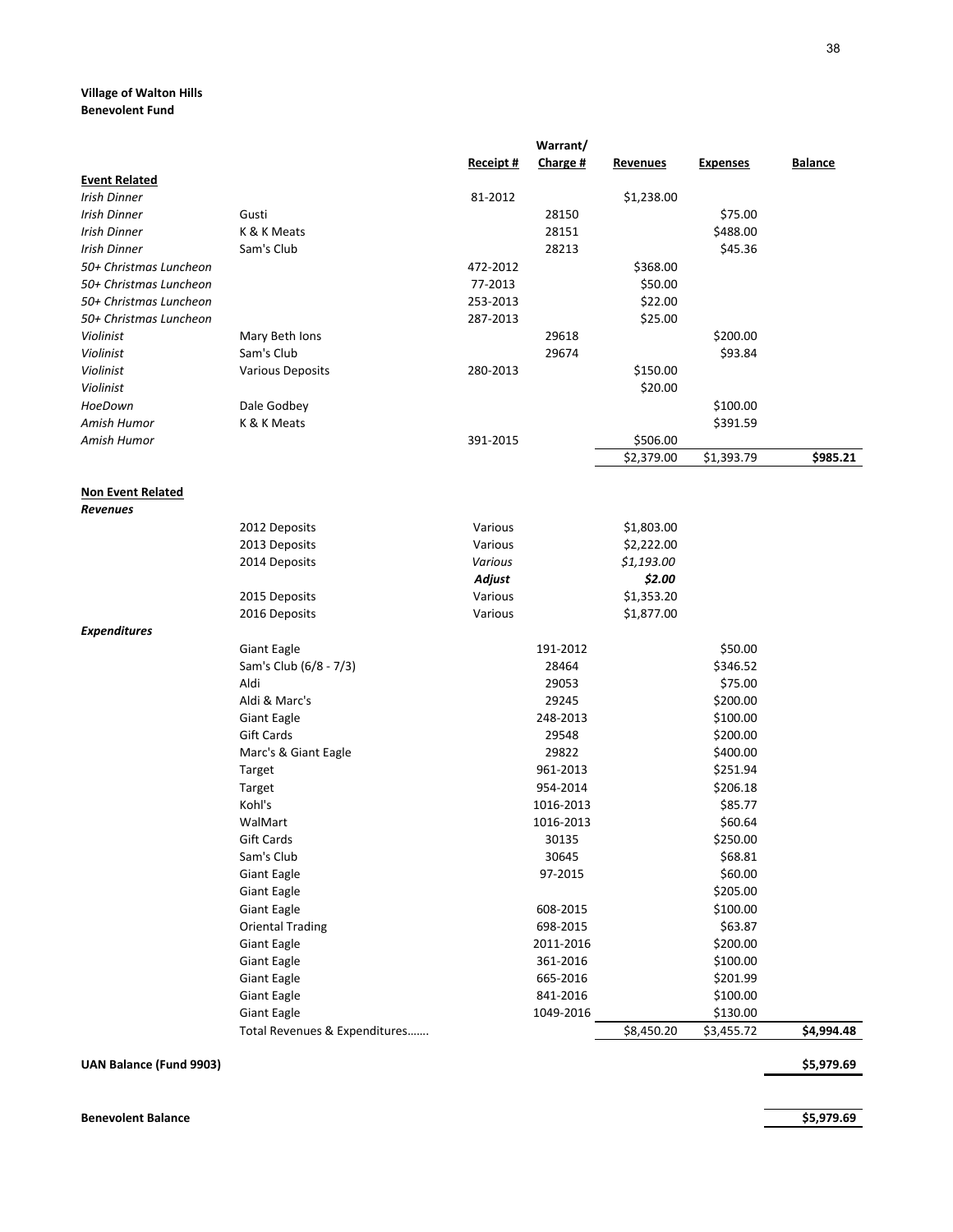| <b>Village of Walton Hills</b>                             |               |                                               |                |                       |                                                                 |                                                                   |                                                |                                  |
|------------------------------------------------------------|---------------|-----------------------------------------------|----------------|-----------------------|-----------------------------------------------------------------|-------------------------------------------------------------------|------------------------------------------------|----------------------------------|
| <b>Capital Projects 2016</b>                               |               |                                               | <b>Budget</b>  |                       |                                                                 | <b>Cash Paid Out</b>                                              | <b>Contracts</b>                               |                                  |
| <b>Prepared by BPT</b>                                     |               | <b>Prior Year Carry</b><br><b>Over Budget</b> | <b>Decerts</b> | 2016<br><b>Budget</b> | <b>Expenses</b><br><b>Utilizing Prior</b><br><b>Year Budget</b> | <b>Expenses</b><br><b>Utilizing Current</b><br><b>Year Budget</b> | <b>Purchase</b><br>Order<br><b>Encumberenc</b> | <b>Unspent</b><br><b>Balance</b> |
| <b>Project Description</b>                                 |               |                                               |                |                       |                                                                 |                                                                   | es                                             |                                  |
| <b>Alexander Road</b>                                      |               |                                               |                |                       |                                                                 |                                                                   |                                                |                                  |
| Village of Oakwood                                         |               | 269,007.82                                    | (51, 297.81)   |                       | 217,710.01                                                      |                                                                   |                                                |                                  |
|                                                            | <b>Totals</b> | 269,007.82                                    | (51, 297.81)   | 0.00                  | 217,710.01                                                      | 0.00                                                              | 0.00                                           | 0.00                             |
| Sewer (Independence & Alexander)                           |               |                                               |                |                       |                                                                 |                                                                   |                                                |                                  |
| Longo                                                      |               | 600.00                                        | (600.00)       |                       |                                                                 |                                                                   |                                                |                                  |
|                                                            | <b>Totals</b> | 600.00                                        | (600.00)       | 0.00                  | 0.00                                                            | 0.00                                                              | 0.00                                           | 0.00                             |
| <b>Village Hall Parking Lot</b>                            |               |                                               |                |                       |                                                                 |                                                                   |                                                |                                  |
| Perrin Ashphalt                                            |               | 0.00                                          |                | 97,400.00             |                                                                 | 97,330.28                                                         |                                                |                                  |
|                                                            | <b>Totals</b> | 0.00                                          |                | 97,400.00             | 0.00                                                            | 97,330.28                                                         | 0.00                                           | 69.72                            |
| 2014 Pavement Marking Program                              |               |                                               |                |                       |                                                                 |                                                                   |                                                |                                  |
| Aero-Mark, Inc (2014-27 \$18,987)                          |               | ,587.80                                       | (1,587.80)     |                       |                                                                 |                                                                   |                                                |                                  |
|                                                            | <b>Totals</b> | 1,587.80                                      | (1, 587.80)    | 0.00                  | 0.00                                                            | 0.00                                                              | 0.00                                           | (0.00)                           |
| <b>Sagamore Road Project</b>                               |               |                                               |                |                       |                                                                 |                                                                   |                                                |                                  |
| Fabrizi                                                    |               | 11,487.77                                     |                |                       |                                                                 |                                                                   |                                                |                                  |
| Ronyak                                                     |               | 187,773.27                                    | (93,056.57)    |                       | 106,204.47                                                      |                                                                   |                                                |                                  |
|                                                            | <b>Totals</b> | 199,261.04                                    | (93,056.57)    | 0.00                  | 106,204.47                                                      | 0.00                                                              | 0.00                                           | 0.00                             |
| <b>Beautification of Intersections</b>                     |               |                                               |                |                       |                                                                 |                                                                   |                                                |                                  |
| 43rd Street Lighting (Multiple corners)                    |               |                                               |                | 26,000.00             |                                                                 | 810.00                                                            |                                                |                                  |
| <b>Brain James</b>                                         |               |                                               |                |                       |                                                                 | 962.50                                                            |                                                |                                  |
| <b>Central Graphics</b>                                    |               |                                               |                |                       |                                                                 | 2,224.00                                                          |                                                |                                  |
| D Peterman Landscaping                                     |               | 7,950.00                                      | (7,950.00)     |                       |                                                                 |                                                                   |                                                |                                  |
| D Peterman Landscaping - Oakwood Border                    |               |                                               |                |                       |                                                                 | 10,152.63                                                         |                                                |                                  |
| D Peterman Landscaping - Sagamore/Dunham                   |               |                                               |                |                       |                                                                 | 6,500.00                                                          |                                                |                                  |
| D Peterman Landscaping - Multiple Areas                    | <b>Totals</b> | 7,950.00                                      | (7,950.00)     | 26,000.00             | 0.00                                                            | 5,300.00<br>25,949.13                                             | 0.00                                           | 50.87                            |
|                                                            |               |                                               |                |                       |                                                                 |                                                                   |                                                |                                  |
| Dellwood/McClellan Water Main Replacement                  |               |                                               |                |                       |                                                                 |                                                                   |                                                |                                  |
| <b>Noce Enterprises</b>                                    |               | 0.00                                          |                | 29,870.00             |                                                                 | 29,862.54                                                         |                                                |                                  |
|                                                            | <b>Totals</b> | 0.00                                          |                | 29,870.00             | 0.00                                                            | 29,862.54                                                         | 0.00                                           | 7.46                             |
|                                                            |               |                                               |                |                       |                                                                 |                                                                   |                                                |                                  |
| <b>Recreation Center</b><br>Dollar Bank (building payment) |               | 0.00                                          |                | 450,650.00            |                                                                 | 450,628.06                                                        |                                                |                                  |
|                                                            | <b>Totals</b> | 0.00                                          |                | 450,650.00            | 0.00                                                            | 450,628.06                                                        | 0.00                                           | 21.94                            |
|                                                            |               |                                               |                |                       |                                                                 |                                                                   |                                                |                                  |
| 2016 Pavement Marking Program                              |               |                                               |                |                       |                                                                 |                                                                   |                                                |                                  |
| A&A Safety                                                 |               | 0.00                                          |                | 33,250.00             |                                                                 |                                                                   | 33,250.00                                      |                                  |
|                                                            | <b>Totals</b> | 0.00                                          |                | 33,250.00             | 0.00                                                            | 0.00                                                              | 33,250.00                                      | 0.00                             |

| 2016 Crack Sealing Program                  |               |          |            |            |          |           |            |       |
|---------------------------------------------|---------------|----------|------------|------------|----------|-----------|------------|-------|
| <b>Specialized Contruction</b>              |               | 0.00     |            | 58,850.00  |          | 58,850.00 |            |       |
|                                             | <b>Totals</b> | 0.00     |            | 58,850.00  | 0.00     | 58,850.00 | 0.00       | 0.00  |
|                                             |               |          |            |            |          |           |            |       |
| <b>Road Widening - Northfield/Alexander</b> |               |          |            |            |          |           |            |       |
| <b>TC Construction</b>                      |               | 0.00     |            | 18,400.00  |          | 18,400.00 |            |       |
|                                             | <b>Totals</b> | 0.00     |            | 18,400.00  | 0.00     | 18,400.00 | 0.00       | 0.00  |
| <b>Sagamore Road Drainage</b>               |               |          |            |            |          |           |            |       |
| <b>Toaz Construction</b>                    |               | 0.00     |            | 11,000.00  |          | 11,000.00 |            |       |
|                                             | <b>Totals</b> | 0.00     |            | 11,000.00  | 0.00     | 11,000.00 | 0.00       | 0.00  |
|                                             |               |          |            |            |          |           |            |       |
| <b>Police</b>                               |               |          |            |            |          |           |            |       |
| BC PO 2-2015                                |               | 1,247.00 | (1,247.00) | 129,300.00 |          |           |            |       |
| Central Graphics (7415 Graphics)            |               |          |            |            |          | 550.00    |            |       |
| GovDeals - Ford Crown Vic Interceptor       |               |          |            |            |          | 4,393.12  |            |       |
| <b>Liberty Ford - Police Cruisers</b>       |               |          |            |            |          |           | 100,000.00 |       |
| SA-SO - Temp. Flashing Signs                |               |          |            |            |          | 6,434.25  |            |       |
| <b>Solar Traffic Systems</b>                |               |          |            |            |          | 4,600.00  |            |       |
| Traffic Logix - Flashing Speed Signs        |               |          |            |            |          | 12,327.00 |            |       |
| Watch Guard Video (Cameras)                 |               | 853.00   | (853.00)   |            |          | 876.00    | 76.00      |       |
|                                             | <b>Totals</b> | 2,100.00 | (2,100.00) | 129,300.00 | 0.00     | 29,180.37 | 100,076.00 | 43.63 |
| <b>Miscellaneous</b>                        |               |          |            |            |          |           |            |       |
| Advance Ohio - Bids                         |               |          |            | 38,300.00  |          | 1,522.41  |            |       |
| <b>Central Graphics</b>                     |               | 1,612.25 |            |            | 1,612.25 |           |            |       |
| Graybar                                     |               | 1,000.00 | (1,000.00) |            |          |           |            |       |
| Great Lakes Telecom - Tree Lighting Mat'l   |               |          |            |            |          | 5,520.00  |            |       |